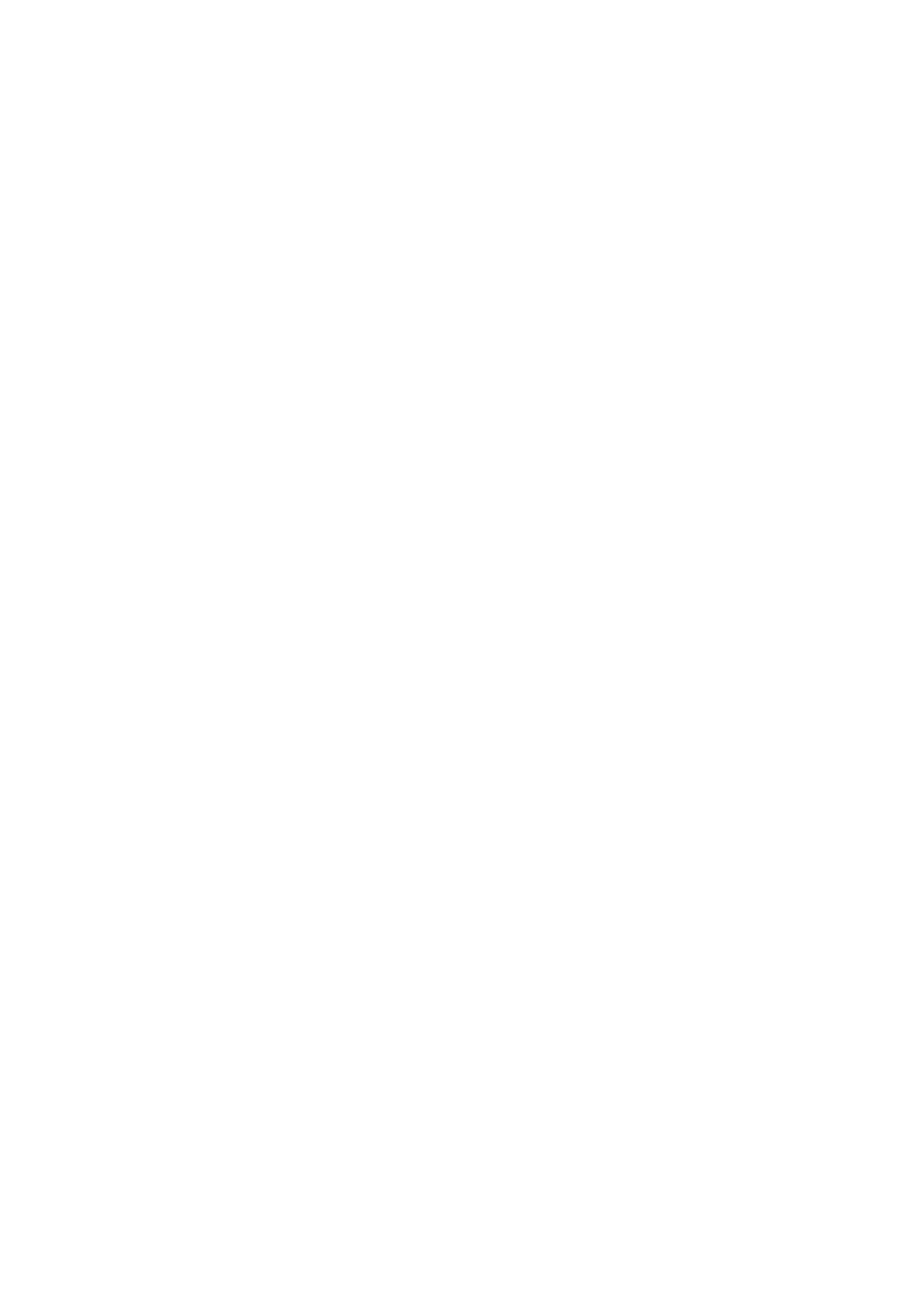# **EUROPEAN UNIVERSITY INSTITUTE, FLORENCE DEPARTMENT OF ECONOMICS**

*Exchange Rates and Fundamentals: Co-Movement, Long-Run Relationships and Short-Run Dynamics* 

**STELIOS BEKIROS**

EUI Working Paper **ECO** 2011/21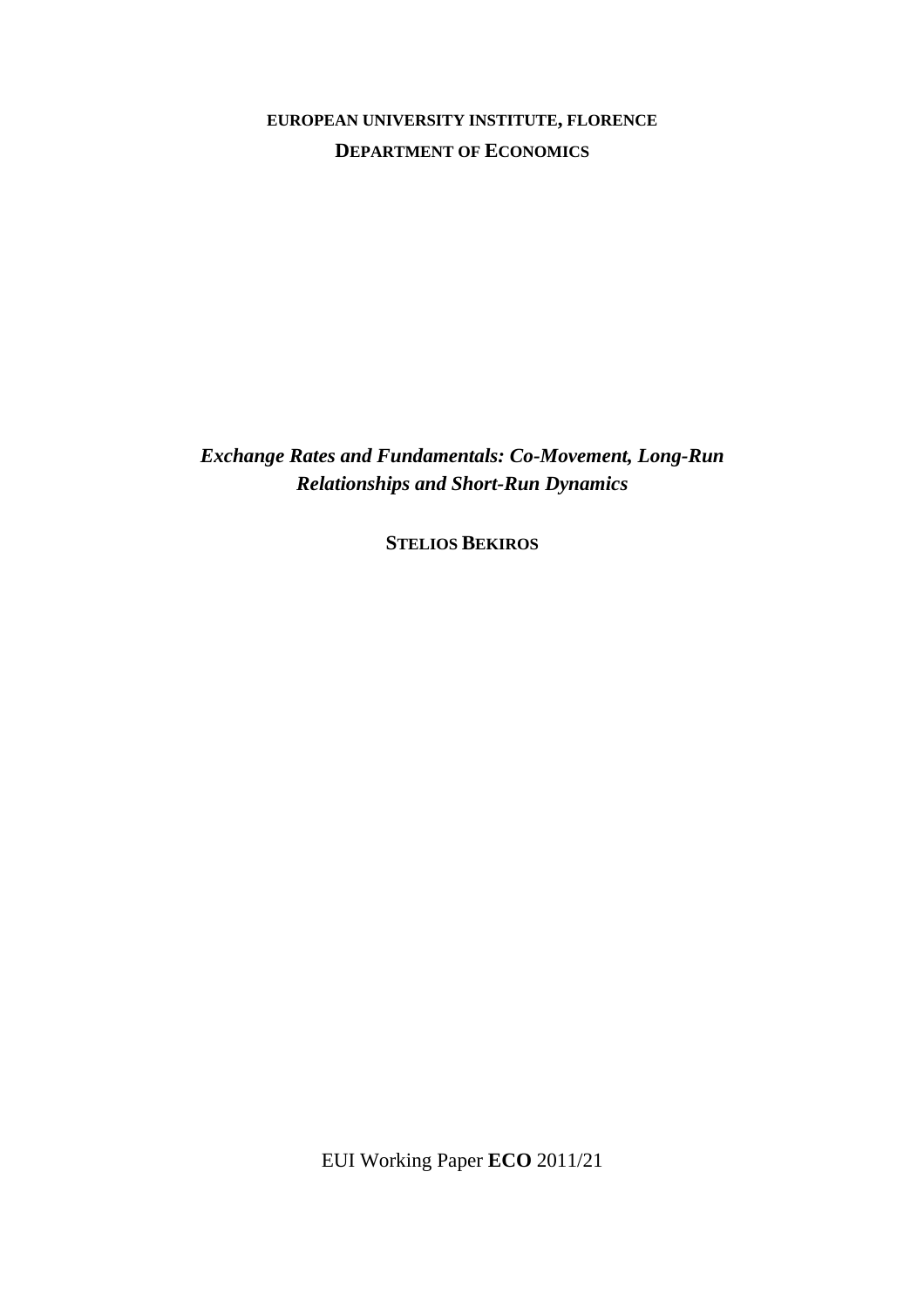This text may be downloaded for personal research purposes only. Any additional reproduction for other purposes, whether in hard copy or electronically, requires the consent of the author(s), editor(s). If cited or quoted, reference should be made to the full name of the author(s), editor(s), the title, the working paper or other series, the year, and the publisher.

ISSN 1725-6704

© 2011 Stelios Bekiros

Printed in Italy European University Institute Badia Fiesolana I – 50014 San Domenico di Fiesole (FI) Italy [www.eui.eu](http://www.eui.eu/)  [cadmus.eui.eu](http://www.eui.eu/)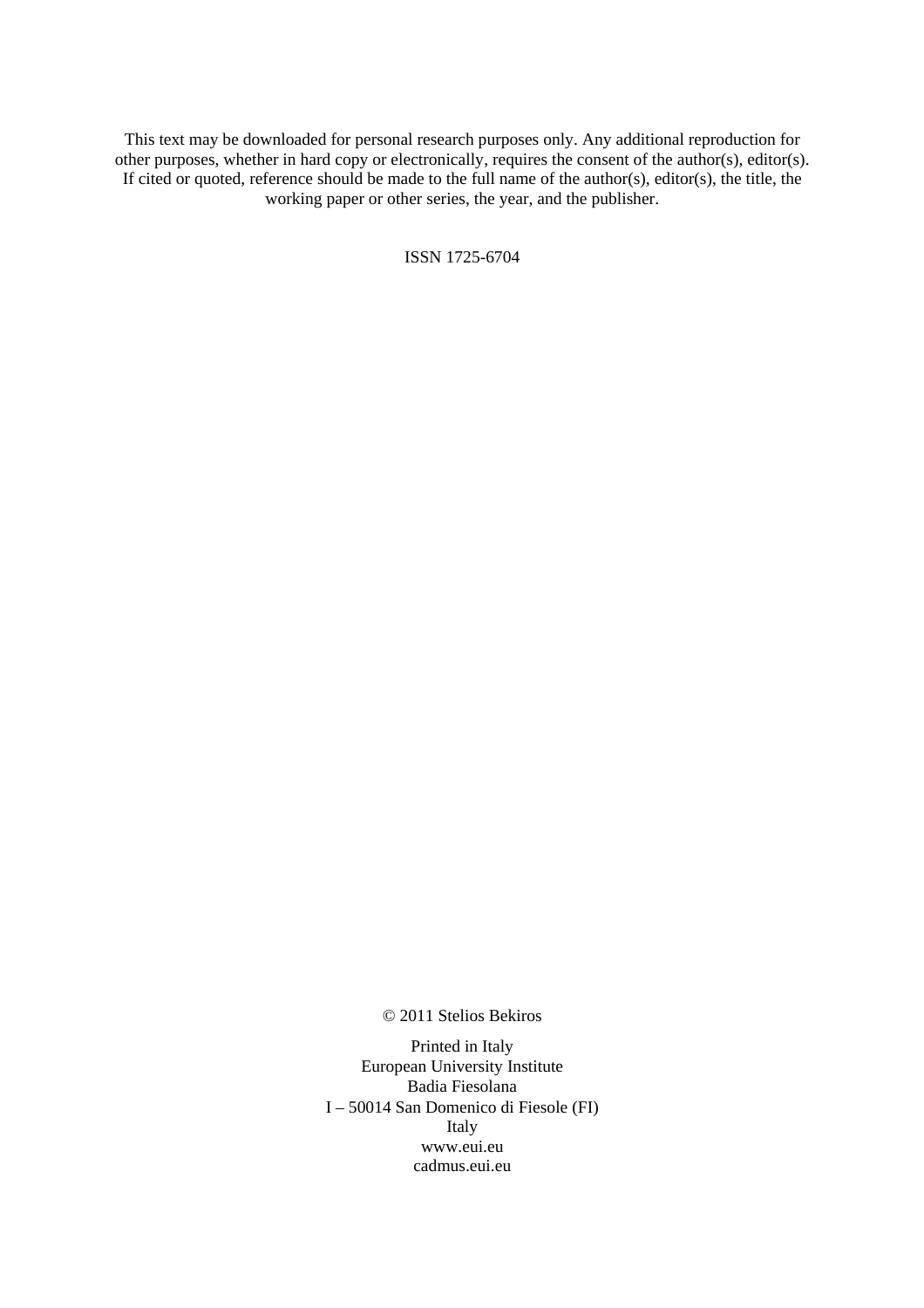## **EXCHANGE RATES AND FUNDAMENTALS: CO-MOVEMENT, LONG-RUN RELATIONSHIPS AND SHORT-RUN DYNAMICS**

Stelios Bekiros \*

*European University Institute, Department of Economics, Via della Piazzuola 43, I-50133 Florence, Italy* 

#### **ABSTRACT**

The present study builds upon the seminal work of Engel and West [2005, Journal of Political Economy 113, 485-517] and in particular on the relationship between exchange rates and fundamentals. The paper discusses the well-known puzzle that fundamental variables such as money supplies, interest rates, outputs etc. provide help in predicting changes in floating exchange rates. It also tests the theoretical result of Engel and West (2005) that in a rational expectations present-value model, the asset price manifests near–random walk behaviour if the fundamentals are I(1) and the factor for discounting future fundamentals is near one. The study explores the direction and nature of causal interdependencies and cross-correlations among the most widely traded currencies in the world, their country-specific fundamentals and their US-differentials. A new VAR/VECM-GARCH multivariate filtering approach is implemented, whilst linear and nonlinear non-causality is tested on the time series. In addition to pairwise causality testing, several different groupings of variables are explored. The methodology is extensively tested and validated on simulated and empirical data. The implication is that although exchange rates and fundamentals appear to be linked in a way that is broadly consistent with asset-pricing models, there is no indication of a prevailing causal behaviour from fundamentals to exchange rates or vice-versa. When nonlinear effects are accounted for, the evidence implies that the pattern of leads and lags changes over time. These results may influence the greater predictability of currency markets. Overall, fundamentals may be important determinants of FX rates, however there may be some other unobservable variables driving the currency rates that current assetpricing models have not yet captured.

*Keywords:* simulation-based inference; causality; random walk; filtering; nonlinearity; asset-pricing

*JEL classification:* F31; F37; C52; C53

l.

<sup>\*</sup> I am grateful to Massimiliano Marcellino for helpful comments and discussions. This research is supported by the Marie Curie Intra European Fellowship (FP7-PEOPLE-2009-IEF, N° 251877) under the 7<sup>th</sup> European Community Framework Programme. The usual disclaimers apply.

*Tel.*: +39 055 4685916; *Fax*: +39 055 4685 902; *E-mail address*: stelios.bekiros@eui.eu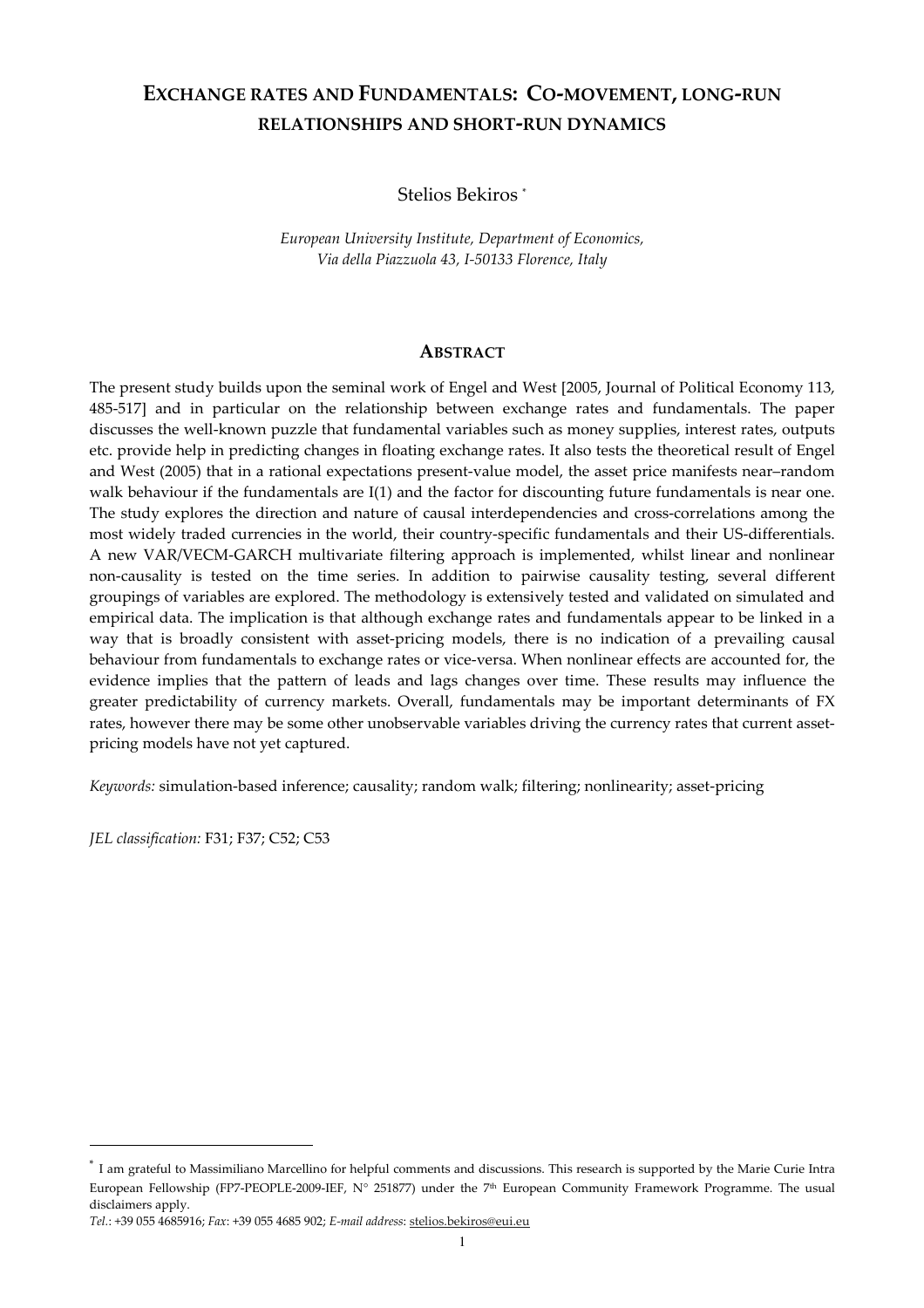#### **1. INTRODUCTION**

In their seminal work Engel and West (2005) deal with the long-standing puzzle in international economics, i.e., the difficulty of linking floating exchange rates to macroeconomic fundamentals. It might well be that the exchange rate is determined by such fundamental variables, but in many occasions FX rates are in fact well approximated as random walks. Meese and Rogoff (1983a, 1983b) first established the result that fundamental variables do not help predict future changes in exchange rates. They evaluated the out-of-sample behaviour of several models of exchange rates, using data from the 1970s. They found that forecast accuracy generally increased when the assumption of unchanged exchange rate was employed, compared to the predictions from the exchange rate models. While a large number of studies have subsequently claimed to find success for various versions of fundamentals-based models, sometimes at longer horizons and over different time periods, the success of these models has not proved to be robust. Cheung *et al.* (2002) show that no particular model/specification is very successful and conclude that it may be that one model will do well for one exchange rate, and not for another. Engel and West (2005) show analytically that in a rational expectations present-value model, an asset price manifests near-random walk behaviour if fundamentals are  $I(1)$  and the factor for discounting future fundamentals is near one. They also argue that the data do exhibit a related link suggested by standard models and that the exchange rates help predict fundamentals. The implication is that exchange rates and fundamentals are linked in a way that is broadly consistent with asset-pricing models of the exchange rate.

The present study builds upon the seminal work of Engel and West (2005), and in particular on the relationship between exchange rates and fundamentals. In this paper a new line of attack is taken on the question of linear and nonlinear causality and co-movement between FX rates and fundamentals. The conventional class of asset-pricing models of Engel and West (2005) is utilized, in which the exchange rate is the expected present discounted value of a linear combination of observable fundamentals and unobservable shocks. Linear driving processes are posited for fundamentals and shocks. In their work Engel and West (2005) present a theorem concerning the behaviour of an asset price determined in a present-value model. They show that in the class of present-value models, asset prices will follow a process arbitrarily close to a random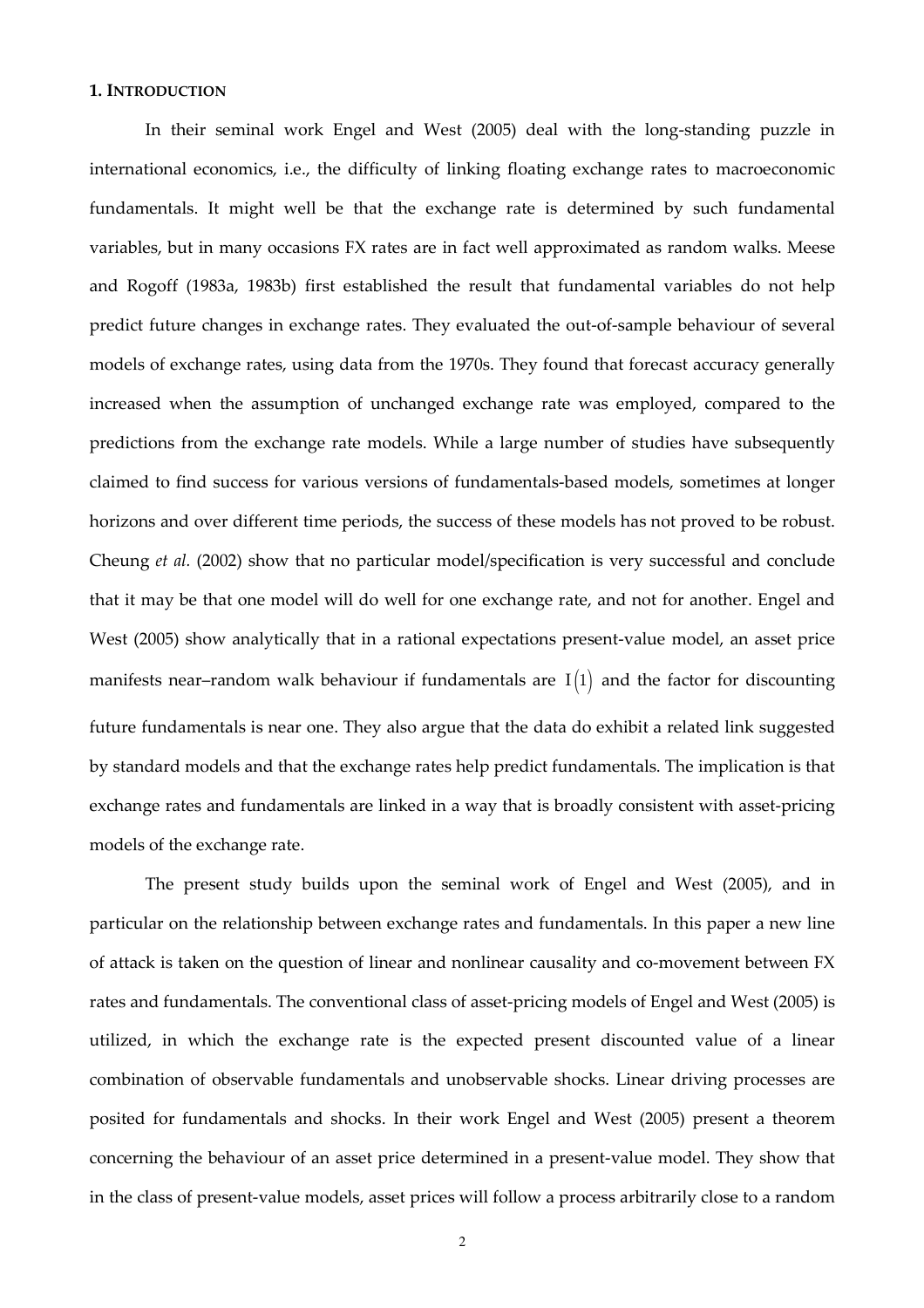walk if at least one forcing variable has a unit autoregressive root and the discount factor is near unity. So, in the limit, as the discount factor approaches unity, the change of the asset price in time *t* will be uncorrelated with information known at time *t-1*. Hence, as the discount factor approaches unity the model puts relatively more weight on fundamentals far into the future in order to estimate the asset price. Transitory shocks in the fundamentals become less important than the permanent components. As the discount factor approaches one, the variance of the change of the discounted sum of the random walk component approaches infinity, whereas the variance of the change of the stationary component approaches a constant. Whether a discount factor of 0.9 or 0.99 is required to deliver a process statistically indistinguishable from a random walk depends on the sample size used to test for random walk behaviour and the entire set of model parameters. Engel and West (2005) present some correlations calculated analytically in a simple stylized model. This study begins by presenting correlations estimated from simulations based on the simple stylized model of Engel and West (2005). A simple univariate process for fundamentals is assumed, with parameters chosen to reflect data from recent floating periods and discount factors from 0.5 to 0.95, the latter of which suffice to yield near-zero correlations between the period *t* and *t-1*. An attempt is made to verify the theoretical conclusion of Engel and West (2005) that large discount factors account for random walk behaviour in exchange rates.

Moreover, the important question of model validation arises from the FX rate unpredictability implied by the random walk behaviour of the present-value models. Surely much of the short-term fluctuation in FX rates is driven by changes in expectations about the future. Assuming that the models are good approximations and that expectations reflect information about future fundamentals, the exchange rate changes will be useful in forecasting these fundamentals. In other words, exchange rates Granger-cause the fundamentals. Engel and West (2005) find a unidirectional Granger causality from exchange rates to fundamentals and a far weaker causality from fundamentals to exchange rates. Overall, the statistical significance of the predictability is not uniform and suggests a link between exchange rates and fundamentals that perhaps is modest in comparison with the links among other economic variables. In this study the validity of Engel and West (2005) results is investigated as well as implications are discussed of a possible unidirectional causality running from exchange rate to fundamentals and vice-versa, or of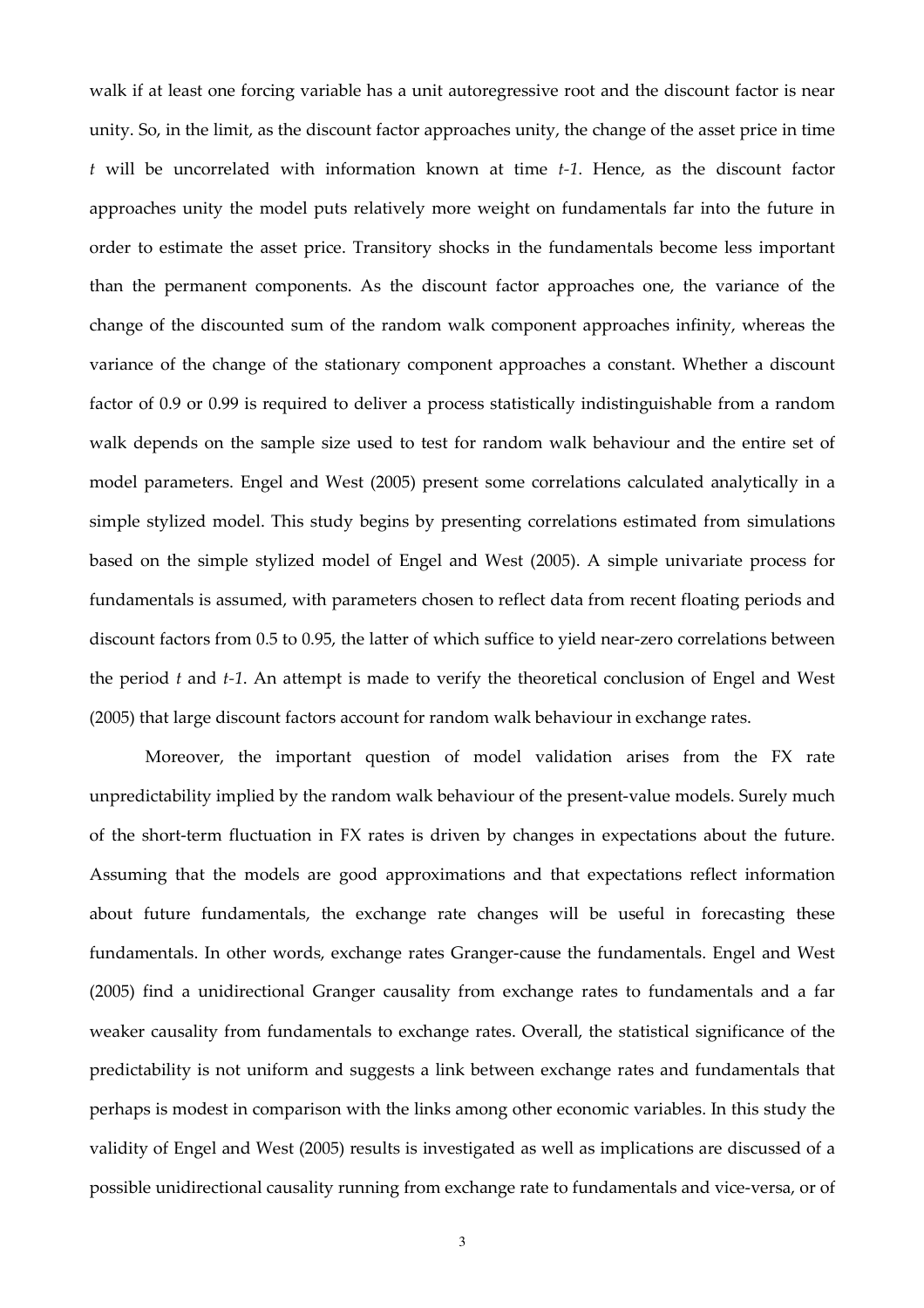a dynamic bi-directional causality. The plausibility of their conclusions is explored also in terms of cointegration detection and application of nonlinear forecasting models (Taylor *et al.,* 2001; Kilian and Taylor 2003). Evidence is provided in the literature of forecasting changes in exchange rates at longer horizons using nonlinear methods. MacDonald and Taylor (1994), Chinn and Meese (1995) and Mark (1995) have all reported success in forecasting FX rates at longer horizons imposing long-run restrictions from monetary models. Groen (2000) and Mark and Sul (2001) find greater success using panel methods. Kilian and Taylor (2003) suggest that models which incorporate nonlinear mean reversion can improve the forecasting accuracy of fundamentals models, though it proved difficult to detect the improvement in out-of-sample forecasting exercises. Thus, it seems natural to pursue the question of whether exchange rates can forecast fundamentals. This paper investigates the validity of the results in Engel and West (2005) also in the direction of possible forecasting applications.

In regard to causality detection, the Granger test (Granger, 1969) is used as a benchmark in the literature. Basically, it assumes a parametric linear, time series model for the conditional mean. However, this test is sensitive only to causality in the conditional mean while covariables may influence the conditional distribution of the time series in nonlinear ways. Baek and Brock (1992) noted that parametric linear Granger causality tests have low power against certain nonlinear alternatives. In view of this, nonparametric techniques have been applied with success because they place direct emphasis on prediction without imposing a linear functional form. The test by Hiemstra and Jones (1994) which is a modified version of the Baek and Brock (1992) test is regarded as a test for a nonlinear dynamic causal relationship. This test is employed in the present project in order to detect the direction and nature of causalities between exchange rates and fundamentals.

The research methodology in this paper incorporates theoretical implications, extensive simulations and empirical applications. Based on the simple stylized model of Engel and West (2005) and via Monte Carlo simulations, the correlation structure between fundamentals and exchange rates for various discount factors is revealed. First, an attempt is made to confirm the theoretical conclusion of Engel and West (2005) that large discount factors lead to random walk behaviour in exchange rates. Then, the direction and nature of causalities (linear or nonlinear)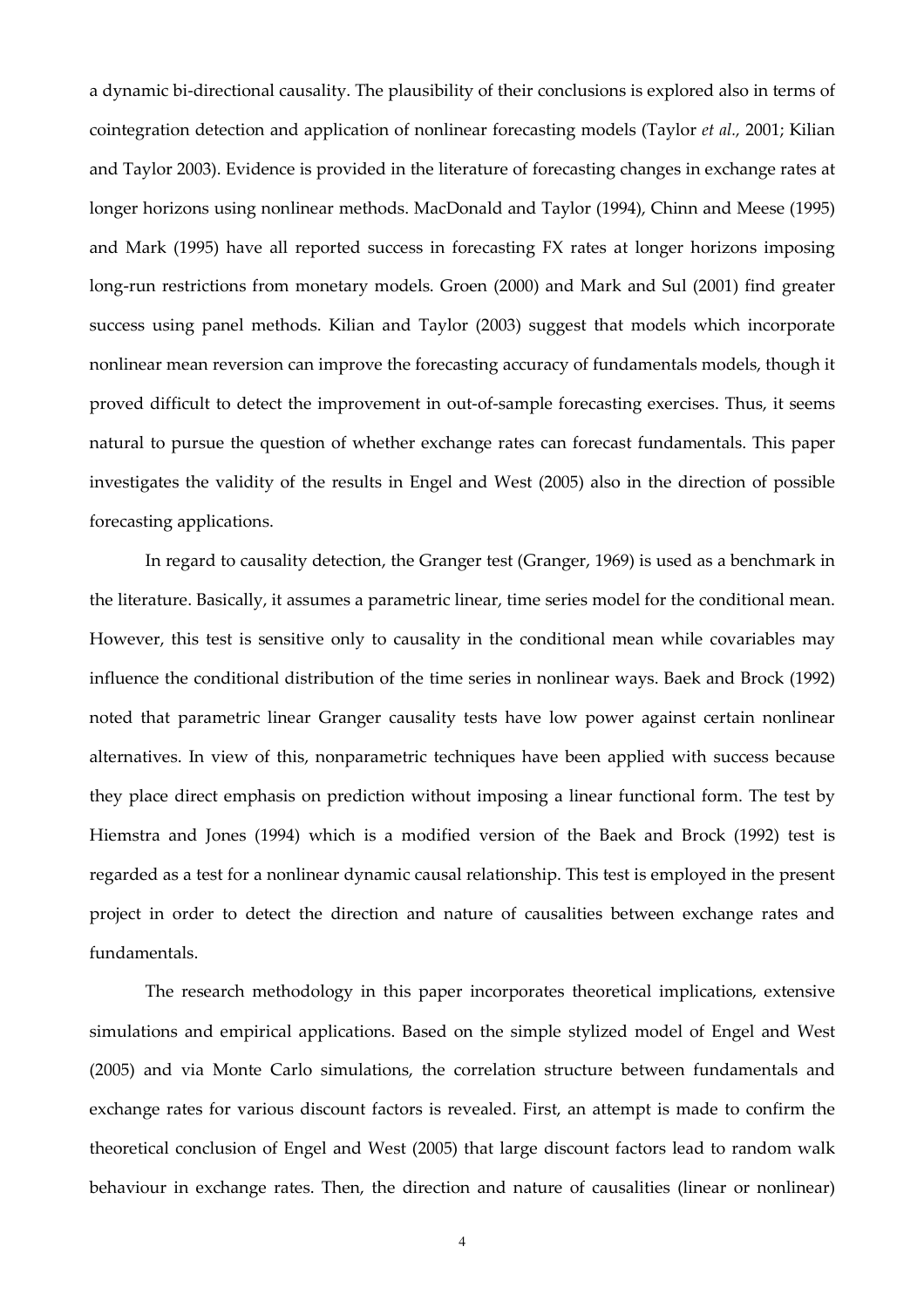among the different exchange rates is investigated using levels, returns and a second-moments measure (conditional volatility), both on the simulation-driven and empirical time series. The empirical study examines the most liquid and widely traded currencies in the world (also known as "FX majors") as well as the outdated German mark. Many country-specific fundamental drivers are explored including money, consumer price index, interest rate, industrial production etc., as well as their differentials with the US.

The rest of the paper is organized as follows. Section 2 briefly reviews the linear Granger causality framework and provides a description of the nonparametric test for nonlinear causality. Section 3 presents a new multivariate VAR/VECM-GARCH filtering approach for causality detection. In section 4, extensive Monte Carlo simulations are presented based on the stylized model of Engel and West (2005). Section 5 describes the data and section 6 presents the empirical results. Finally, section 7 summarizes and concludes.

## **2. CAUSALITY TESTING**

In this study linear and nonlinear causality detection is performed via the Granger test and the modified Baek-Brock (1992) test, respectively. The conventional approach of causality testing is based on the Granger test (Granger, 1969), which assumes a parametric, linear model for the conditional mean. This specification is simple and appealing as the test is reduced to determining whether the lags of one examined variable enter into the equation of the other, albeit it requires the linearity assumption. In this setup, vector autoregressive residuals are sensitive only to causality in the conditional mean while co-variables may affect the conditional distribution in nonlinear patterns. Baek and Brock (1992) noted that the parametric linear Granger causality test has low power against certain nonlinear alternatives or higher moments. As a result, nonparametric causality tests have been proposed in the literature directly emphasizing on prediction without imposing a linear functional form. Hiemstra and Jones (1994) proposed a modified Baek-Brock test. It is a causality-in-probability test for nonlinear dynamic relationship which is applied to the residuals of vector autoregressions and it is based on the conditional correlation integrals of lead–lag vectors of the variables. This test relaxes Baek and Brock's assumption of *i.i.d* time series and instead allows each series to display weak (or short-term) temporal dependence. It can detect the nonlinear causal relationship between variables by testing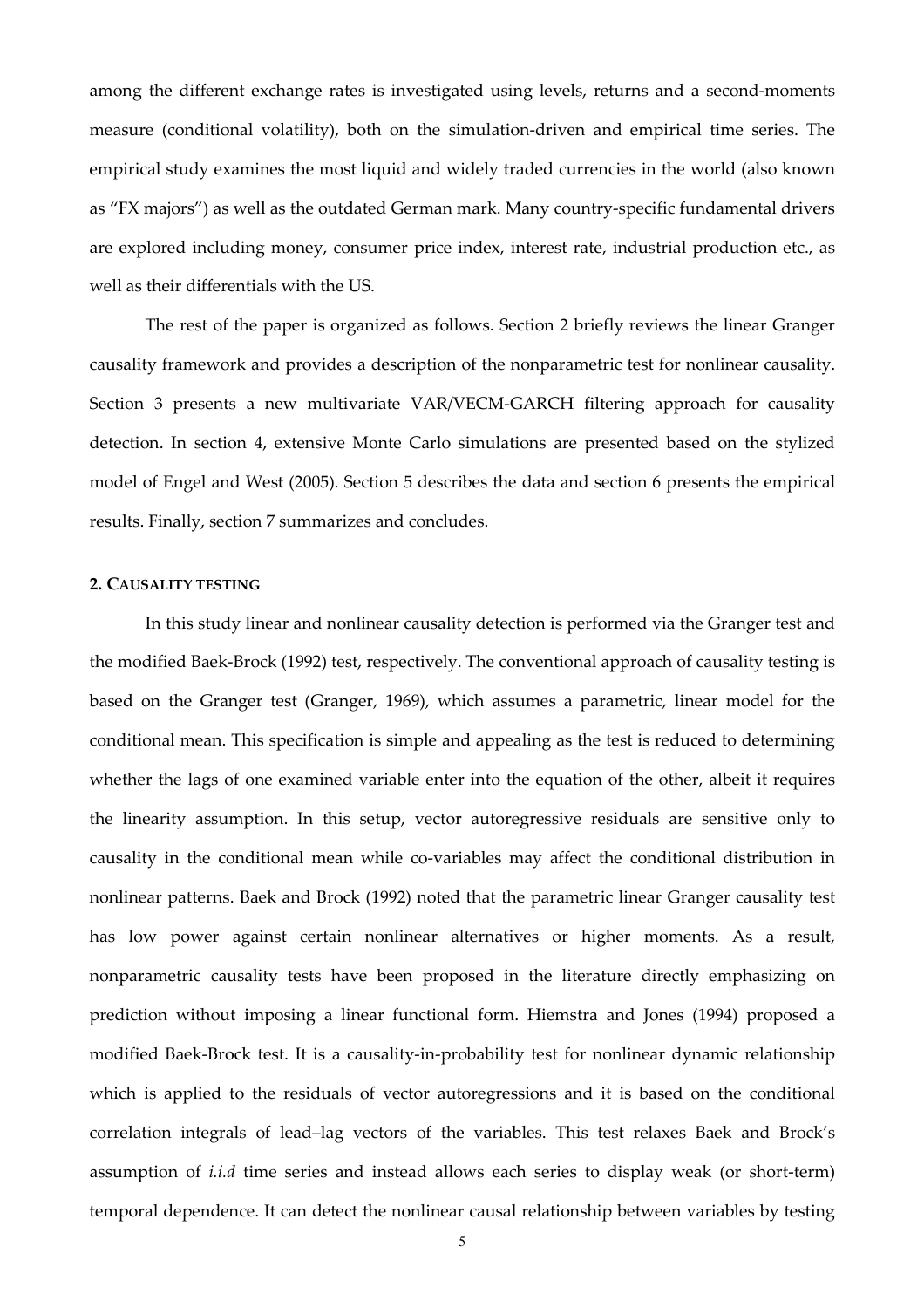whether past values influence present and future values. In what follows, the two causality tests are formally described.

## *2.1 Granger causality test*

The linear Granger causality test (Granger, 1969) is based on a reduced-form vector autoregression (VAR) model. If  $\mathbf{y}_t = [y_{1t},..., y_{\ell t}]$  is the vector of endogenous variables and  $\ell$  the number of lags, the VAR $(\ell)$  model is given by

$$
\mathbf{y}_{t} = \sum_{s=1}^{\ell} \Phi_{s} \mathbf{y}_{t-s} + \varepsilon_{t} \qquad (1)
$$

where  $\Phi_s$  is the  $\ell \times \ell$  parameter matrix and  $\varepsilon_t$  the residual vector, for which  $E(\varepsilon_t) = \mathbf{0}$  and  $\mathcal{E}_{\varepsilon}$  $\mathcal{E}_{t}(\varepsilon_{s}) = \begin{cases} 0 & t \neq s \end{cases}$ .  $t = s$  $E(\varepsilon_t \varepsilon_s) = \begin{cases} 0 & t \neq s \end{cases}$ *ε ε ε ε*  $\left[\begin{array}{cc} \varepsilon & t=s \end{array}\right]$  $=\left\{0\atop t\neq s\right\}$  . In case of the stationary time series  $\left\{x_t\right\}$ ,  $\left\{y_t\right\}$  the bivariate VAR is

$$
x_{t} = \Phi(\ell)x_{t} + \mathbf{X}(\ell)y_{t} + \varepsilon_{x,t} \ny_{t} = \Psi(\ell)x_{t} + \Omega(\ell)y_{t} + \varepsilon_{y,t} \qquad t = 1, 2, ..., N
$$
\n(2)

where  $\Phi(\ell), X(\ell), \Psi(\ell)$  and  $\Omega(\ell)$  are lag polynomials with roots outside the unit circle and the error terms are *i.i.d.* processes with zero mean and constant variance. The test whether *y* strictly Granger causes *x* is simply a test of the joint restriction that all coefficients of the lag polynomial  $X(ℓ)$  are zero, whilst a test of whether *x* strictly Granger causes *y* is a test regarding  $Ψ(ℓ)$ . In the unidirectional case the null hypothesis of no Granger causality is rejected if the exclusion restriction is rejected, whereas if both  $X(\ell)$  and  $\Psi(\ell)$  joint tests for significance are different from zero the series are bi-causally related. However, in order to explore possible effects of cointegration a vector autoregression model in error correction form (Vector Error Correction Model-VECM) is estimated using the methodology developed by Engle and Granger (1987) and expanded by Johansen (1988) and Johansen and Juselius (1990). The bivariate VECM model has the following form

$$
\Delta x_t = -p_1 \left[ \begin{bmatrix} 1 & -\lambda \end{bmatrix} \cdot \begin{bmatrix} y_{t-1} & x_{t-1} \end{bmatrix}^T \right] + \Phi(\ell) \Delta x_t + X(\ell) \Delta y_t + \varepsilon_{\Delta x, t} \qquad t = 1, 2, ..., N \qquad (3)
$$
  

$$
\Delta y_t = -p_2 \left[ \begin{bmatrix} 1 & -\lambda \end{bmatrix} \cdot \begin{bmatrix} y_{t-1} & x_{t-1} \end{bmatrix}^T \right] + \Psi(\ell) \Delta x_t + \Omega(\ell) \Delta y_t + \varepsilon_{\Delta y, t}
$$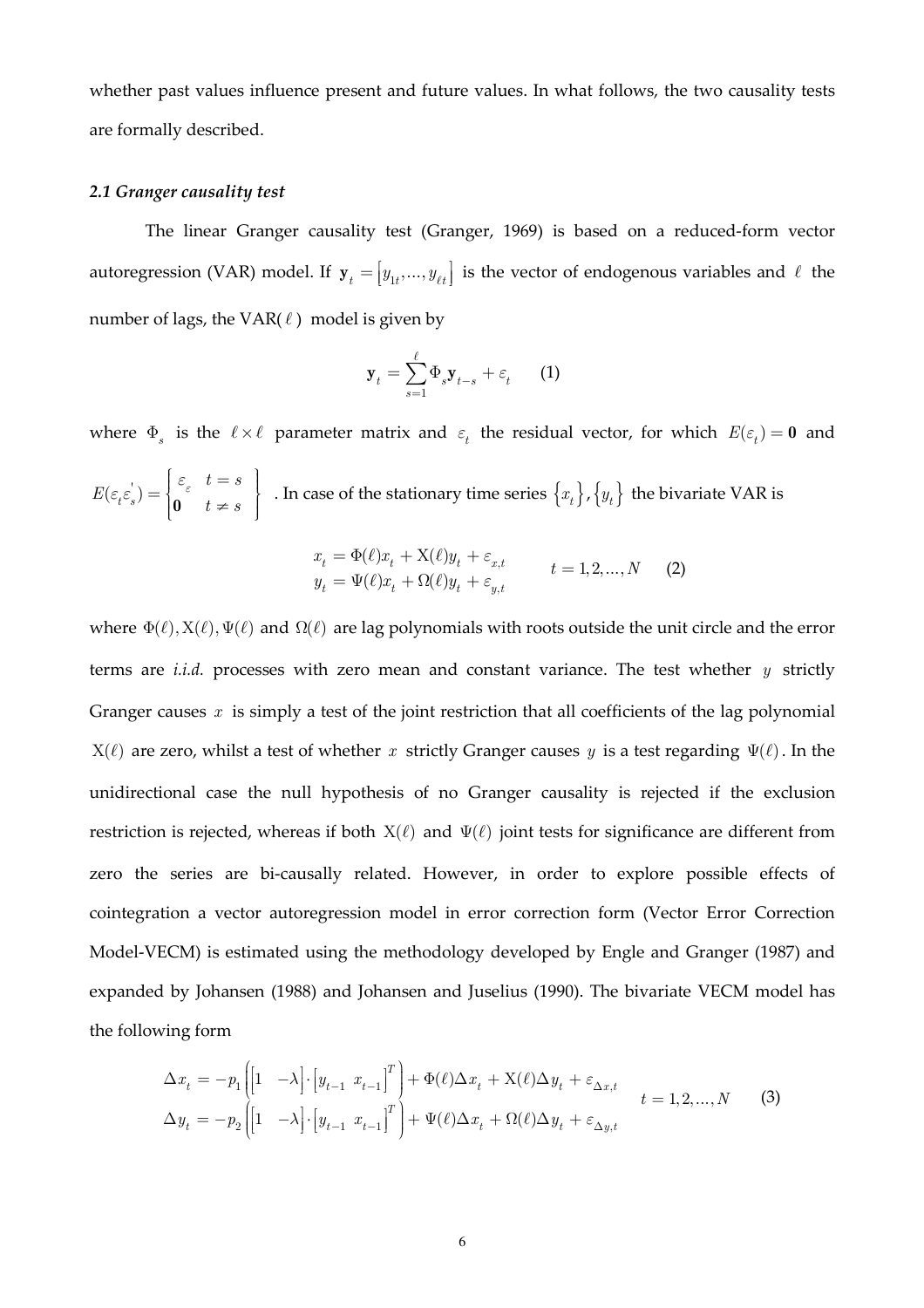where  $\begin{bmatrix} 1 & -\lambda \end{bmatrix}$  the cointegration row-vector and  $\lambda$  the cointegration coefficient. Thus, in case of cointegrated time series  $\{x_t\}$  and  $\{y_t\}$  linear Granger causality should be investigated on X( $\ell$ ) and  $\Psi(\ell)$  via the VECM specification.

## *2.2 Nonparametric nonlinear causality test*

Let  $\Theta_{t-1}$  denote an information set and  $F(x_t | \Theta_{t-1})$  the conditional probability distribution of  $x_t$  given the information set  $\Theta_{t-1}$ , which consists of an  $L_x$ -length lagged vector of  $x_t$ ,  $\begin{bmatrix} x \ -L \end{bmatrix} \equiv \left( x_{t-L_r}, x_{t-L_r+1}, \ldots, x_{t-1} \right).$  $\mathcal{L}_x$   $\qquad \qquad \downarrow$   $\qquad \mathcal{L}_x$   $\qquad \qquad \mathcal{L}_x$  $\mathbf{x}_{t-L_x}^{L_x} \equiv \begin{pmatrix} x_{t-L_x}, x_{t-L_x+1}, ..., x_{t-1} \end{pmatrix}$  and an  $L_y$ -length lagged vector of  $y_t$  $y_t$ ,  $\mathcal{L}_{-L}^{\mathcal{Y}} \equiv (y_{t-L_{v}}, y_{t-L_{v}+1}, \dots, y_{t-1}).$  $y \rightarrow y$  *v*  $y \rightarrow y$  $\mathbf{y}_{t-L_a}^{L_y}\equiv\left(y_{t-L_a},y_{t-L_a+1},\ldots,y_{t-1}\right)$ . Hiemstra and Jones (1994) tested the following null hypothesis for a given pair of lags  $L_x$  and  $L_y$ 

$$
H_0: F(x_t | \Theta_{t-1}) = F(x_t | \Theta_{t-1} - \mathbf{y}_{t-L_y}^{L_y})
$$
 (4)

Denoting the *m*-length lead vector of  $\mathbf{x}_t^m \equiv (x_t, x_{t+1},..., x_{t+m-1})$ , for  $t \in \mathbf{Z}$ , the claim made by Hiemstra and Jones (1994) is that the null hypothesis given in Eq. (4) implies for all *ε* > 0

$$
P\left(\left\|\mathbf{x}_{t}^{m}-\mathbf{x}_{s}^{m}\right\|<\varepsilon\left\|\mathbf{x}_{t-L_{x}}^{l_{x}}-\mathbf{x}_{s-L_{x}}^{L_{x}}\right\|<\varepsilon,\left\|\mathbf{y}_{t-L_{y}}^{l_{y}}-\mathbf{y}_{s-L_{y}}^{L_{y}}\right\|<\varepsilon\right)\right\}
$$
\n
$$
=P\left(\left\|\mathbf{x}_{t}^{m}-\mathbf{x}_{s}^{m}\right\|<\varepsilon\left\|\mathbf{x}_{t-L_{x}}^{l_{x}}-\mathbf{x}_{s-L_{x}}^{L_{x}}\right\|<\varepsilon\right)
$$
\n(5)

For the time series of realizations  $\{x_t\}$  and  $\{y_t\}$ ,  $t = 1,...,T$ , the nonparametric test consists of choosing a value for  $\varepsilon$  typically in [0.5, 1.5] after unit variance normalization, and testing Eq. (5) by expressing the conditional probabilities in terms of the corresponding ratios of joint probabilities

$$
C_{1}\left(m+L_{x},L_{y},\varepsilon\right) \equiv P\left(\left\|\mathbf{x}_{t-L_{x}}^{m+L_{x}} - \mathbf{x}_{s-L_{x}}^{m+L_{x}}\right\| < \varepsilon, \left\|\mathbf{y}_{t-L_{y}}^{L_{y}} - \mathbf{y}_{s-L_{y}}^{L_{y}}\right\| < \varepsilon\right)
$$

$$
C_{2}\left(L_{x},L_{y},\varepsilon\right) \equiv P\left(\left\|\mathbf{x}_{t-L_{x}}^{L_{x}} - \mathbf{x}_{s-L_{x}}^{L_{x}}\right\| < \varepsilon, \left\|\mathbf{y}_{t-L_{y}}^{L_{y}} - \mathbf{y}_{s-L_{y}}^{L_{y}}\right\| < \varepsilon\right)
$$

$$
C_{3}\left(m+L_{x},\varepsilon\right) \equiv P\left(\left\|\mathbf{x}_{t-L_{x}}^{m+L_{x}} - \mathbf{x}_{s-L_{x}}^{m+L_{x}}\right\| < \varepsilon\right)
$$

$$
C_{4}\left(L_{x},\varepsilon\right) \equiv P\left(\left\|\mathbf{x}_{t-L_{x}}^{L_{x}} - \mathbf{x}_{s-L_{x}}^{L_{x}}\right\| < \varepsilon\right)
$$
(6)

Thus, Eq. (5) can be formulated as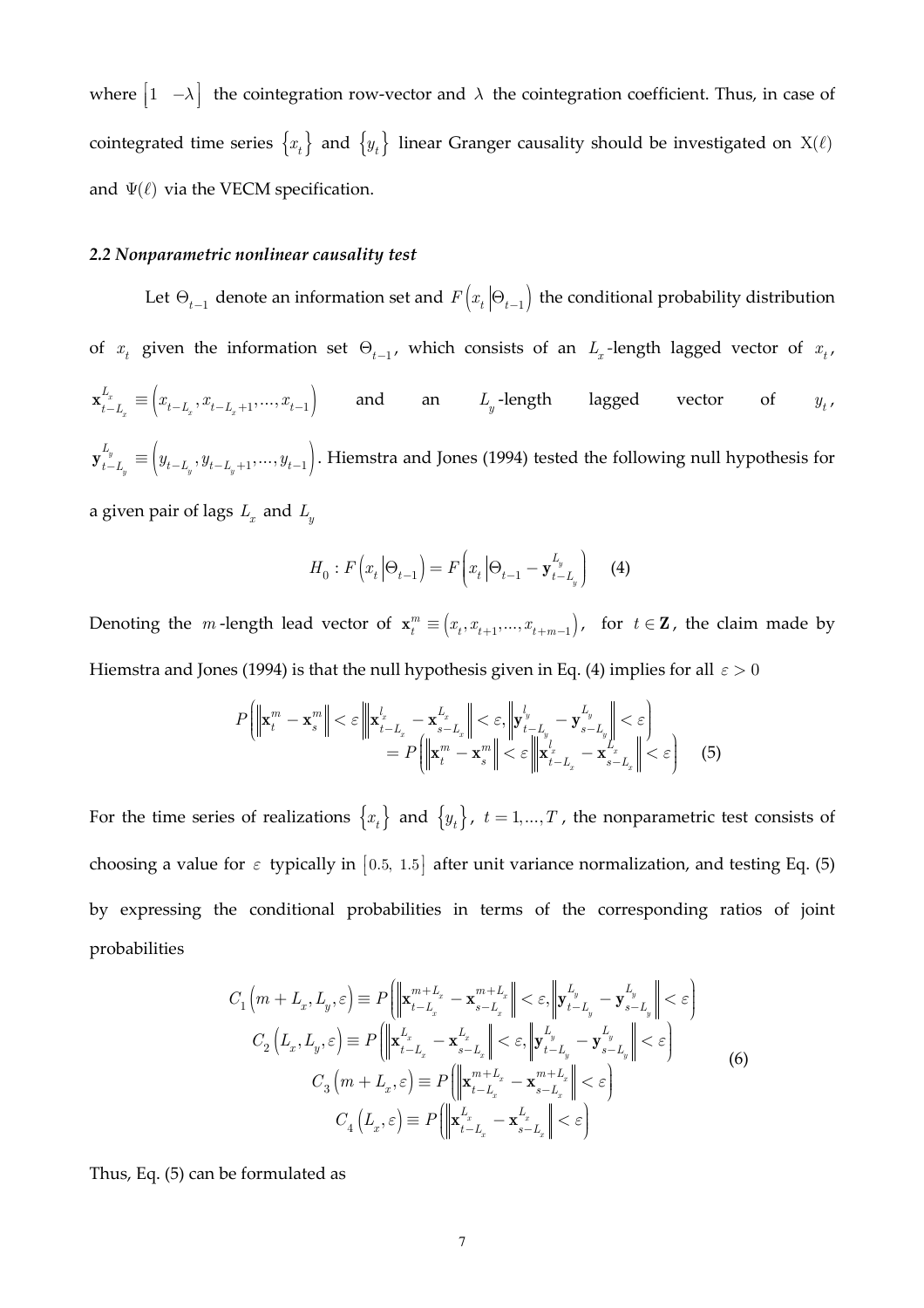$$
\frac{C_1\left(m+L_x,L_y,\varepsilon\right)}{C_2\left(L_x,L_y,\varepsilon\right)} = \frac{C_3\left(m+L_x,\varepsilon\right)}{C_4\left(L_x,\varepsilon\right)}\qquad \textbf{(7)}
$$

Using correlation-integral estimators and under the assumptions that  $\{x_t\}$  and  $\{y_t\}$  are strictly stationary, weakly dependent and satisfy the mixing conditions of Denker and Keller (1983), Hiemstra and Jones (1994) showed that

$$
\sqrt{n}\left(\frac{C_1\left(m+L_x,L_y,\varepsilon,n\right)}{C_2\left(L_x,L_y,\varepsilon,n\right)}-\frac{C_3\left(m+L_x,\varepsilon,n\right)}{C_4\left(L_x,\varepsilon,n\right)}\right)\sim N\left(0,\sigma^2\left(m,L_x,L_y,\varepsilon\right)\right)\tag{8}
$$

with  $\sigma^2\big(m, L_x, L_y, \varepsilon\big)$  as given in an appendix. One-sided critical values are used based on this asymptotic result, rejecting when the observed value of the test statistic in Eq. (8) is too large.

## **3. VAR/VECM-GARCH FILTERING**

This study presents a multi-step methodology for examining dynamic relationships between exchange rates and fundamentals as well as among exchange rates. Initially, the nonlinear and linear dynamic linkages are explored through the application of the nonparametric nonlinear test, and the Granger causality test after controlling for cointegration. Then, after filtering the series using the properly specified VAR or VECM model, the residuals are examined by the modified Baek-Brock test. In addition to applying the usual bivariate VAR or VECM model to each pair of time series, residuals of a full-variate model are also considered to account for the possible effects of the other variables. In this way any remaining causality is strictly nonlinear in nature, as the VAR or VECM model has already purged the residuals of linear dependence. Finally, in the last step, the null hypothesis of nonlinear non-causality is investigated after controlling for conditional heteroskedasticity in the data using a multivariate GARCH-BEKK model again both in a bivariate and in a full model representation. Thus, the short-run movements are accounted for and the volatility persistence mechanism is captured.

The use of the nonlinear test on filtered data with a multivariate GARCH model enables to determine whether the utilized model is sufficient to describe the relationship among the series. Consequently, the statistical evidence of nonlinear Granger causality would be strongly reduced when the appropriate multivariate GARCH model is fitted to the raw or linearly filtered data. However, failure to accept the no-causality hypothesis may also constitute evidence that the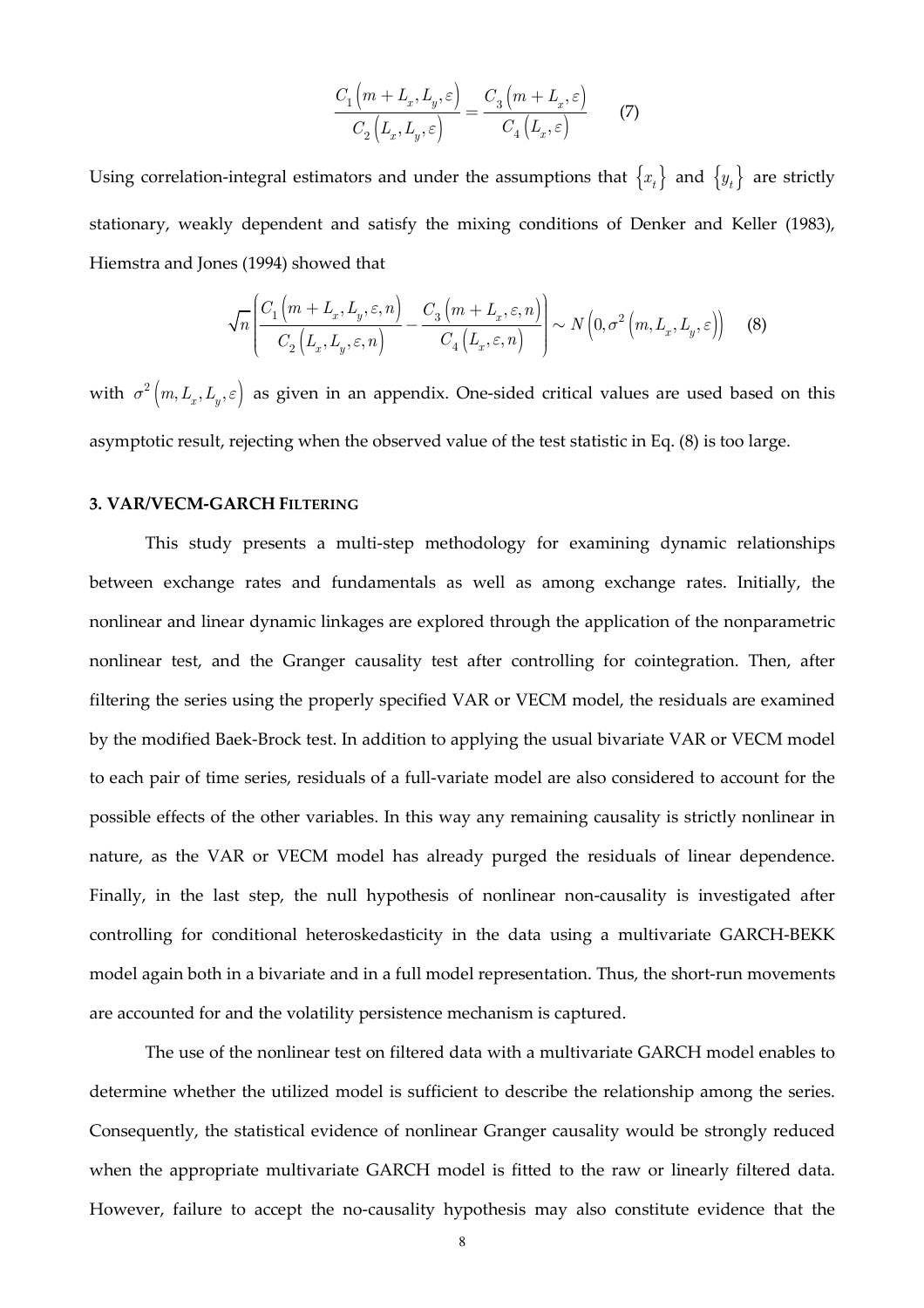selected multivariate GARCH model is mispecified<sup>1</sup>. In general, many GARCH models can be used for second-moment filtering. The present study employs the GARCH-BEKK model. Considering  $\{y_t\}$  to be a vector stochastic return process of dimension  $N \times 1$  and  $\omega$  a finite vector of parameters, let  $y_t = \mu_t(\omega) + \varepsilon_t$  where  $\mu_t(\theta)$  is the conditional mean vector and  $\varepsilon_t = H_t^{1/2}(\omega) z_t$ where  $H_t^{1/2}(\omega)$  is a  $N \times N$  positive definite matrix. The random vector  $z_t$  has  $E(z_t) = 0$  and  $Var(z_t) = I_N$  as the first two moments where  $I_N$  is the identity matrix. Hence,  $H_t$  is the conditional variance matrix of  $y_t$ . It is difficult to guarantee the positivity of  $H_t$  in the VEC-GARCH representation of Bollerslev *et al*. (1988) without imposing strong restrictions on the parameters. Engle and Kroner (1995) proposed a new parametrization of *H<sup>t</sup>* that imposes its positivity, namely the Baba-Engle-Kraft-Kroner (BEKK) model. The full *BEKK(1, 1, K)* model is defined as:

$$
H_t = A^{*'}A^* + \sum_{k=1}^{K} B_k^{*'} \varepsilon_{t-1} \varepsilon_{t-1}' B_k^* + \sum_{k=1}^{K} C_k^{*'} H_{t-1} C_k^*
$$
(9)

where  $A^*, B^*_k$  and  $C^*_k$  are  $N \times N$  matrices but  $A^*$  is upper triangular. The summation limit *K* determines the generality of the process and the sufficient conditions to identify BEKK models are that  $B_{k,11}^*$ ,  $C_{k,11}^*$  and the diagonal elements of  $A^*$  are restricted to be positive. To reduce the number of parameters in the BEKK(1,1,1) model and consequently to reduce the generality, a diagonal BEKK model can be imposed, i.e.  $B_k^*$  and  $C_k^*$  in (8) are diagonal matrices. The maximum likelihood method is used to estimate the BEKK model.

## **4. MONTE CARLO SIMULATIONS**

 $\overline{a}$ 

Let  $s_t$  be the asset price expressed as a discounted sum of current and expected future fundamentals. The examined asset-pricing model is of the form

$$
s_t = \left(1 - b\right) \sum_{j=0}^{\infty} b^j E_t \left( a_1' x_{t+j} \right) + b \sum_{j=0}^{\infty} b^j E_t \left( a_2' x_{t+j} \right), \quad 0 < b < 1 \tag{10}
$$

<sup>&</sup>lt;sup>1</sup> This line of analysis is similar to the use of the univariate BDS test on raw data and on GARCH models (Brock *et al.,* 1996; Brooks, 1996; Hsieh, 1989)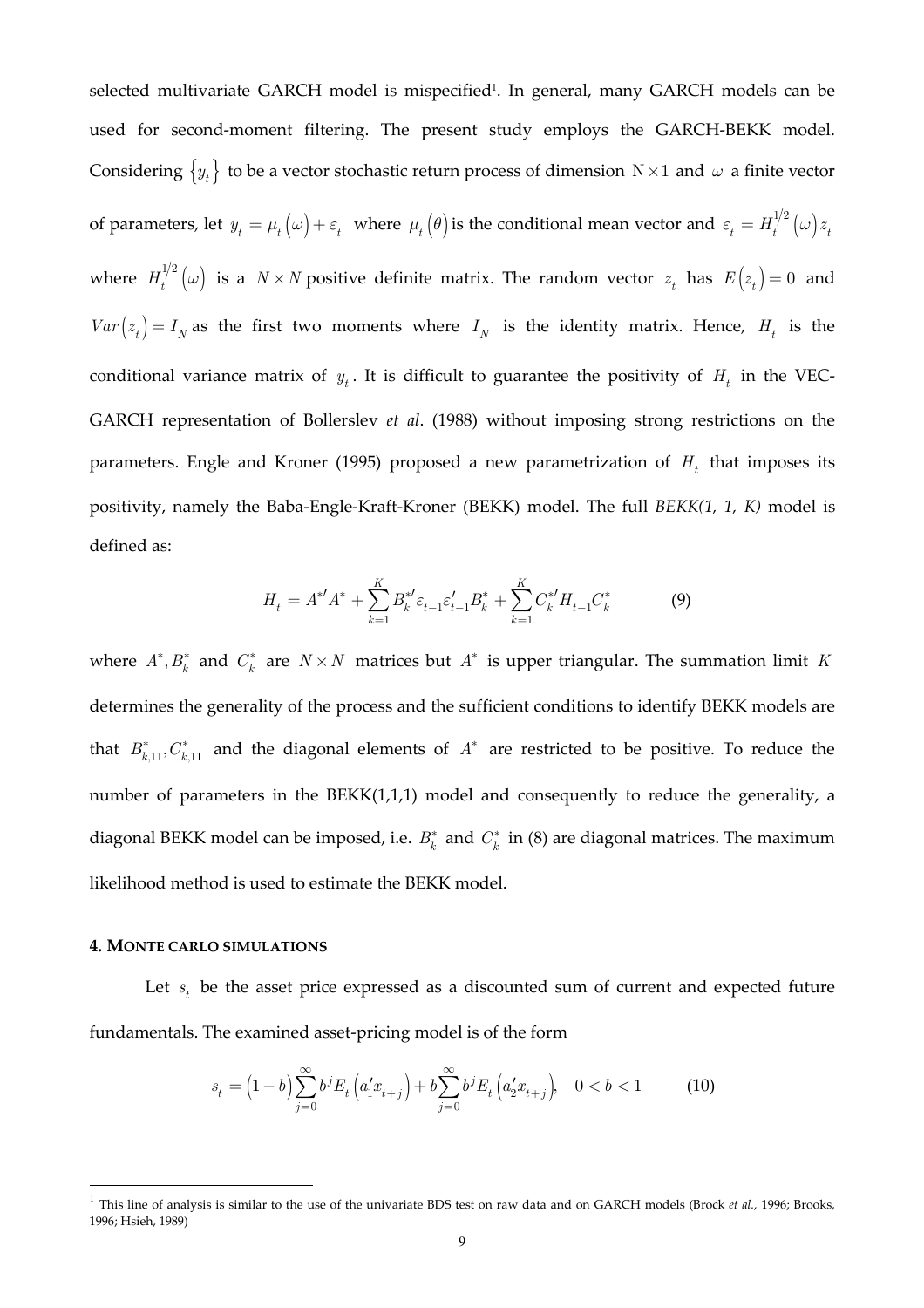where  $\mathbf{x}_t$  is the  $n \times 1$  vector of fundamentals, *b* is a discount factor, and  $a_1$  and  $a_2$  are  $n \times 1$ vectors. Campbell and Shiller (1987) and West (1988) consider this model for stock prices where *<sup>t</sup> s* is the level of the stock price,  $x_t$  the dividend (a scalar),  $a_1 = 0$  and  $a_2 = 1$ . The log-linearized model of Campbell and Shiller (1988) also has this form, where  $s_t$  is the log of the stock price,  $x_t$  is the log of the dividend and  $a_1 = 1$ ,  $a_2 = 0$ . In this study  $s_t$  is the log of the exchange rate and  $\mathbf{x}_t$ contains such variables as interest rates and logs of prices, money supplies etc. Assume that at least one element of the vector  $\mathbf{x}_t$  is an I $(1)$  process, with the Wold innovation being a  $n \times 1$ vector  $\varepsilon_t$ . Engel and West (2005) require that either (1)  $a'_1 x_t \sim I(1)$  and  $a_2 = 0$  or (2)  $a'_2 x_t \sim I(1)$ , with the order of integration of  $a'_1 x_t$  essentially unrestricted  $(I(0), I(1))$ , or identically zero). In either case, for *b* near one,  $\Delta s$  is well approximated by a linear combination of the elements of the unpredictable innovation  $\varepsilon_t$ . Moreover, as suggested by Engel and West (2005) there is continuity in the autocorrelations in the sense that for *b* near one the autocorrelations of  $\Delta s$ <sub>t</sub> will be near zero if the condition that certain variables are  $I(1)$ , is replaced with the condition that those variables are  $I(0)$  but with an autoregressive root very near one.

In this study the correlation structure of exchange rates and fundamentals is estimated from simulations based on the simple stylized model of Engel and West (2005). A simple univariate process for fundamentals is assumed, with parameters chosen to reflect data from recent floating periods and discount factors from 0.5 to 0.95, the latter of which suffice to yield near-zero correlations between the periods *t-1* and *t*. Overall, an attempt is made to simulatively verify the theoretical conclusion of Engel and West (2005) that large discount factors account for random walk behaviour in exchange rates. The results of simulations are depicted in Tables 1-3. The model used is a simplified version of Eq. (10), i.e.,  $s_t = (1-b)\sum_{j=0}^{\infty} b^j$  $s_t = \left(1-b\right)\sum\nolimits_{j=0}^\infty b^jE_tx_{t+j}$  or 0 *j*  $s_t = b \sum_{j=0}^{\infty} b^j E_t x_{t+j}$ . The fundamentals variable  $x_t$  follows an AR(2) process with autoregressive roots  $\varphi_1$  and  $\varphi$ . When  $\varphi_1 = 1.0$ ,  $\Delta x_t \sim AR(1)$  with parameter  $\varphi$  and in the limit, as  $b \to 1$ , each

of the correlations approaches zero. The setup of the simulations is the following:  $x<sub>t</sub>$ =1500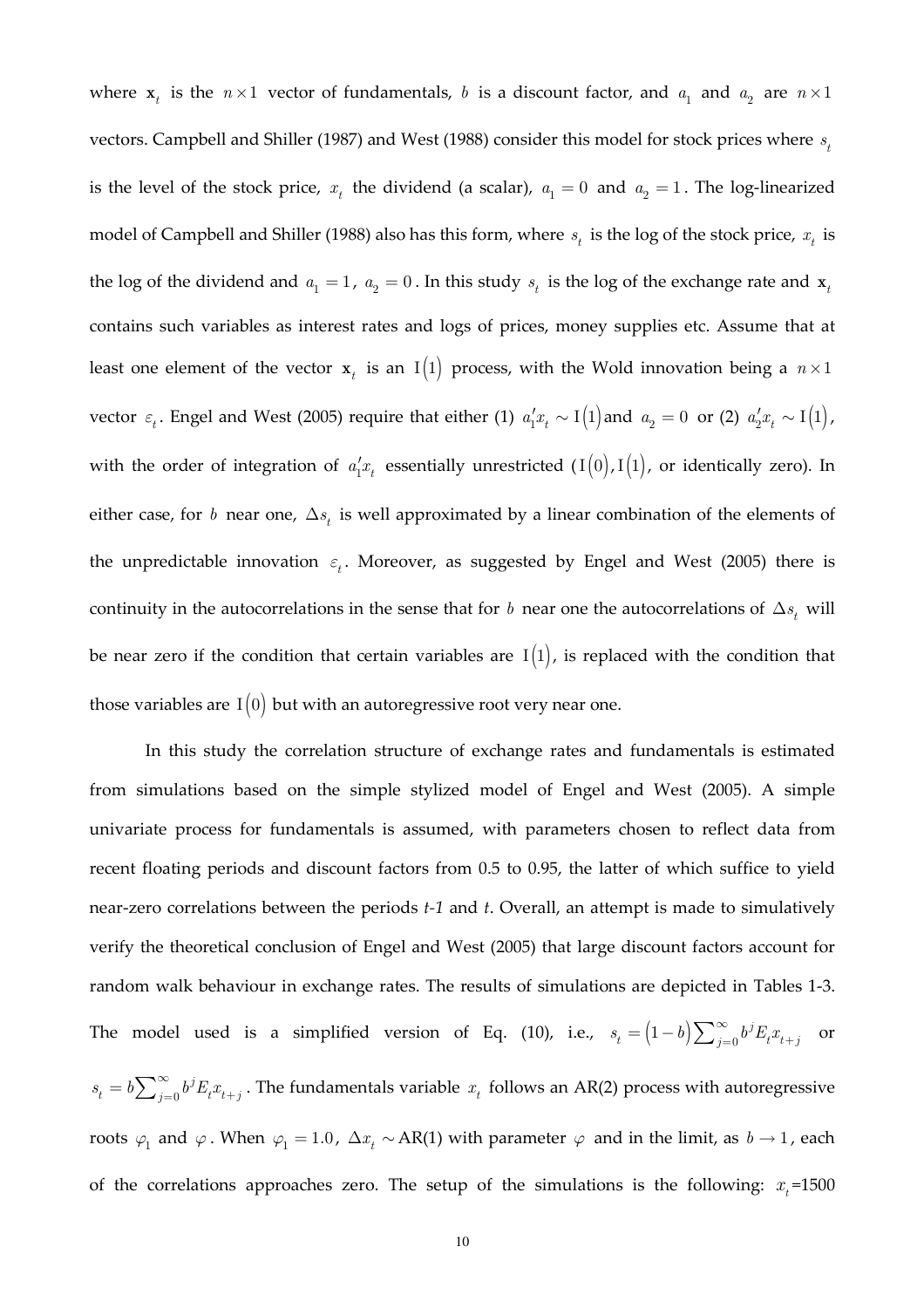observations are simulated with  $j = 5000$  forward steps to the future. Thus, in total a path of 6500 observations is produced. Next, the first burn-out 500 points are discarded. The final examined processes for *<sup>t</sup>*  $x_t$  (fundamental),  $s_t$  (FX series) and  $z_t$  (another FX series) include 1000 observations. Then correlations are computed, the paths are replicated 2000 times and the mean, median and mode of the correlations are produced. Columns 4-9 present correlations of  $\Delta s$ , with time *t*-1 information when  $x_t$  follows a scalar univariate AR(2). Either  $a_1 = 0$  and  $a_2 = 1$  or  $a_1 = 1$  and  $a_2 = 0$  can be assumed. These two possibilities can be considered interchangeably as for given *b* < 1, the autocorrelations of  $\Delta s$  are not affected by whether or not a factor of 1 – *b* multiplies the present value of fundamentals. Rows 1–9 in Tables 1-3 assume that  $x_t \sim I(1)$ , specifically  $\Delta x_t \sim AR(1)$  with parameter  $\varphi$ . For *b* = 0.5 the autocorrelations in columns 4–6 and the cross correlations in columns 7–9 are significant, whereas for  $b = 0.9$ , they are dramatically smaller. Finally, from rows 10–13 it can be inferred that if the unit root in  $x_t$  is replaced by an autoregressive root of 0.9 or higher, the autocorrelations and cross-correlations of  $\Delta s$ <sub>t</sub> are not much changed. Overall, Tables 1-3 provide very similar results to the ones produced analytically by Engel and West (2005).

Next, results from an extensive cross-correlation and causality exercise are presented with the use of stepwise multivariate filtering, on the simulated series that correspond to rows 1-3 and 7-9 of Tables 1-3 (i.e., with  $b = 0.5$  and  $b = 0.95$ ). The causality analysis is conducted at the 5% and *1%* significance level and it involves the utilization of three paradigms, namely between the simulated currency and fundamentals series, between two different currency series as well as two different FX series with the same fundamentals driver. The case of cointegration is also investigated via the Johansen trace statistic in order to use the right specification for the Granger causality testing, i.e., VAR or VECM. Also, the second-moment filtering is conducted via a GARCH-BEKK model. The results are presented in Tables 4-6. The mode, mean and median of the correlations are presented. In all cases the GARCH filtering on the VAR/VECM residuals purges all linkages between the examined series. The numbers presented for causality results are the percentages of the Granger-caused series detected. It appears that cointegration results vary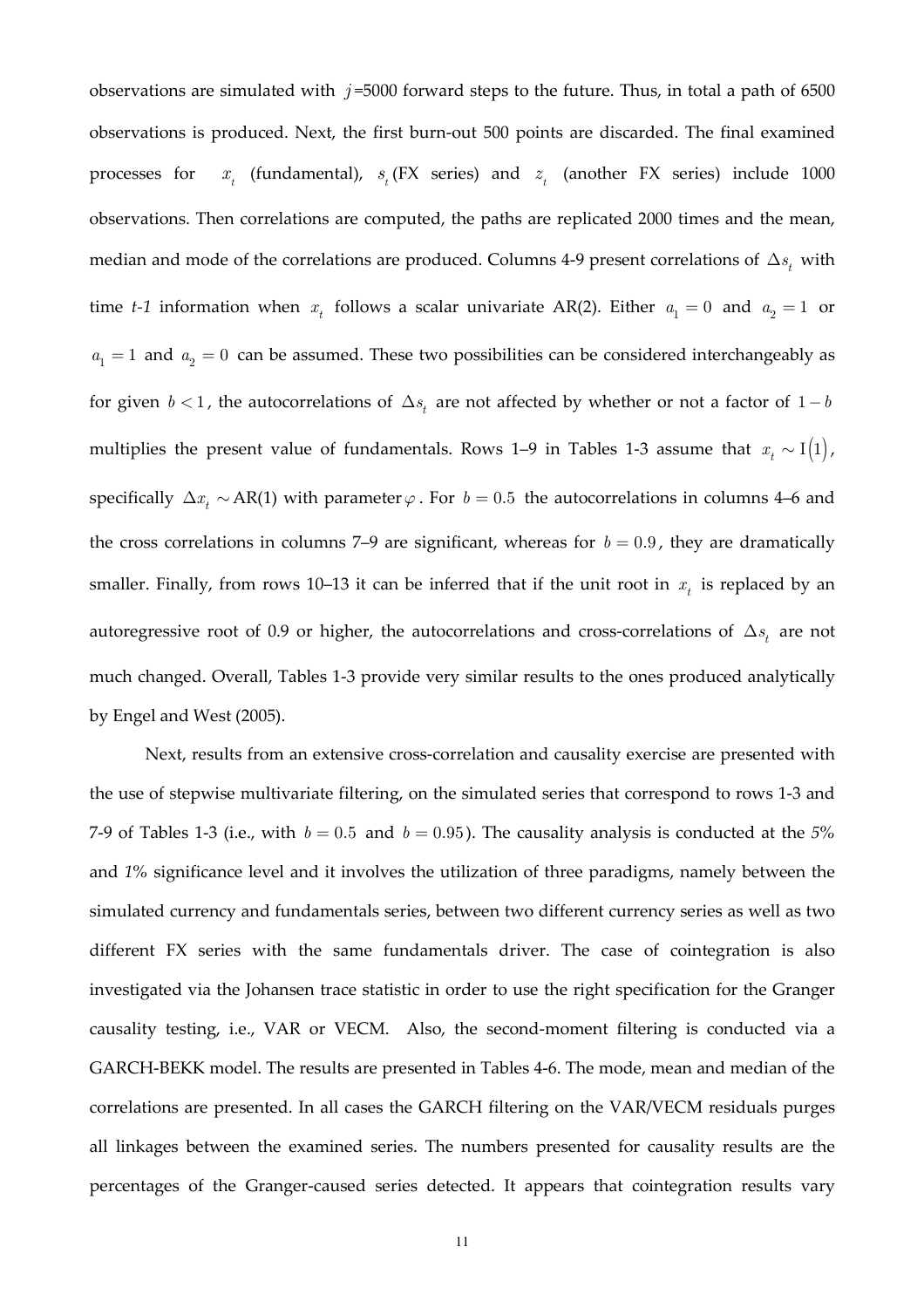among the investigated paradigms. The case of two different FX series presents the lowest percentages, whereas the Granger-causality investigation reveals a unidirectional causality link from fundamentals to FX series. This corroborates with the theoretical and empirical result of Engel and West (2005). In the other two cases the causality results are qualitatively similar for both directions, while the percentage detected is higher in case of the two different FX series with the same fundamentals driver. These results on the simulated series will be juxtaposed with the empirical results in section 6.

Finally, a forecasting exercise is conducted with various asset-pricing autoregressive models using the data generating processes produced by the simulations (Table 7). The three-step filtering methodology for examining dynamic relationships is implemented in each step of the causality estimation via a rolling window for the out-of-sample forecasting exercise. Specifically, four AR(1) specifications are used with the lagged variable being the FX series ( $s_t = \beta s_{t-1} + \varepsilon_t$ ), the fundamentals series ( $s_t = \gamma x_{t-1} + \varepsilon_t$ ) and the FX series with the same and different fundamental driver  $(s_t = \zeta z_{t-1} + \varepsilon_t$  and  $s_t = \delta z_{t-1} + \varepsilon_t$ ). In addition, two AR(1) specifications employing both a lagged fundamental and an FX series with the same and different fundamental driver  $(s_{i} = \gamma_1 x_{i-1} + \gamma_2 z_{i-1} + \varepsilon_i$  and  $s_{i} = \beta_1 x_{i-1} + \beta_2 z_{i-1} + \varepsilon_i$  are used. The out-of-sample measure is the RMSE and in particular the RMSE ratios are reported against the first AR(1) specification which is used as a benchmark. The simulated series again correspond to rows 1-3 and 7-9 of Tables 1-3, that is with  $b = 0.5$  and  $b = 0.95$ . Also, the mode, mean and median is reported. The best out-ofsample performance is indicated for the AR(1) specification employing a lagged fundamental and an FX series with the same fundamental driver. The worst was observed for the AR(1) specification with the lagged variable being the fundamental series, while the other models yield similar results with their predictability being close to the one of the benchmark.

## **5. DATA**

The data comprises monthly foreign exchange rates denoted relative to United States dollar (USD), namely Euro (EUR), Great Britain Pound (GBP), Japanese Yen (JPY), Swiss Frank (CHF), Australian Dollar (AUD), Canadian Dollar (CAD) and German mark (DM). The exact ratios represent EUR/USD, GBP/USD, USD/JPY, USD/CHF, AUD/USD, USD/CAD and DM/USD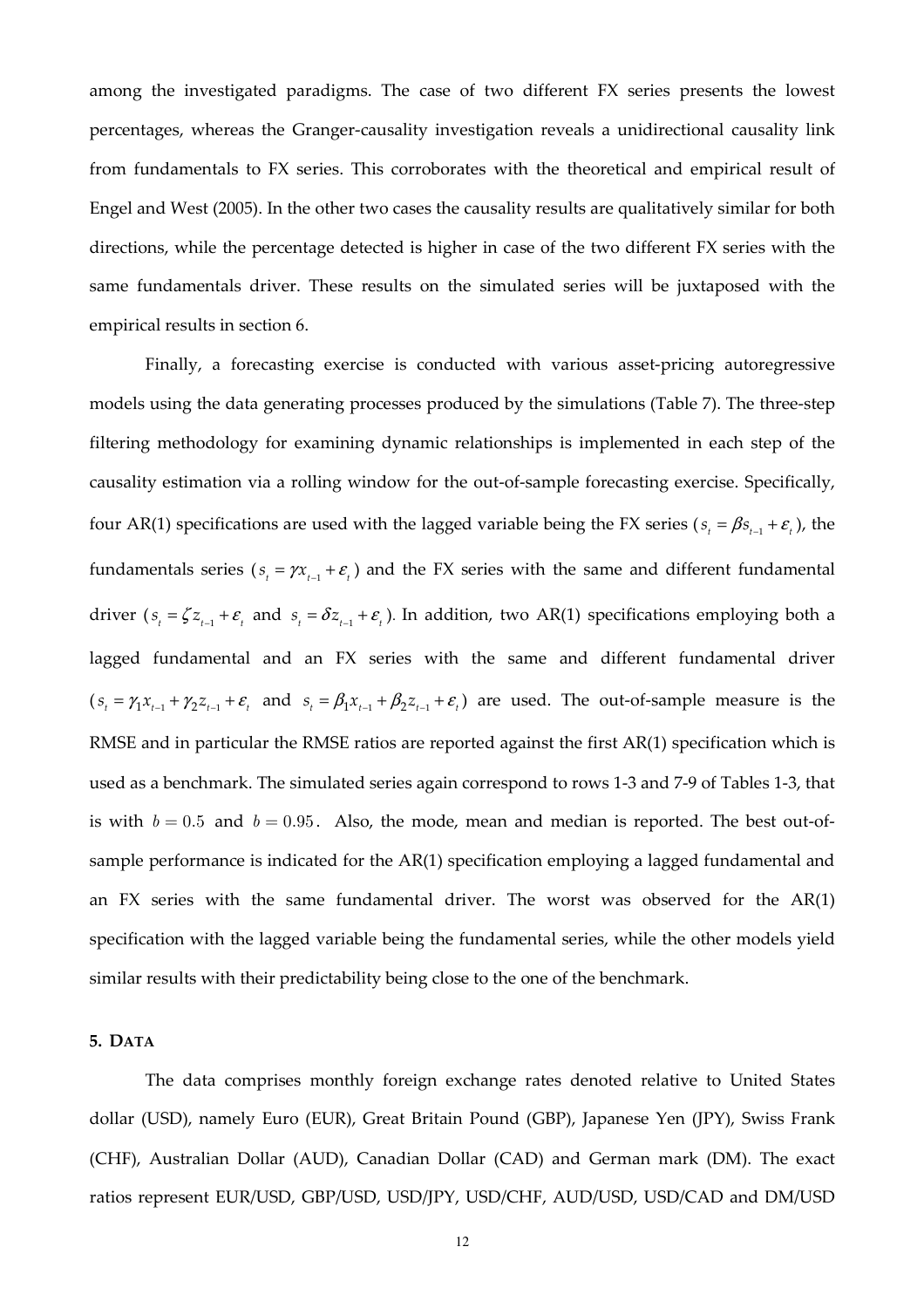respectively. These are the most liquid and widely traded currency pairs in the world and make up about 90% of total Forex trading worldwide. The data covers the Great Moderation period, the dot-com bubble, and the period just before the outbreak of the 2007-2010 financial crisis, which was triggered by a liquidity shortfall in the US banking system. The country-specific fundamentals are the seasonally adjusted money supply *m ,* the industrial production *y* (used as a proxy for the real, seasonally adjusted gross domestic product)*,* the consumer price index (CPI) *p ,* the threemonth rate *i*, while the  $m - y$  (=Money-IP) variable is also considered. Datastream is the source of the data. All data but interest rates is converted by taking logs and multiplying by 100. The Chow-Lin method (1971) was used to interpolate the AUD<sup>cri</sup>, AUD<sup>Ir</sup>, CHF<sup>Ir</sup> and backdate the JPY<sup>i</sup>. Additionally, an asterisk used as superscript denotes the corresponding measure of fundamentals in the United States relative to the country-specific, i.e., the symbol *(\*)* denotes the non-US value in the differentials. The differentials are  $(m - m^*)$ ,  $(p - p^*)$ ,  $(i - i^*)$ ,  $(y - y^*)$ ,  $\left[m - y - \left(m^* - y^*\right)\right]$ . Correlations and causalities are investigated on the ∆ *(differentials)*. Overall, the examined period is in levels 4/1986–7/2008, while for the Euro it spans 1/1999–7/2008.

## **6. EMPIRICAL RESULTS**

 $\overline{a}$ 

In this section, the implications of the asset-pricing models of Engel and West (2005) are empirically investigated, as well as the hypothesis that asset price might help to predict the fundamentals or vice-versa is tested. The causal relationships between the FX rates and the five measures of fundamentals are investigated. As in Engel and West (2005), many autoregressive specifications are utilized, e.g., pairwise, tri-variate, four-variate as well as the full systems of variables (5x5). Additionally, the empirical results are juxtaposed with the Monte Carlo simulations. The statistical significance is presented at the *5% (\*)* and *1% (\*\*)* levels*.* The lag lengths of VECM/VAR specification are investigated and set using the SIC and Wald exclusion criterion and the cointegrating vectors using the Johansen trace statistic (Johansen, 1991). In their work Engel and West (2005) concluded that it will probably not do great violence to assume lack of cointegration and so they used for all VAR models four lags<sup>2</sup>. Instead, in this paper

 $<sup>2</sup>$  They consider lack of cointegration to be evidence that unobserved variables such as real demand shocks, real money demand shocks,</sup> or possibly even interest parity deviations have a permanent component, or at least are very persistent. Yet, it may be that the data they used to measure the economic fundamentals have some errors with permanent or very persistent components. For example, it may be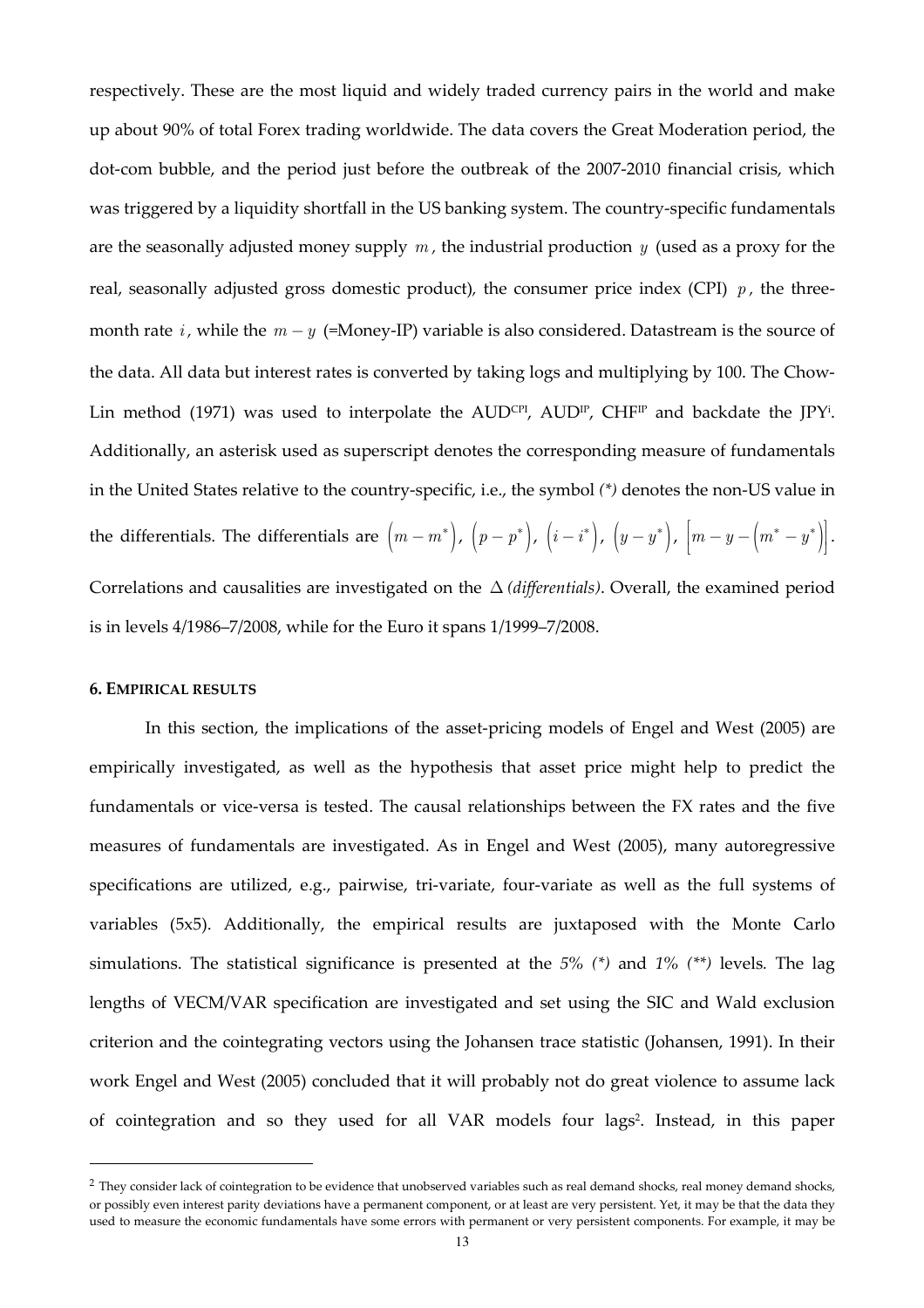cointegration tests were conducted between the exchange rate and each of the fundamentals differentials in all specifications. The number of lags identified and the cointegrating vectors are presented in parenthesis as *(lags, coint. vectors).* For testing reasons linear Granger causality was further investigated on the VAR/VECM and GARCH residuals, but it was no longer detected. The nonlinear causality is investigated with the modified Baek-Brock test and the number of lags used are  $\ell_{\chi} = \ell_{\gamma} = 1$ . The second moment filtering is performed with a GARCH-BEKK (1,1) model.

The results for all examined multivariate specifications are depicted in Tables 8-21. For the pairwise investigation, the variables included in the VAR/VECM model are  $\left\{\Delta s, \Delta\left(m-m^\ast\right), \Delta\left(p-p^\ast\right), \left(i-i^\ast\right), \Delta\left(i-i^\ast\right), \Delta\left(y-y^\ast\right), \left[\Delta\left(m-m^\ast\right)-\Delta\left(y-y^\ast\right)\right]\right\}.$  In this case VAR(1,0) is identified except VAR(2,0) in  $\text{GBP}\,\Delta s-\Delta\bigl(m-m^*\bigr)$ ,  $\text{GBP}\,\Delta s-\Delta\bigl(m-m^*\bigr)$  and DM  $\Delta s$  -  $\left(i-i^{*}\right)$ . VECM (2,1) is identified in all cointegrated pairs except AUD  $\Delta s$  -  $\Delta\left(i-i^{*}\right)$ , which is VECM(1,1)*.* Based on the results there is no consistent evidence that exchange rates predict fundamentals after examining linear and nonlinear causal interdependencies. Some bidirectional links also appear but for different fundamentals each time. Overall, the evidence is modest that there exists a prevailing direction in the examined causalities, i.e., that either exchange rates help to predict fundamentals, or the ability of fundamentals to predict exchange rates is stronger. This result is not in full accordance with Engel and West (2005) who observe a stronger unidirectional linkage in favour of exchange rate predictability. Of course there were some major economic and non-economic developments during the sample that might perturb any consistent relationships. Several of the European countries' exchange rates and monetary policies became more tightly linked in the 1990s because of the evolution of the European Monetary Union, Germany's economy was transformed dramatically in 1990 because of reunification, the dot-com bubble hit the global economies in the mid-90s, while the Asian crisis of 1997 caused a turmoil in the international FX markets. Interestingly, two consistent results emerge from the investigation, namely that (1) linear and nonlinear links differ significantly in all examined specifications and that (2) after multivariate GARCH filtering most of the nonlinear interdependencies are purged. This indicates that the nonlinear causality is largely due to simple volatility effects. Some

that the appropriate measure of the money supply has permanently changed because of numerous financial innovations over the sample, so that the money supply series varies from the "true" money supply by some I(1) errors.

l.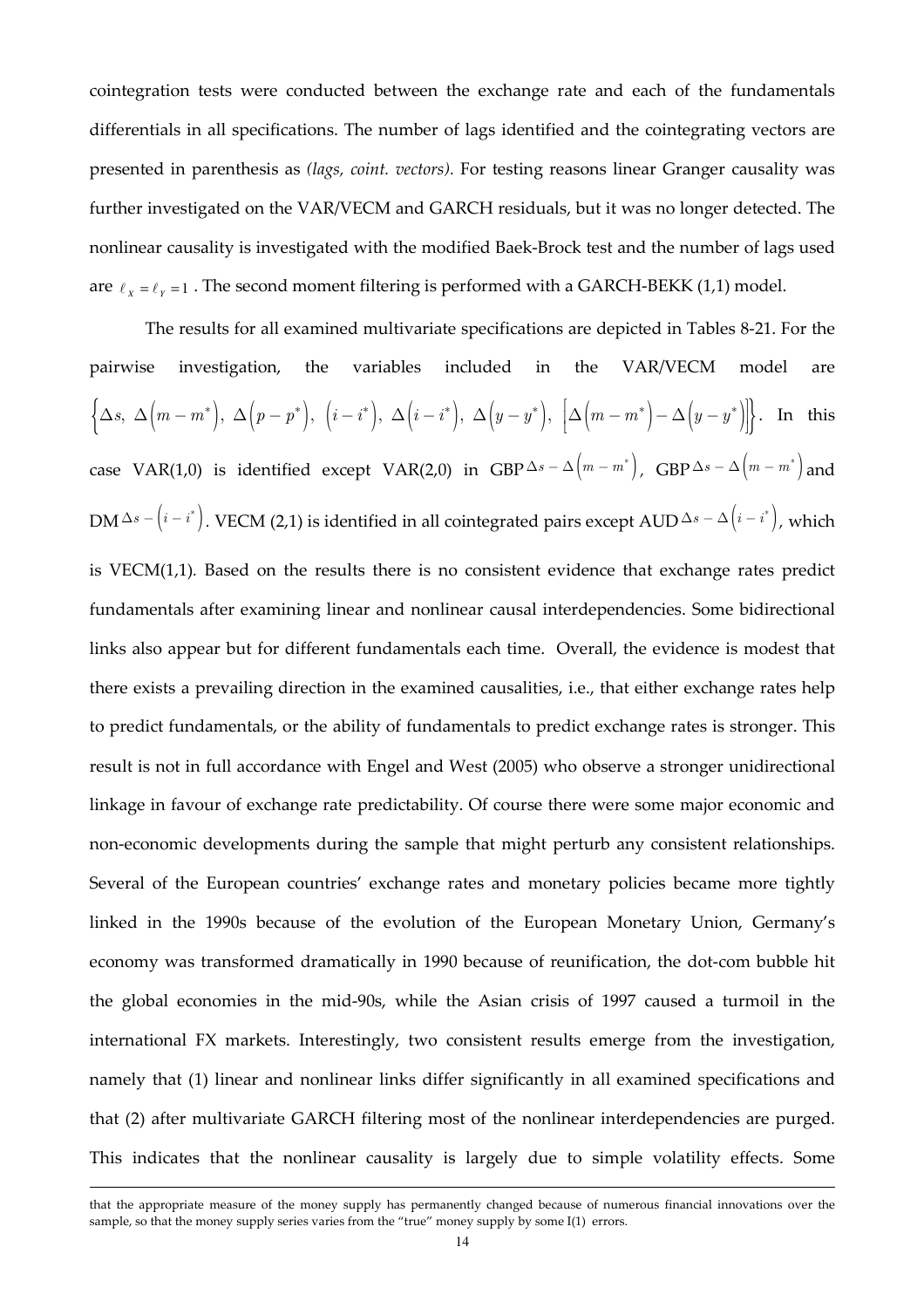remaining nonlinear causalities imply that FX rates may exhibit statistically significant higherorder moments or that other multivariate GARCH models could capture the transmission mechanism of the volatility shocks more efficiently.

In addition to causality testing for the bivariate VAR/VECMs, cointegration and causality tests based on other VAR/VECM specifications are performed. Several different combinations of variables are included in the VAR/VECM models. Six groupings were tested:

1. 
$$
\{\Delta s, \Delta \left(m - m^*\right), \Delta \left(p - p^*\right), \Delta \left(i - i^*\right), \Delta \left(y - y^*\right)\}
$$
  
\n2.  $\{\Delta s, \Delta \left(p - p^*\right), \Delta \left(i - i^*\right), \Delta \left(y - y^*\right)\}$   
\n3.  $\{\Delta s, \Delta \left(m - m^*\right), \Delta \left(p - p^*\right), \Delta \left(y - y^*\right)\}$   
\n4.  $\{\Delta s, \Delta \left(p - p^*\right), \Delta \left(i - i^*\right), \Delta \left(y - y^*\right)\}$   
\n5.  $\{\Delta s, \Delta \left(p - p^*\right), \Delta \left(y - y^*\right)\}$  and  
\n6.  $\{\Delta s, \Delta \left(m - m^*\right), \Delta \left(y - y^*\right)\}$ 

For the first grouping the number of lags identified and the cointegrating vectors presented as *(lags, coint. vectors)* are {GBP(5,1), JPY(4,1), CHF(8,1), AUD(3,1), CAD(4,1), DM(2,2), EUR(1,0)}. In case of the second the number of lags and the cointegrating vectors are  $\{GBP(1,0), \, \text{IPY}(1,0), \}$ CHF(5,1), AUD(1,0), CAD(1,0), DM(2,2), EUR(2,1)} while for the third they are {GBP(5,2), JPY(4,1), CHF(2,1), AUD(2,0), CAD(4,1), DM(2,1), EUR(1,0)}. For the fourth these are {GBP(1,0),  $[PY(1,0)$ ,  $CHF(1,0)$ ,  $AUD(1,0)$ ,  $CAD(1,0)$ ,  $DM(1,0)$ ,  $EUR(2,0)$ , while for the last two specifications they are  ${GBP(2,1)}$ ,  ${PY(1,0)}$ ,  $CHF(1,0)$ ,  $AUD(1,0)$ ,  $CAD(1,0)$ ,  $DM(2,1)$ ,  $EUR(1,0)$ } and  ${GBP(1,0)}$ ,  $[PY(2,1)$ ,  $CHF(2,1)$ ,  $AUD(1,0)$ ,  $CAD(1,0)$ ,  $DM(1,0)$ ,  $EUR(2,1)$ } respectively. Linear and nonlinear causality tests were conducted for the null that Δs does not Granger-cause each of the fundamentals or the fundamentals as a group, and conversely. The results are similar to those from the bivariate VAR/VECMs. There is no consistent evidence that causality runs from the fundamentals to the exchange rates. In total, the evidence is not conclusive that there exists a prevailing direction in the examined causalities. Again, linear and nonlinear links differ significantly whilst multivariate GARCH filtering purged most of the nonlinear interdependencies. The evidence is far from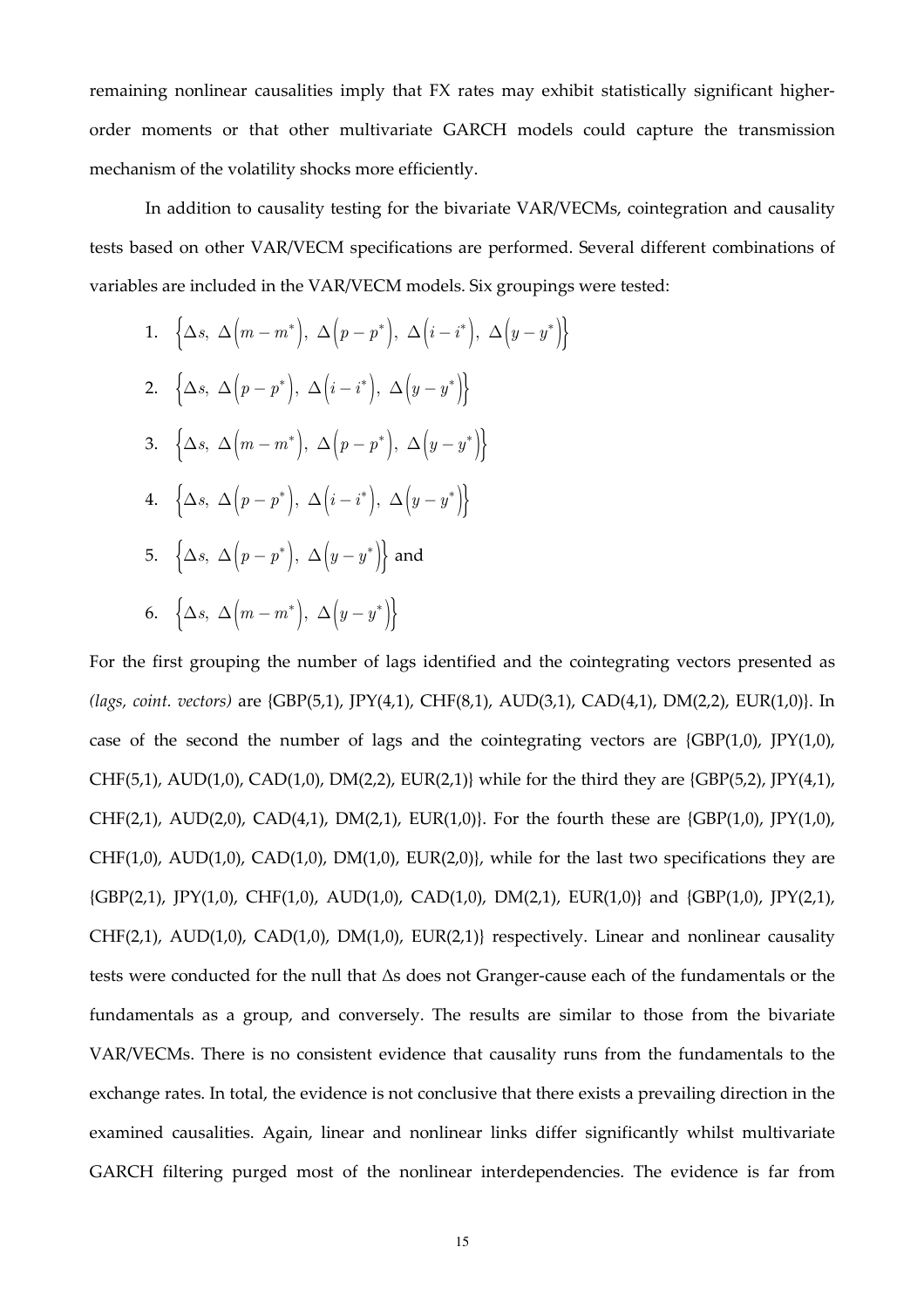overwhelming, but overall there does not appear to be a link from FX rates to fundamentals going in the direction that FX rates help forecast fundamentals, as advocated by Engel and West (2005).

#### **7. CONCLUSIONS**

Engel and West (2005) argued that when standard exchange rate models are plausibly calibrated, they have the property that the FX rates should nearly follow a random walk. Evidence that the exchange rate change is not predictable is an implication of the models, albeit observing that FX rates follow random walks is not a very complete validation of the models. Another possible explanation of the random walk behaviour of exchange rates could be that they are dominated by unobservable shocks which are well approximated by random walks. The fundamentals may not be important determinants of FX rates, and instead there may be some other variable that models have not captured or that is unobserved that drives the currency rates. Campbell and Shiller (1987) observe that when a currency variable is the present value of a fundamentals variable, then either (1) FX rate Granger-causes fundamentals relative to the bivariate information set consisting of their lags or (2) FX rate is an exact distributed lag of current and past values of the fundamental variable. Nonetheless, exchange rate models must allow for unobservable fundamentals. Failure to find Granger causality from the FX rate to the observable variables no longer implies an obviously restriction that the FX rate is an exact distributed lag of observables. It is clear, that a finding of Granger causality is supportive of a view that FX rates are determined as a present value that depends in part on observable fundamentals.

The results of this paper provide some counterbalance to the suitability - especially in the short run - of rational expectations present-value models of currency rates that became predominant since Meese and Rogoff (1983a, 1983b). Extensive Monte Carlo simulations in this work provide evidence that FX rates may incorporate information about future fundamentals. It was shown that under some assumptions the inability to forecast exchange rates is a natural implication of the models, which suggests that innovations in the FX rates ought to be highly correlated with news about future fundamentals. This relationship was also reported in the study of Andersen *et al.* (2003), who found strong evidence of exchange rate reaction to news in intraday data and in a direction consistent with standard models. The analytical results of Engel and West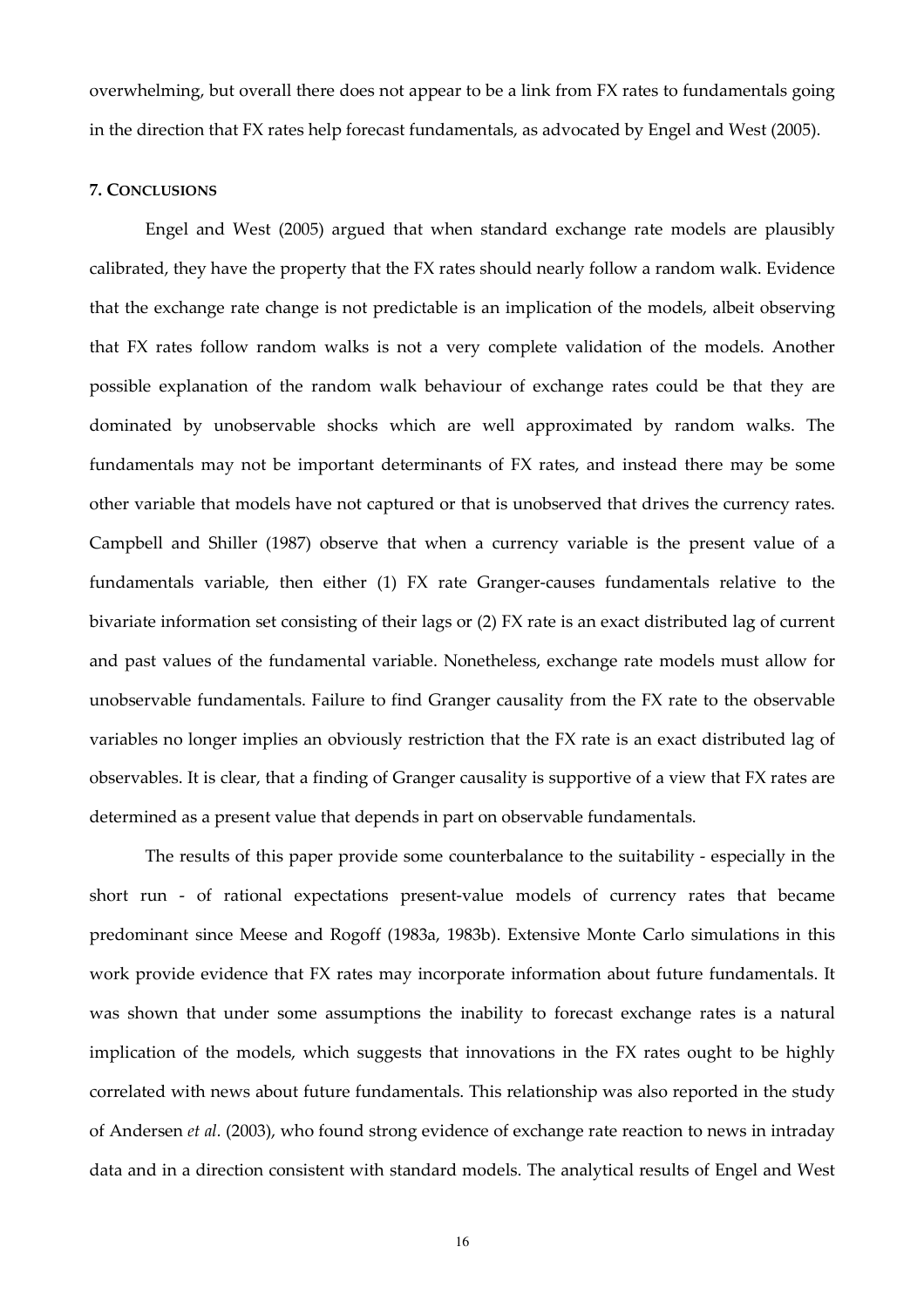(2005) have been corroborated, in that if discount factors are large (and fundamentals are  $I(1)$ ), then it may not be surprising that present-value models cannot out-perform in terms of forecastability the random walk model of exchange rates.

Yet, a conclusive support for the link between fundamentals and the exchange rate in the direction that exchange rates can help forecast the fundamentals was not found, as in Engel and West (2005). Whilst in some cases and under certain vector autoregressive modelling there was evidence of this directional predictability, a generic result cannot be drawn. It might be that exchange rates and fundamentals are linked in a way that is broadly consistent with asset pricing models of the exchange rate, but no evidence was found of a prevailing direction in the examined causalities, i.e., that either exchange rates help to predict fundamentals, or the ability of fundamentals to predict exchange rates is stronger. Specifically, the empirical findings in this study do not fully accord with the results of Engel and West (2005) on the weak causality from exchange rates to fundamentals. Indeed there are several caveats. First, while the results from simulations are consistent with the implications of the present-value models - that exchange rates should be useful in forecasting future economic variables - there might be other possible explanations for the discrepancy in the empirical findings. It may be, for example, that currencies might Granger-cause money supplies because monetary policy makers react to the exchange rate in setting the money supply. Thus, the present-value models are not the only models that imply Granger causality from exchange rates to other economic variables. In general the results from simulations provided evidence on the correlation of exchange rate changes with the change in the expected discounted fundamentals, as well as that the Granger causality results are generated by the present-value models.

Moreover, the empirical results are not uniformly strong and overall the evidence is inconclusive that there exists a prevailing direction in the examined causalities. Additionally, linear and nonlinear links differ significantly and multivariate GARCH filtering purged most of the nonlinear interdependencies. This indicates that the nonlinear causality is largely due to simple volatility effects. Some remaining nonlinear causalities imply that FX rates may exhibit statistically significant higher-order moments or other multivariate GARCH models could capture the transmission mechanism of the volatility shocks more efficiently. As opposed to Engel and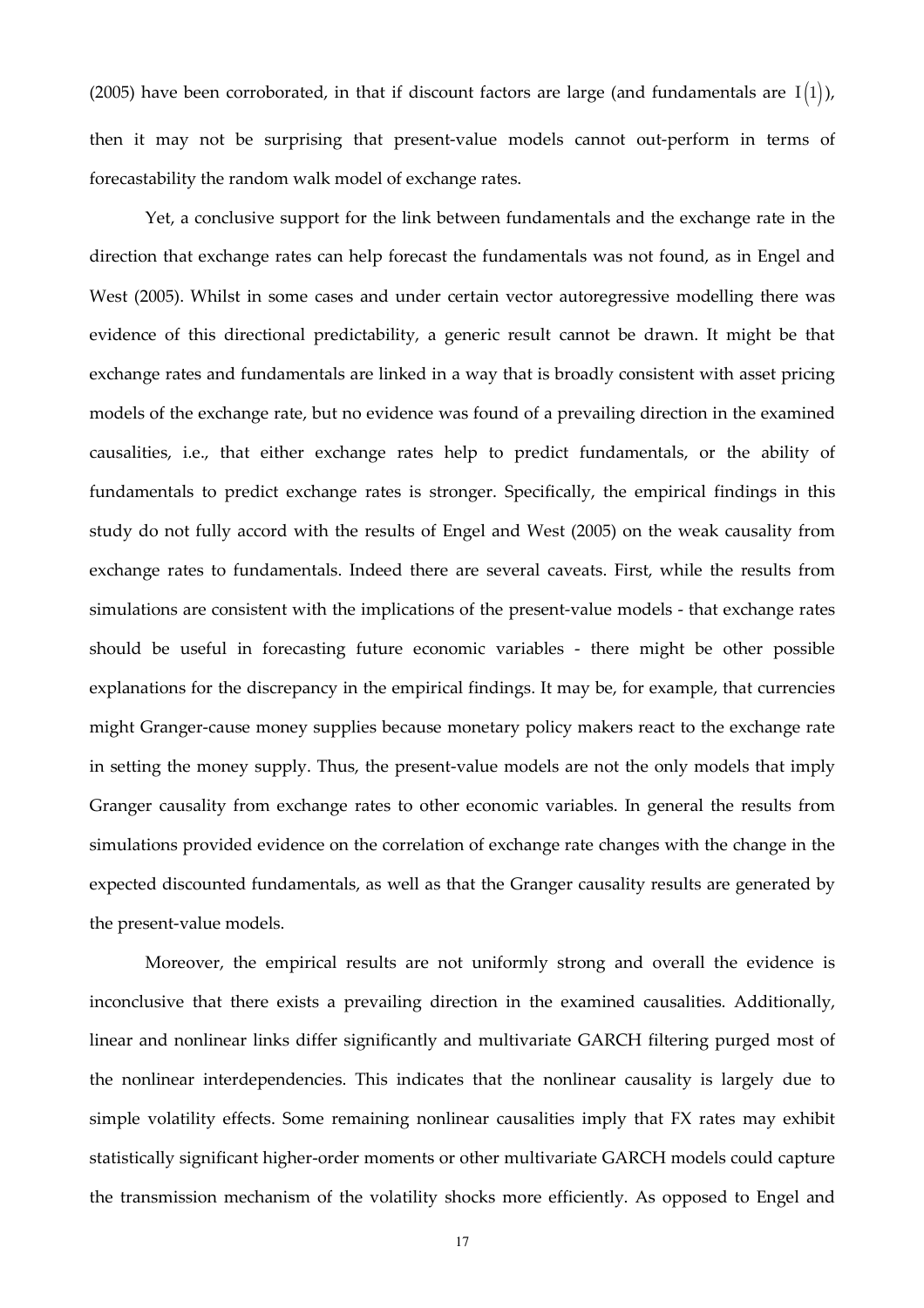West (2005) cointegration was detected between exchange rates and fundamentals. In accordance with the exchange rate literature, there was not much evidence that the exchange rate is explained only by the "observable" fundamentals. However, observables do not obviously dominate exchange rate changes and it is perhaps unrealistic to believe that only observable fundamentals affect currency rates.

Finally, the results of this study may also help explain the near-random walk behaviour and the causality structure of other asset prices and their markets (equities, bonds etc.) Theoretically, asset prices follow random walks only under very special circumstances. An empirical investigation of the causal behaviour of a variety of asset prices could be an interesting line of future research.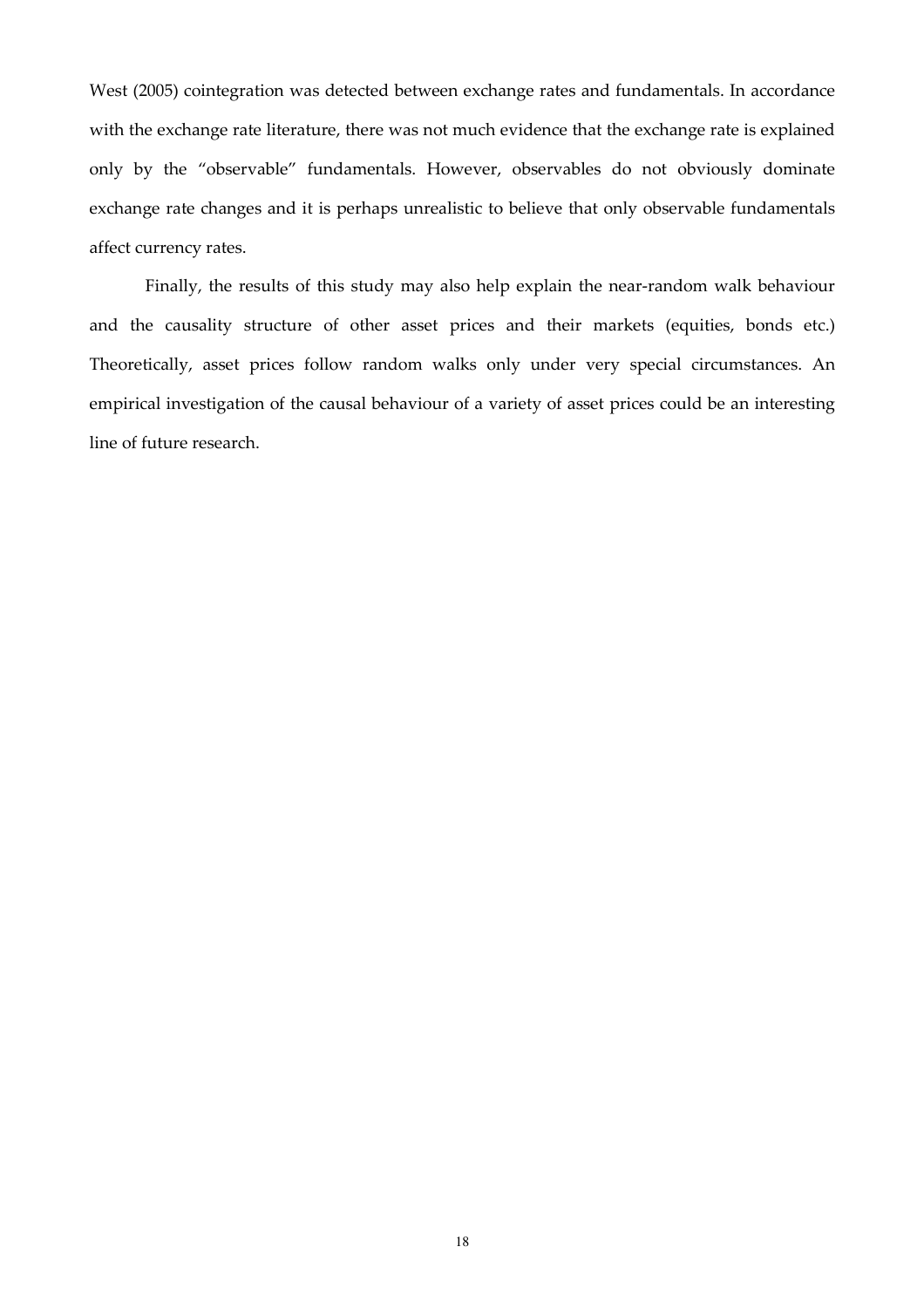## **REFERENCES**

Andersen, T., G., Bollerslev, T., Diebold, F. and Vega, C., 2003. Micro Effects of Macro Announcements: Real-Time Price Discovery in Foreign Exchange. *American Economic Review* 93, 38–62.

Baek, E. and Brock, W., 1992. A general test for non-linear Granger causality: bivariate model. *Working paper*, Iowa State University and University of Wisconsin, Madison, WI.

Bollerslev, T., Engle, R.F. and Wooldridge, J.M., 1988. A capital asset pricing model with time varying covariances. *Journal of Political Economy* 96, 116–131.

Brock, W.A., Dechert, W.D., Scheinkman, J.A. and LeBaron, B., 1996. A test for independence based on the correlation dimension. *Econometric Reviews* 15(3), 197-235.

Brooks, C., 1996. Testing for nonlinearities in daily pound exchange rates. *Applied Financial Economics* 6, 307-317.

Campbell, J.Y. and Shiller, R.J., 1987. Cointegration and Tests of Present Value Models. *Journal of Political Economy* 95, 1062–1088.

Campbell, J.Y., and Shiller, R..J., 1988. Stock Prices, Earnings, and Expected Dividends. *Journal of Finance* 43, 661–676.

Cheung, Y.-W., Chinn, M.D. and Pascual, A.G., 2002. Empirical Exchange Rate Models of the Nineties: Are Any Fit to Survive?. *Working Paper* no. 9393, NBER, Cambridge, MA.

Chinn, M.D., and Meese, R.A., 1995. Banking on Currency Forecasts: How Predictable Is Change in Money?. *Journal of International Economics* 38, 161– 178.

Chow, G. and Lin, A.L., 1971. Best linear unbiased distribution and extrapolation of economic time series by related series. *Review of Economic and Statistics* 53(4), 372-375.

Denker, M., and Keller, G., 1983. On U-statistics and von-Mises statistics for weakly dependent processes. *Zeitschrift fur Wahrscheinlichkeitstheorie und Verwandte Gebiete* 64, 505-522.

Engel, C., and West, K.D., 2005. Exchange Rates and Fundamentals. *Journal of Political Economy* 113, 485-517.

Engle, R.F. and Granger, C.W.J., 1987. Co-integration and error correction: representation, estimation, and testing. *Econometrica* 55(2), 251–276.

Engle, R.F. and Kroner, F.K., 1995. Multivariate simultaneous generalized ARCH. *Econometric Theory*, 11, 122-150.

Granger, C.W.J., 1969, Investigating causal relations by econometric models and cross-spectral methods. *Econometrica* 37(3), 424-438.

Groen, J.J., 2000. The Monetary Exchange Rate Model as a Long-Run Phenomenon. *Journal of International Economics* 52, 299–319.

Hiemstra, C. and Jones, J.D., 1994. Testing for linear and nonlinear Granger causality in the stock price-volume relation. *Journal of Finance* 49(5), 1639-1664.

Johansen, S., 1988. Statistical analysis of cointegration vectors. *Journal of Economic Dynamics and Control* 12(2-3), 231–254.

Johansen, S. and Juselius, K., 1990. Maximum likelihood estimation and inference on cointegration with application to the demand for money. *Oxford Bulletin of Economics and Statistics* 52, 169–209.

Johansen, S., 1991. Estimation and Hypothesis Testing of Cointegration Vectors in Gaussian Vector Autoregressive Models. *Econometrica* 59, 1551–1580.

Hsieh, D., 1989. Modeling heteroscedasticity in daily foreign exchange rates. *Journal of Business and Economic Statistics* 7, 307–317.

Kilian, L. and Taylor, M.P., 2003. Why Is It So Difficult to Beat the Random Walk Forecast of Exchange Rates?. *Journal of International Economics* 60, 85–107.

MacDonald, R. and Taylor, M.P., 1994. The Monetary Model of the Exchange Rate: Long-Run Relationships, Short-Run Dynamics and How to Beat a Random Walk. *Journal of International Money and Finance* 13 276–290.

Mark, N.C. 1995. Exchange Rates and Fundamentals: Evidence on Long- Horizon Predictability. *American Economic Review* 85, 201–218.

Mark, N.C., and Sul, D., 2001. Nominal Exchange Rates and Monetary Fundamentals: Evidence from a Small Post–Bretton Woods Sample. *Journal of International Economics* 53, 29–52.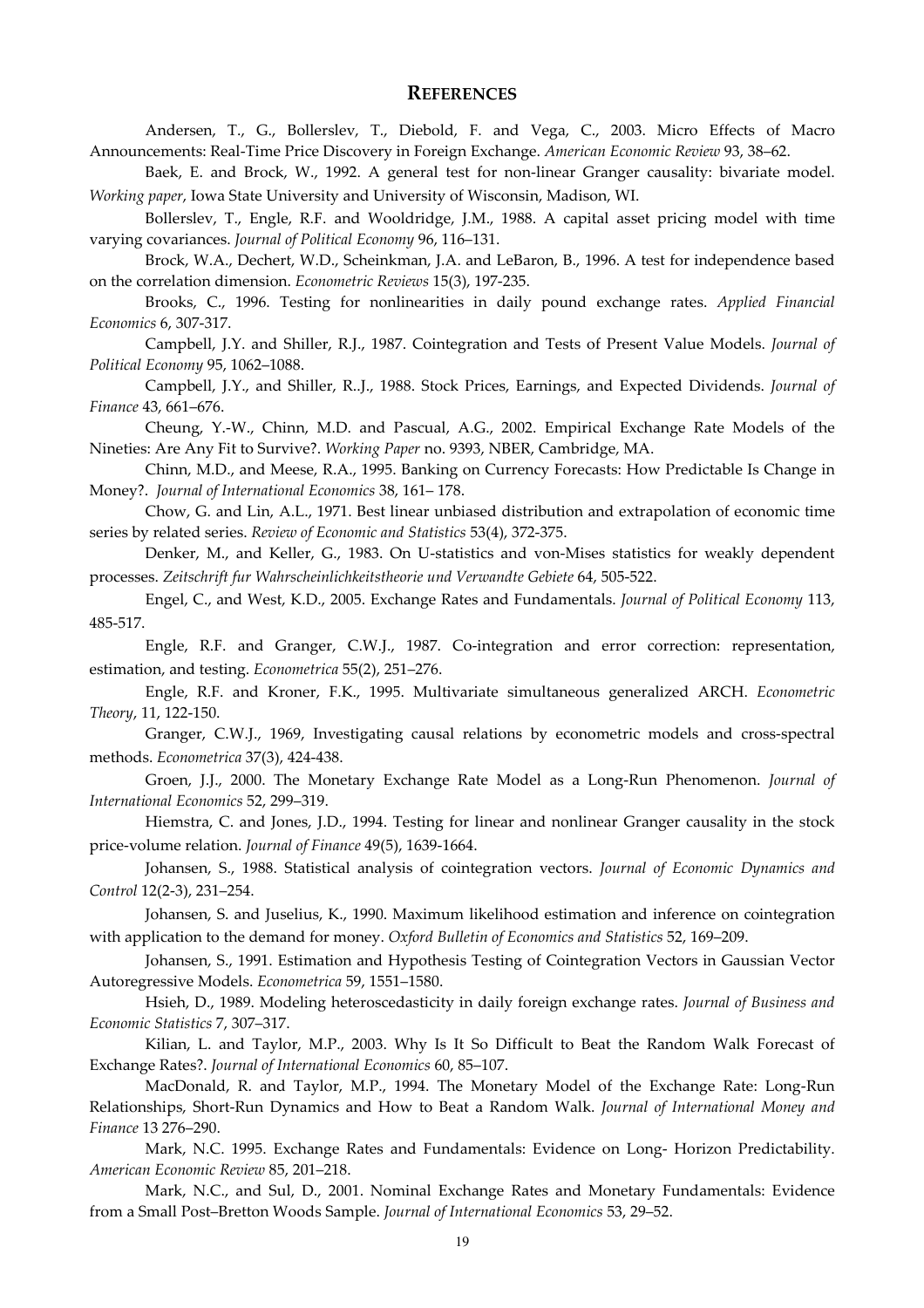Meese, R.A. and Rogoff, K.S., 1983a. Empirical Exchange Rate Models of the Seventies: Do They Fit Out of Sample?. *Journal of International Economics* 14, 3–24.

Meese, R.A. and Rogoff, K.S., 1983b. The Out of Sample Failure of Empirical Exchange Models. In: Exchange Rates and International Macroeconomics, (Eds) J. A. Frenkel. Chicago: Univ. Chicago Press.

Taylor, M.P., Peel, D.A. and Sarno, L., 2001. Nonlinear Mean-Reversion in Real Exchange Rates: Toward a Solution to the Purchasing Power Parity Puzzles. *International Economic Review* 42, 1015–1042.

West, K.D., 1988. Dividend Innovations and Stock Price Volatility. *Econometrica* 56, 37–61.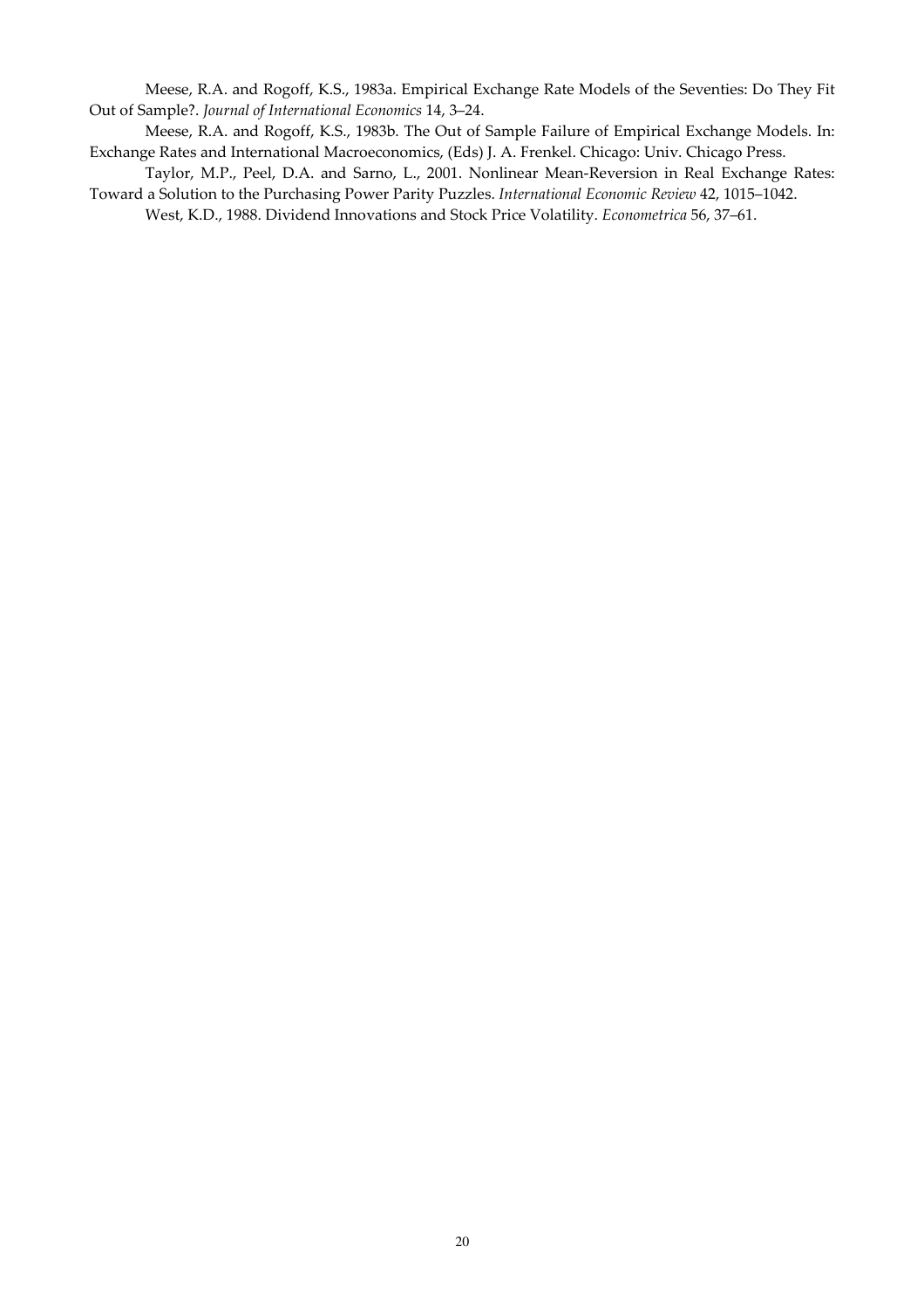|                  |          |        | Correlation of $\Delta s_t$ with |               |               |                  |                  |                  |  |
|------------------|----------|--------|----------------------------------|---------------|---------------|------------------|------------------|------------------|--|
| $\boldsymbol{b}$ | $\phi_1$ | $\phi$ | $\Delta s_{t-1}$                 | $\Delta$ St-2 | $\Delta$ St-3 | $\Delta x_{t-1}$ | $\Delta x_{t-2}$ | $\Delta x_{t-3}$ |  |
| 0.5              | 1.0      | 0.3    | 0.11                             | 0.08          | 0.03          | 0.13             | 0.08             | 0.06             |  |
|                  |          | 0.5    | 0.32                             | 0.20          | 0.12          | 0.38             | 0.18             | 0.13             |  |
|                  |          | 0.8    | 0.45                             | 0.39          | 0.32          | 0.50             | 0.43             | 0.40             |  |
| 0.9              | 1.0      | 0.3    | 0.01                             | 0.00          | 0.00          | 0.02             | 0.01             | 0.00             |  |
|                  |          | 0.5    | 0.02                             | 0.01          | 0.01          | 0.04             | 0.02             | 0.01             |  |
|                  |          | 0.8    | 0.03                             | 0.02          | 0.02          | 0.08             | 0.06             | 0.05             |  |
| 0.95             | 1.0      | 0.3    | 0.00                             | 0.00          | $-0.00$       | 0.01             | 0.00             | 0.00             |  |
|                  |          | 0.5    | $-0.00$                          | 0.01          | 0.00          | 0.01             | 0.01             | 0.00             |  |
|                  |          | 0.8    | $-0.02$                          | 0.02          | 0.01          | 0.05             | 0.03             | 0.02             |  |
| 0.9              | 0.9      | 0.5    | $-0.00$                          | $-0.02$       | $-0.02$       | $-0.01$          | $-0.04$          | $-0.05$          |  |
| 0.9              | 0.95     | 0.5    | $-0.00$                          | 0.00          | $-0.01$       | 0.00             | $-0.02$          | $-0.02$          |  |
| 0.95             | 0.95     | 0.5    | 0.00                             | $-0.00$       | $-0.01$       | $-0.00$          | $-0.01$          | $-0.02$          |  |
| 0.95             | 0.99     | 0.5    | $-0.00$                          | 0.00          | $-0.00$       | 0.00             | 0.00             | $-0.00$          |  |

**TABLE 1:** AUTOCORRELATIONS AND CROSS-CORRELATIONS OF FX AND FUNDAMENTALS (MEAN)

Notation: The model is  $s_t = (1-b)\sum_{j=0}^{\infty} b^j E_i x_{t+j}$  or  $s_t = b\sum_{j=0}^{\infty} b^j E_i x_{t+j}$ . The scalar variable  $x_t$  follows an AR(2) process with autoregressive roots  $\varphi_1$  and  $\varphi$ . When  $\varphi_1 = 1.0$ ,  $\Delta x_t \sim \text{AR} (1)$  with parameter  $\varphi$ . If  $\varphi_1 = 1.0$ , as in rows 1–9, then in the limit, as  $b \to 1$ , each of these correlations approaches zero. The setup of the simulations is the following:  $x_t$ =1500 observations are produced with  $j$ =5000 forward steps to the future. Thus in total a path of 6500 observations is generated. Next, the first burn-out 500 points are discarded. Therefore the examined processes for  $x_{_t}$  (fundamental),  $s_{_t}$  (currency) and  $z_{_t}$  (another currency series) include 1000 observations. Then correlations are computed, the paths are replicated 2000 times and the mean, median and mode of the correlations are estimated.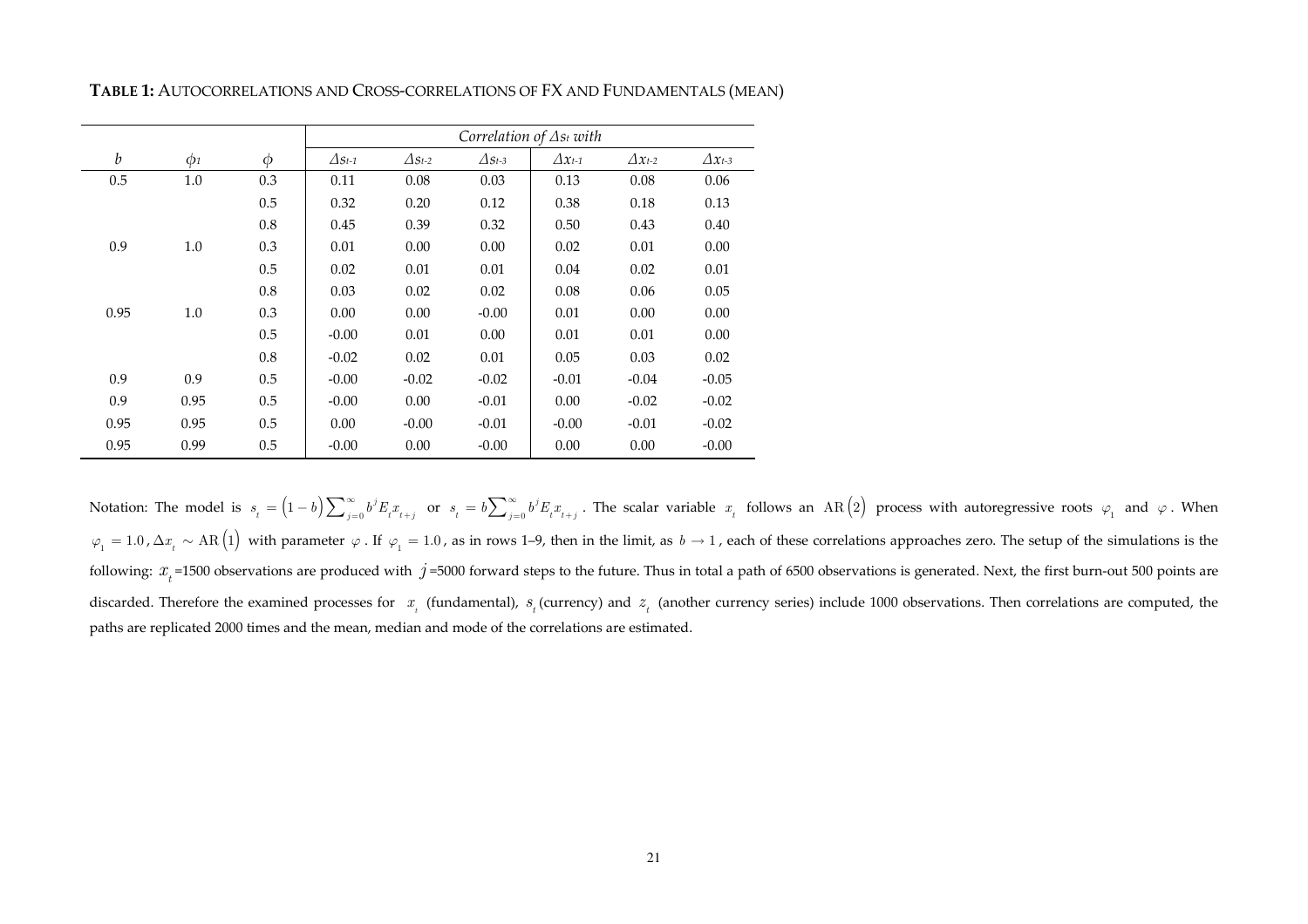|                  |          |        |                |               | Correlation of $\Delta s_t$ with |                  |                  |                  |
|------------------|----------|--------|----------------|---------------|----------------------------------|------------------|------------------|------------------|
| $\boldsymbol{b}$ | $\phi_1$ | $\phi$ | $\Delta s$ t-1 | $\Delta$ St-2 | $\varDelta s$ t-3                | $\Delta x_{t-1}$ | $\Delta x_{t-2}$ | $\Delta x_{t-3}$ |
| 0.5              | 1.0      | 0.3    | 0.09           | 0.06          | 0.05                             | 0.11             | 0.07             | 0.05             |
|                  |          | 0.5    | 0.30           | 0.22          | 0.10                             | 0.35             | 0.16             | 0.12             |
|                  |          | 0.8    | 0.42           | 0.35          | 0.31                             | 0.48             | 0.41             | 0.39             |
| 0.9              | 1.0      | 0.3    | 0.01           | 0.00          | $-0.00$                          | 0.02             | 0.01             | $-0.00$          |
|                  |          | 0.5    | 0.02           | 0.00          | 0.00                             | 0.05             | 0.02             | 0.02             |
|                  |          | 0.8    | 0.03           | 0.03          | 0.02                             | 0.09             | 0.07             | 0.04             |
| 0.95             | 1.0      | 0.3    | $-0.00$        | $-0.00$       | 0.00                             | 0.01             | $-0.00$          | $-0.00$          |
|                  |          | 0.5    | 0.01           | 0.01          | 0.00                             | 0.01             | 0.01             | 0.00             |
|                  |          | 0.8    | $-0.02$        | 0.02          | 0.01                             | 0.04             | 0.03             | 0.02             |
| 0.9              | 0.9      | 0.5    | 0.00           | $-0.02$       | $-0.03$                          | $-0.02$          | $-0.04$          | $-0.05$          |
| 0.9              | 0.95     | 0.5    | 0.00           | $-0.00$       | $-0.00$                          | 0.00             | $-0.02$          | $-0.02$          |
| 0.95             | 0.95     | 0.5    | $-0.00$        | $-0.00$       | $-0.01$                          | $-0.01$          | $-0.02$          | $-0.02$          |
| 0.95             | 0.99     | 0.5    | $-0.01$        | 0.00          | $-0.00$                          | 0.00             | $-0.00$          | $-0.00$          |

**TABLE 2:** AUTOCORRELATIONS AND CROSS-CORRELATIONS OF FX AND FUNDAMENTALS (MEDIAN)

Notation: Same as in Table 1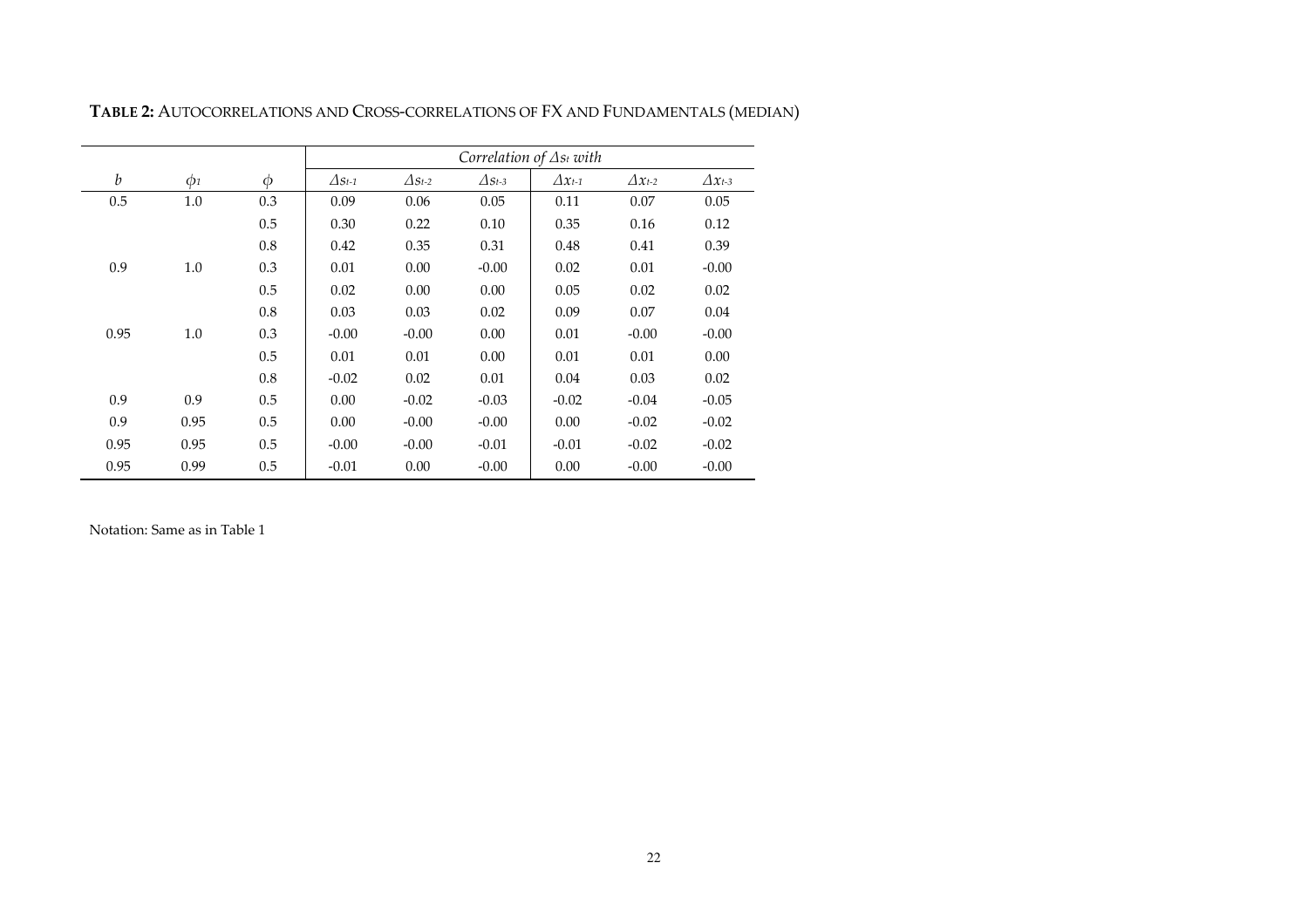|                  |          |        | Correlation of $\Delta s_t$ with |               |               |                  |                  |                  |  |
|------------------|----------|--------|----------------------------------|---------------|---------------|------------------|------------------|------------------|--|
| $\boldsymbol{b}$ | $\phi_1$ | $\phi$ | $\Delta$ St-1                    | $\Delta$ St-2 | $\Delta$ St-3 | $\Delta x_{t-1}$ | $\Delta x_{t-2}$ | $\Delta x_{t-3}$ |  |
| 0.5              | 1.0      | 0.3    | 0.09                             | 0.04          | 0.03          | 0.11             | 0.05             | 0.02             |  |
|                  |          | 0.5    | 0.29                             | 0.20          | 0.11          | 0.32             | 0.15             | 0.10             |  |
|                  |          | 0.8    | 0.42                             | 0.33          | 0.30          | 0.44             | 0.39             | 0.37             |  |
| 0.9              | 1.0      | 0.3    | 0.01                             | 0.00          | 0.00          | 0.02             | 0.01             | 0.00             |  |
|                  |          | 0.5    | 0.02                             | $-0.00$       | 0.01          | 0.04             | 0.02             | 0.01             |  |
|                  |          | 0.8    | 0.03                             | 0.02          | 0.02          | 0.09             | 0.07             | 0.05             |  |
| 0.95             | 1.0      | 0.3    | $-0.00$                          | 0.00          | 0.00          | 0.00             | $-0.00$          | 0.00             |  |
|                  |          | 0.5    | 0.00                             | 0.00          | 0.00          | 0.01             | 0.00             | 0.00             |  |
|                  |          | 0.8    | $-0.02$                          | 0.01          | 0.01          | 0.04             | 0.03             | 0.02             |  |
| 0.9              | 0.9      | 0.5    | $-0.00$                          | $-0.02$       | $-0.02$       | $-0.01$          | $-0.04$          | $-0.05$          |  |
| 0.9              | 0.95     | 0.5    | 0.00                             | 0.00          | $-0.00$       | 0.00             | $-0.01$          | $-0.02$          |  |
| 0.95             | 0.95     | 0.5    | $-0.00$                          | $-0.00$       | $-0.02$       | $-0.00$          | $-0.01$          | $-0.02$          |  |
| 0.95             | 0.99     | 0.5    | $-0.01$                          | 0.00          | $-0.00$       | 0.00             | 0.00             | $-0.00$          |  |

**TABLE 3:** AUTOCORRELATIONS AND CROSS-CORRELATIONS OF FX AND FUNDAMENTALS (MODE)

Notation: Same as in Table 1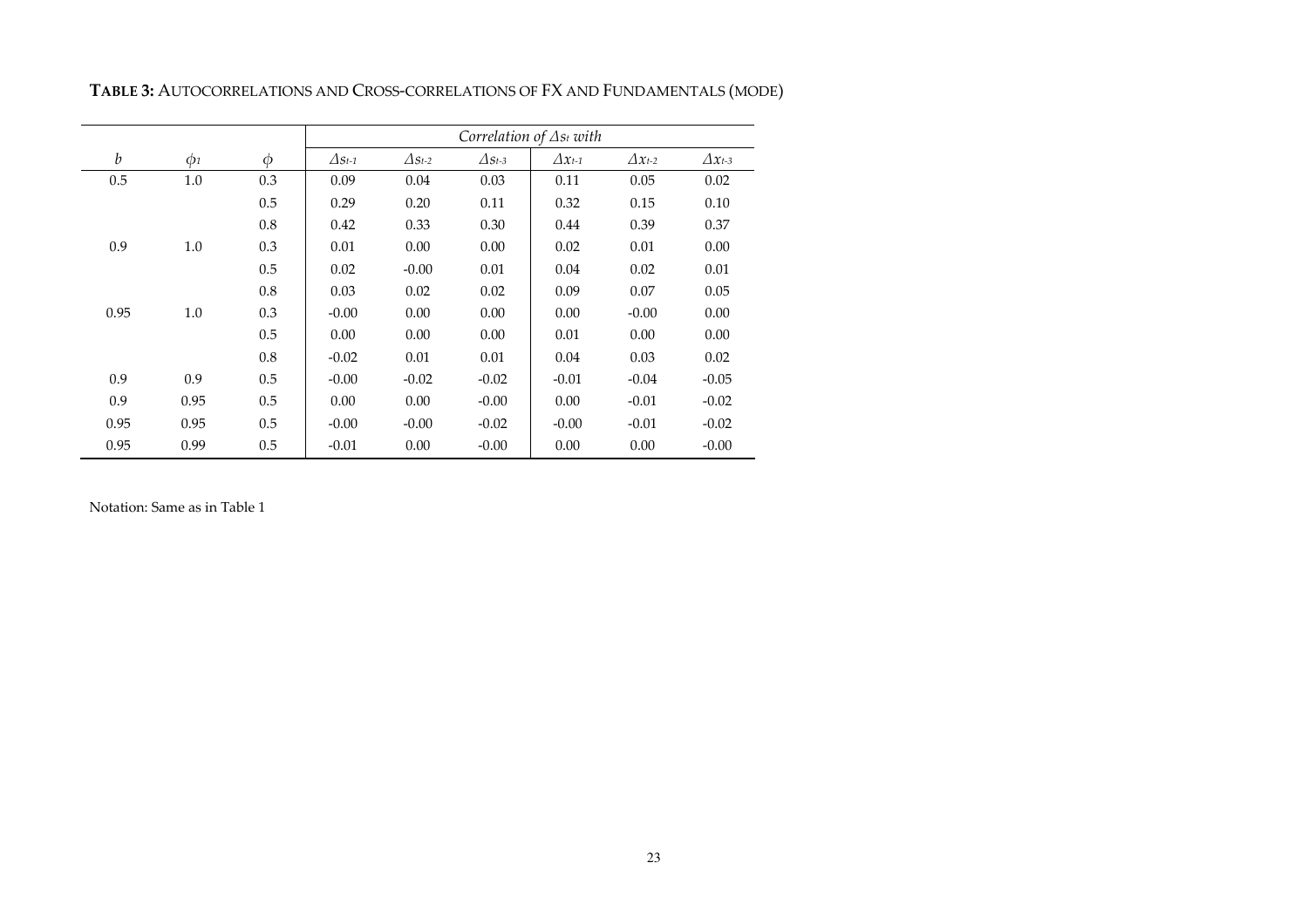#### **TABLE 4:** CAUSALITY AND CROSS-CORRELATION OF THE SIMULATED FX AND FUNDAMENTALS SERIES

## **Granger-causality on the Raw series**

| b    | $\phi_1$ |     | $GC: s \rightarrow x$ |       | $GC: x \rightarrow s$ |        | CI(s,x) |
|------|----------|-----|-----------------------|-------|-----------------------|--------|---------|
|      |          | Ф   | 0.95                  | 0.99  | 0.95                  | 0.99   |         |
| 0.5  | 1.0      | 0.3 | 5.9%                  | 1.75% | 62.2%                 | 40.5%  | 100%    |
|      |          | 0.5 | 4.8%                  | 1.1%  | 68%                   | $57\%$ | 100%    |
|      |          | 0.8 | 5.3%                  | 1.1%  | 88.7%                 | 77.8%  | 100%    |
| 0.95 | 1.0      | 0.3 | 4.75%                 | 1.2%  | 18%                   | 12.2%  | 98.5%   |
|      |          | 0.5 | 3.8%                  | $1\%$ | 29%                   | 23%    | 97.1%   |
|      |          | 0.8 | 4.8%                  | 0.95% | 38.8%                 | 28.7%  | 97.2%   |

## **Correlation on the Filtered series**

| b    |                     |                        | Correlation $(s,x)$ |        |      |        |  |  |
|------|---------------------|------------------------|---------------------|--------|------|--------|--|--|
|      | $\Phi$ <sub>1</sub> | Φ                      | Mode                | Median | Mean | St.Err |  |  |
| 0.5  | 1.0                 | 0.3                    |                     |        |      |        |  |  |
|      |                     | Raw data               | 0.93                | 0.93   | 0.93 | 0.00   |  |  |
|      |                     | VECM/VAR filtering     |                     | 0.96   | 0.96 | 0.00   |  |  |
|      |                     | <b>GARCH</b> filtering | 0.00                | 0.00   | 0.00 | 0.00   |  |  |
| 0.95 | 1.0                 | 0.3                    | Mode                | Median | Mean | St.Err |  |  |
|      |                     | Raw data               | 0.84                | 0.84   | 0.84 | 0.00   |  |  |
|      |                     | VECM/VAR filtering     |                     | 0.92   | 0.91 | 0.00   |  |  |
|      |                     | <b>GARCH</b> filtering | 0.00                | 0.00   | 0.00 | 0.00   |  |  |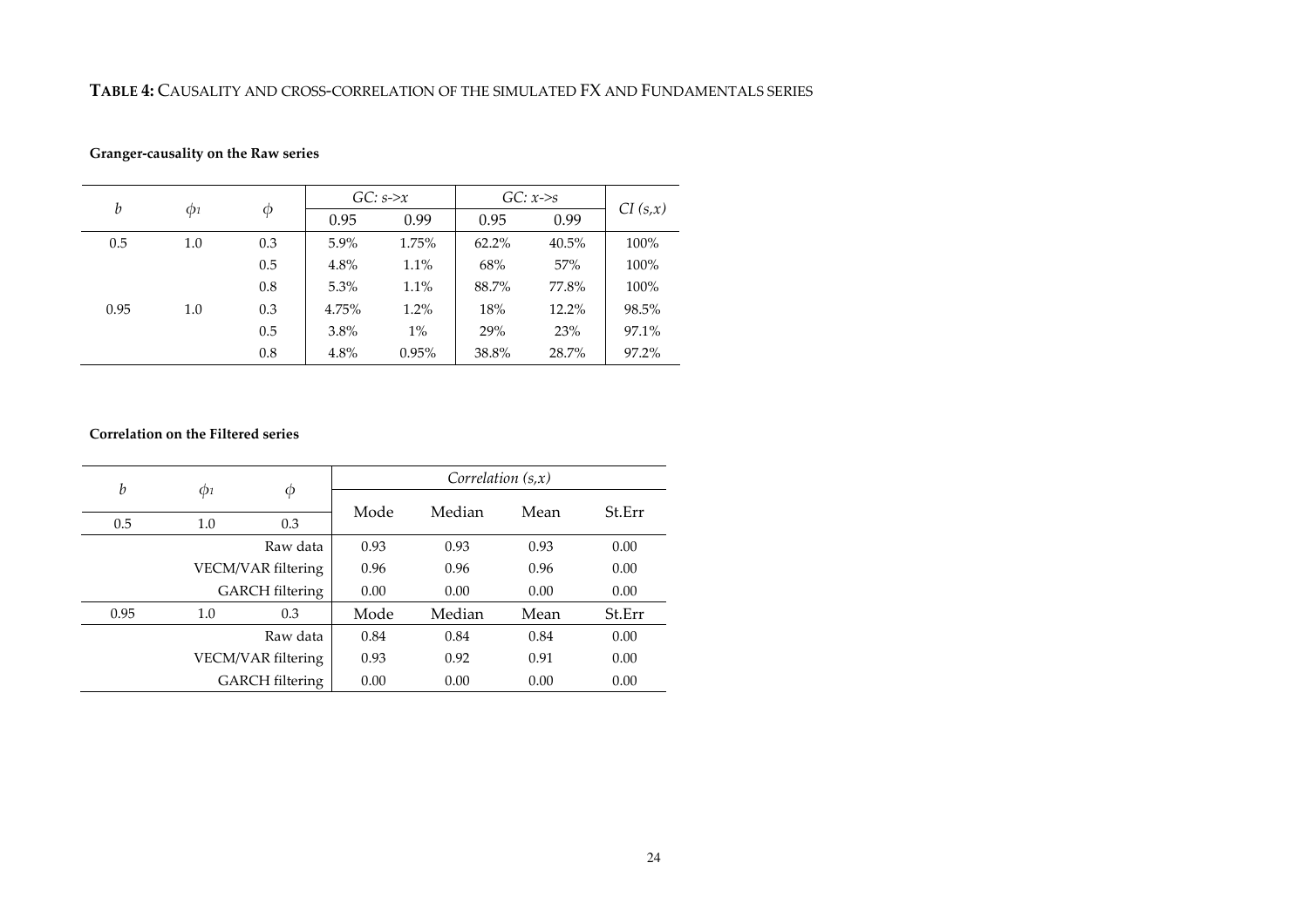| b    |          |                        |      | Correlation $(s,x)$ |      |        |  |
|------|----------|------------------------|------|---------------------|------|--------|--|
|      | $\phi_1$ | Φ                      | Mode | Median              | Mean | St.Err |  |
| 0.5  | 1.0      | 0.5                    |      |                     |      |        |  |
|      |          | Raw data               | 0.90 | 0.89                | 0.88 | 0.00   |  |
|      |          | VECM/VAR filtering     |      | 0.97                | 0.97 | 0.00   |  |
|      |          | <b>GARCH</b> filtering | 0.00 | 0.00                | 0.00 | 0.00   |  |
| 0.95 | 1.0      | 0.5                    | Mode | Median              | Mean | St.Err |  |
|      |          | Raw data               | 0.72 | 0.72                | 0.72 | 0.00   |  |
|      |          | VECM/VAR filtering     |      | 0.89                | 0.89 | 0.00   |  |
|      |          | <b>GARCH</b> filtering | 0.00 | 0.00                | 0.00 | 0.00   |  |

| $\boldsymbol{b}$ |          |                                              | Correlation $(s,x)$ |        |      |        |  |  |
|------------------|----------|----------------------------------------------|---------------------|--------|------|--------|--|--|
|                  | $\Phi$ 1 | Φ                                            | Mode                | Median | Mean | St.Err |  |  |
| 0.5              | 1.0      | 0.8                                          |                     |        |      |        |  |  |
|                  |          | Raw data                                     | 0.83                | 0.83   | 0.83 | 0.00   |  |  |
|                  |          | VECM/VAR filtering<br><b>GARCH</b> filtering |                     | 0.96   | 0.96 | 0.00   |  |  |
|                  |          |                                              |                     | 0.00   | 0.00 | 0.00   |  |  |
| 0.95             | 1.0      | 0.8                                          | Mode                | Median | Mean | St.Err |  |  |
|                  |          | Raw data                                     | 0.45                | 0.46   | 0.46 | 0.00   |  |  |
|                  |          | VECM/VAR filtering                           | 0.74                | 0.71   | 0.72 | 0.00   |  |  |
|                  |          | <b>GARCH</b> filtering                       | 0.00                | 0.00   | 0.00 | 0.00   |  |  |

Notation: The model is  $s_t = (1-b)\sum_{j=0}^{\infty} b^j E_t x_{t+j}$  or  $s_t = b\sum_{j=0}^{\infty} b^j E_t x_{t+j}$ . The scalar variable  $x_t$  follows an AR(2) process with autoregressive roots  $\varphi_1$  and  $\varphi$ . When  $\varphi_1 = 1.0$ ,  $\Delta x_t \sim \text{AR} (1)$  with parameter  $\varphi$ . If  $\varphi_1 = 1.0$ , as in rows 1–9, then in the limit, as  $b \to 1$ , each of these correlations approaches zero. The setup of the simulations is the following:  $x_t$ =1500 observations are produced with  $j$ =5000 forward steps to the future. Thus in total a path of 6500 observations is generated. Next, the first burn-out 500 points are discarded. Therefore the examined processes for  $x_{_t}$  (fundamental),  $s_{_t}$  (currency) and  $z_{_t}$  (another currency series) include 1000 observations. Then correlations are computed, the paths are replicated 2000 times and the mean, median and mode of the correlations are estimated. Granger causality (GC) is investigated via a VAR or VECM representation depending on the whether the Johansen trace statistic rejects the null of no cointegration (CI) or not for each pair of the examined simulated paths. The numbers presented for GC are the percentages of the Granger-caused series detected. Next, the GARCH-BEKK is applied for second-moment filtering.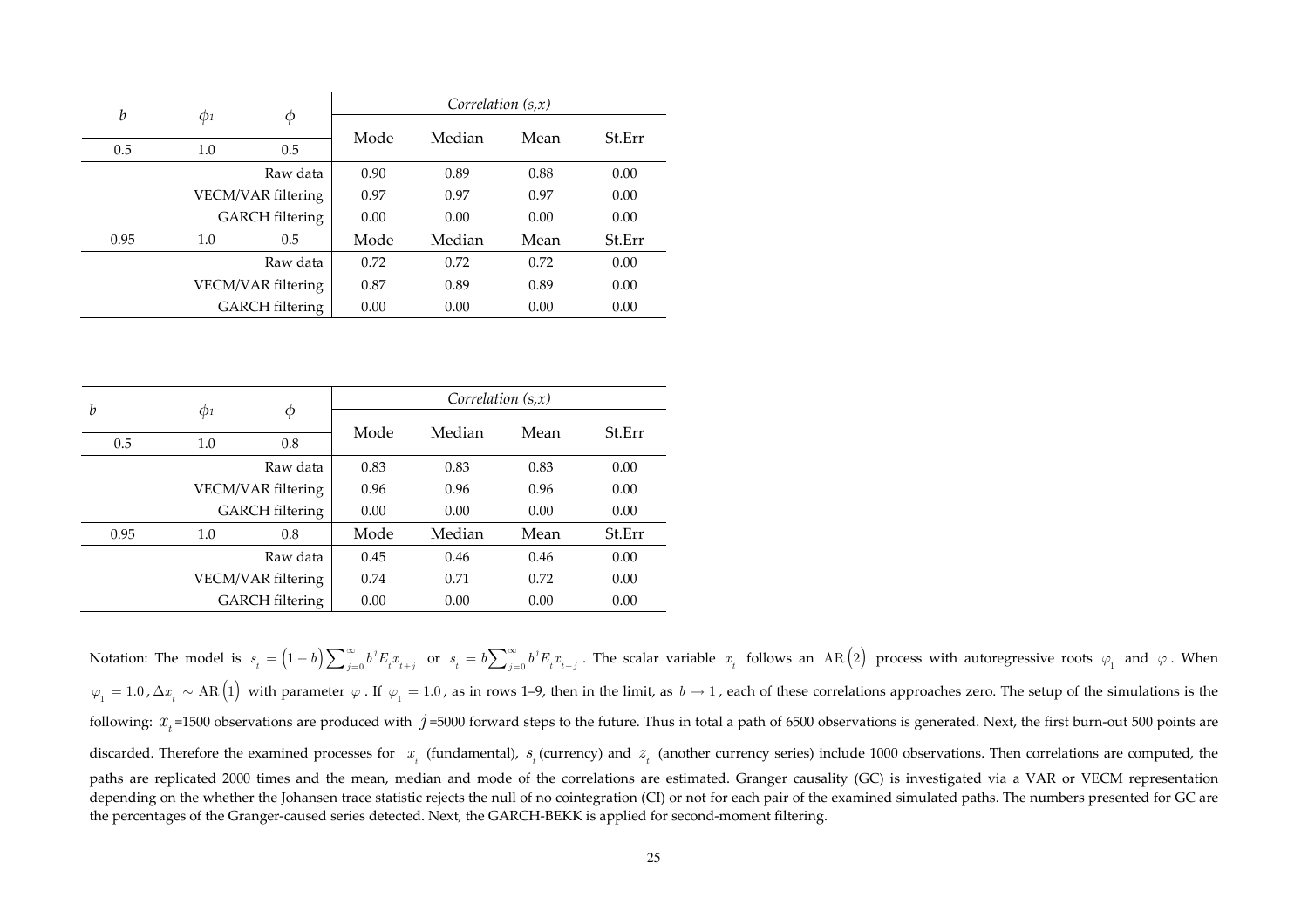#### **TABLE 5:** CAUSALITY AND CROSS-CORRELATION OF TWO DIFFERENT SIMULATED FX SERIES

## **Granger-causality on the Raw series**

| $\boldsymbol{b}$ |                     |     |         | $GC: s\rightarrow z$ | $GC: z \rightarrow s$ | CI(s,z) |        |
|------------------|---------------------|-----|---------|----------------------|-----------------------|---------|--------|
|                  | $\Phi$ <sub>1</sub> | Φ   | 0.95    | 0.99                 | 0.95                  | 0.99    |        |
| 0.5              | 1.0                 | 0.3 | 8.5%    | 2.2%                 | 9.95%                 | 2.4%    | 20%    |
|                  |                     | 0.5 | 8.3%    | 1.4%                 | $9.7\%$               | 2.1%    | 14.3%  |
|                  |                     | 0.8 | 9.7%    | 2.5%                 | 9.8%                  | 2.4%    | 22.3%  |
| 0.95             | 1.0                 | 0.3 | 7.95%   | 1.65%                | 7.6%                  | 1.35%   | 18.2%  |
|                  |                     | 0.5 | 9.5%    | 2.2%                 | 7.75%                 | 2.1%    | 13.5%  |
|                  |                     | 0.8 | $9.4\%$ | 2.35%                | 9.85%                 | 2.45%   | 25.15% |

#### **Correlation on the Filtered series**

| b    | $\phi_1$ | φ                      | Correlation $(s,z)$ |         |         |        |  |  |
|------|----------|------------------------|---------------------|---------|---------|--------|--|--|
|      |          |                        | Mode                | Median  | Mean    | St.Err |  |  |
| 0.5  | 1.0      | 0.3                    |                     |         |         |        |  |  |
|      |          | Raw data               |                     | $-0.00$ | $-0.00$ | 0.00   |  |  |
|      |          | VECM/VAR filtering     |                     | $-0.00$ | $-0.00$ | 0.00   |  |  |
|      |          | <b>GARCH</b> filtering |                     | 0.00    | 0.00    | 0.00   |  |  |
| 0.95 | 1.0      | 0.3                    | Mode                | Median  | Mean    | St.Err |  |  |
|      |          | Raw data               | $-0.00$             | $-0.00$ | $-0.00$ | 0.00   |  |  |
|      |          | VECM/VAR filtering     |                     | $-0.00$ | $-0.00$ | 0.00   |  |  |
|      |          | <b>GARCH</b> filtering | 0.00                | 0.00    | 0.00    | 0.00   |  |  |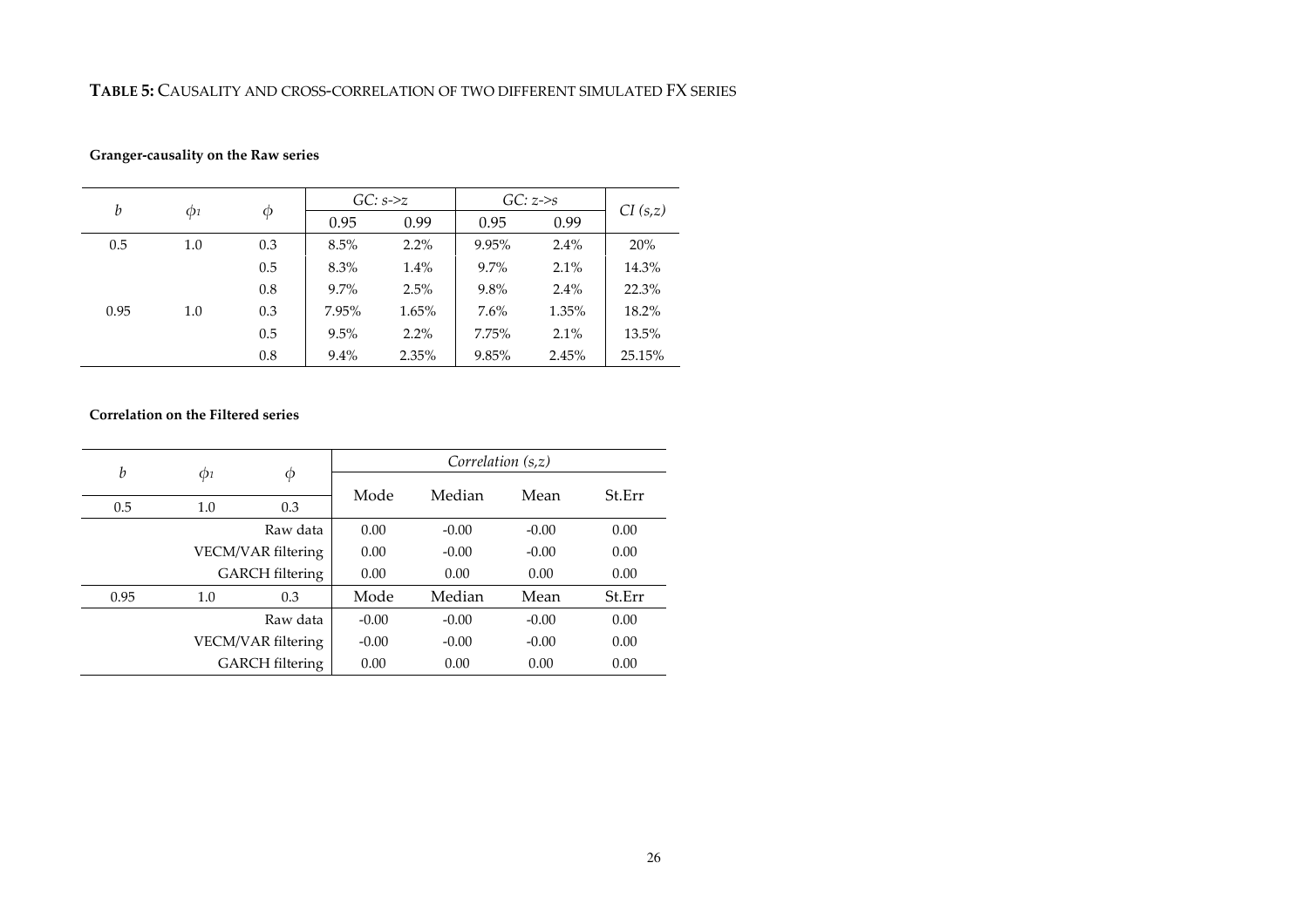| b    |          |                        |         | Correlation $(s,z)$ |         |        |  |
|------|----------|------------------------|---------|---------------------|---------|--------|--|
|      | $\phi_1$ | Φ                      | Mode    | Median              | Mean    | St.Err |  |
| 0.5  | 1.0      | 0.5                    |         |                     |         |        |  |
|      |          | Raw data               | $-0.00$ | $-0.00$             | 0.00    | 0.00   |  |
|      |          | VECM/VAR filtering     |         | 0.00                | $-0.00$ | 0.00   |  |
|      |          | <b>GARCH</b> filtering | 0.00    | $-0.00$             | 0.00    | 0.00   |  |
| 0.95 | 1.0      | 0.5                    | Mode    | Median              | Mean    | St.Err |  |
|      |          | Raw data               | 0.00    | 0.00                | 0.00    | 0.00   |  |
|      |          | VECM/VAR filtering     |         | 0.00                | 0.00    | 0.00   |  |
|      |          | <b>GARCH</b> filtering | 0.00    | 0.00                | 0.00    | 0.00   |  |

| $\boldsymbol{b}$ |                     |                                              |      | Correlation $(s,z)$ |      |        |  |  |  |
|------------------|---------------------|----------------------------------------------|------|---------------------|------|--------|--|--|--|
|                  | $\Phi$ <sub>1</sub> | $\phi$                                       | Mode | Median              | Mean | St.Err |  |  |  |
| 0.5              | 1.0                 | 0.8                                          |      |                     |      |        |  |  |  |
|                  |                     | Raw data                                     | 0.00 | 0.00                | 0.00 | 0.00   |  |  |  |
|                  |                     | VECM/VAR filtering<br><b>GARCH</b> filtering |      | 0.00                | 0.00 | 0.00   |  |  |  |
|                  |                     |                                              |      | 0.00                | 0.00 | 0.00   |  |  |  |
| 0.95             | 1.0                 | 0.8                                          | Mode | Median              | Mean | St.Err |  |  |  |
|                  |                     | Raw data                                     | 0.00 | 0.00                | 0.00 | 0.00   |  |  |  |
|                  |                     | VECM/VAR filtering                           | 0.00 | 0.00                | 0.00 | 0.00   |  |  |  |
|                  |                     | <b>GARCH</b> filtering                       | 0.00 | 0.00                | 0.00 | 0.00   |  |  |  |

Notation: Same as in Table 4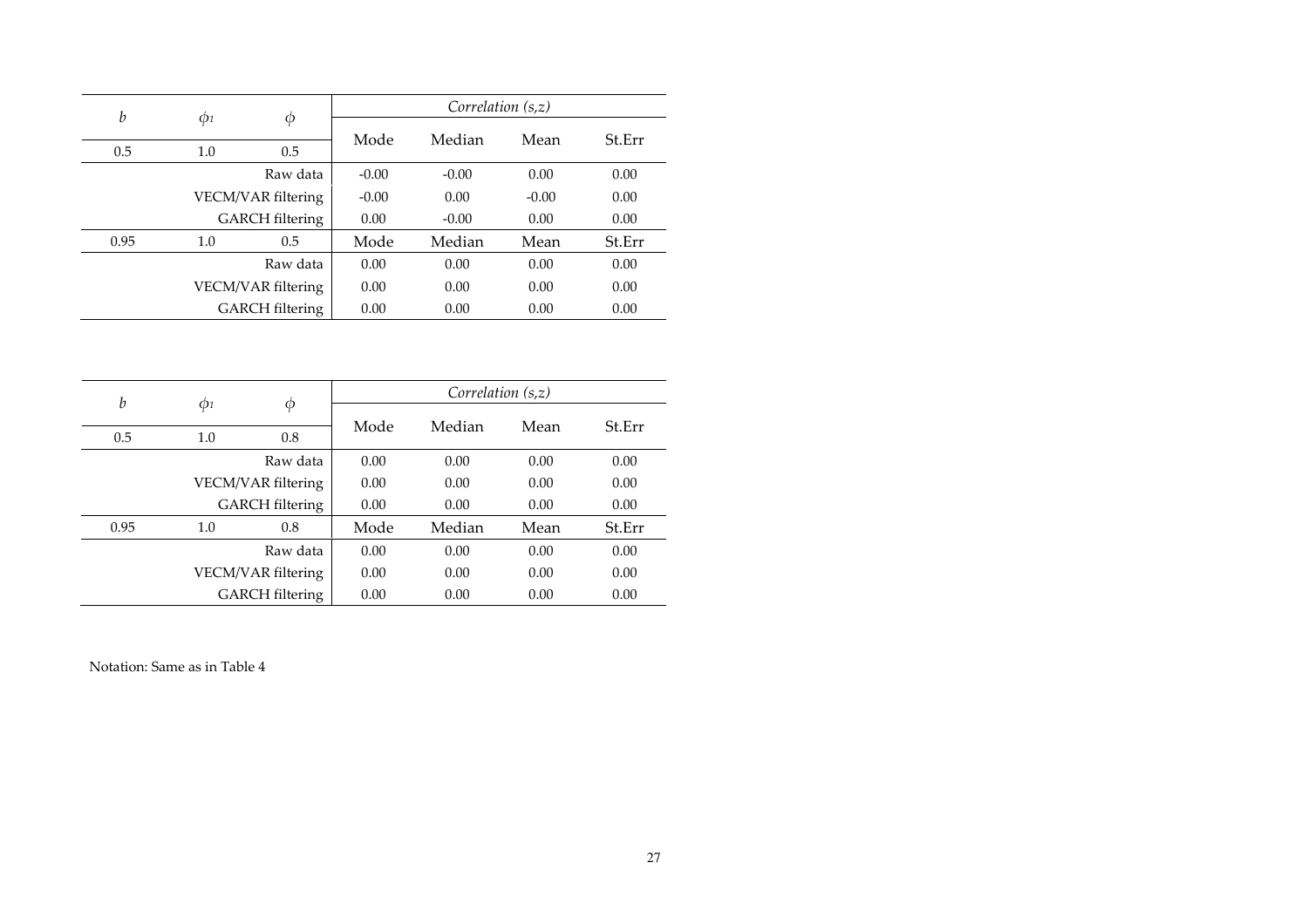#### **TABLE 6:** CAUSALITY AND CROSS-CORRELATION OF TWO DIFFERENT SIMULATED FX SERIES WITH THE SAME FUNDAMENTALS DRIVER

## **Granger-causality on the Raw series**

| b    |                     |     | $GC: s \rightarrow z_2$ |        | $GC: z_2 \rightarrow s$ |         |                       |
|------|---------------------|-----|-------------------------|--------|-------------------------|---------|-----------------------|
|      | $\Phi$ <sub>1</sub> | Ф   | 0.95                    | 0.99   | 0.95                    | 0.99    | CI(s,z <sub>2</sub> ) |
| 0.5  | 1.0                 | 0.3 | 23.25%                  | 15.25% | 25.35%                  | 15.05%  | 100%                  |
|      |                     | 0.5 | 24.4%                   | 26.5%  | 23%                     | 25.1%   | 100%                  |
|      |                     | 0.8 | 26.4%                   | 19.3%  | 26.1%                   | 18.8%   | 100%                  |
| 0.95 | 1.0                 | 0.3 | 12.05%                  | 6.3%   | 11.5%                   | $7.2\%$ | 100%                  |
|      |                     | 0.5 | 8.9%                    | 3.7%   | 8.25%                   | $3.6\%$ | 100%                  |
|      |                     | 0.8 | 9.3%                    | 7.21%  | 12.8%                   | 7.3%    | 100%                  |

## **Correlation on the Filtered series**

| b    |                     |                        |      | Correlation $(s, z_2)$ |      |        |
|------|---------------------|------------------------|------|------------------------|------|--------|
|      | $\Phi$ <sub>1</sub> | φ                      | Mode | Median                 | Mean | St.Err |
| 0.5  | 1.0                 | 0.3                    |      |                        |      |        |
|      |                     | Raw data               | 0.93 | 0.93                   | 0.93 | 0.00   |
|      |                     | VECM/VAR filtering     | 0.95 | 0.95                   | 0.96 | 0.00   |
|      |                     | <b>GARCH</b> filtering | 0.00 | 0.00                   | 0.00 | 0.00   |
| 0.95 | 1.0                 | 0.3                    | Mode | Median                 | Mean | St.Err |
|      |                     | Raw data               | 0.78 | 0.78                   | 0.78 | 0.00   |
|      |                     | VECM/VAR filtering     | 0.85 | 0.85                   | 0.86 | 0.00   |
|      |                     | <b>GARCH</b> filtering | 0.00 | 0.00                   | 0.00 | 0.00   |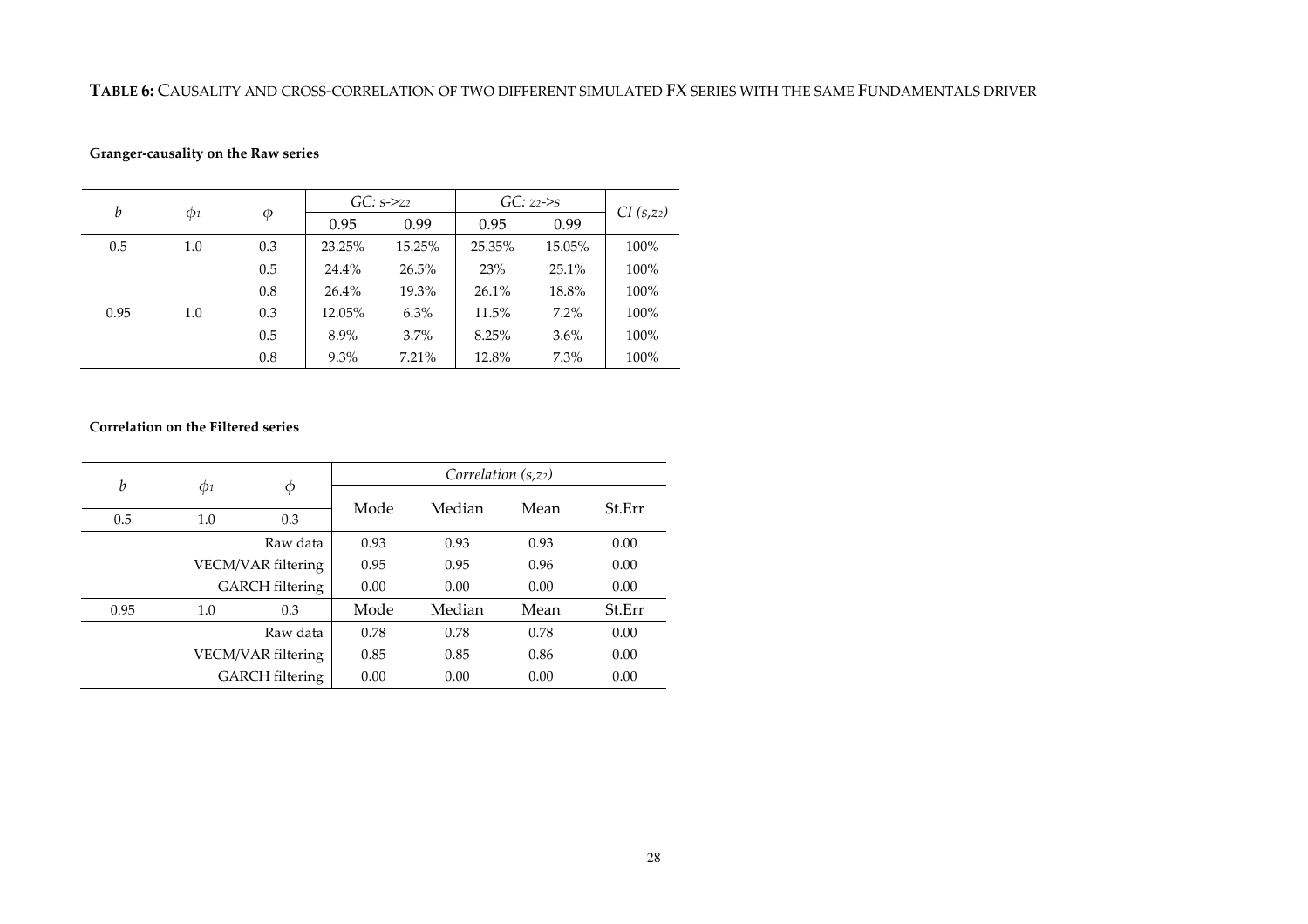| b    |          |                        |      | Correlation $(s, z2)$ |      |        |
|------|----------|------------------------|------|-----------------------|------|--------|
|      | $\Phi$ 1 | Φ                      | Mode | Median                | Mean | St.Err |
| 0.5  | 1.0      | 0.5                    |      |                       |      |        |
|      |          | Raw data               | 0.93 | 0.93                  | 0.94 | 0.00   |
|      |          | VECM/VAR filtering     | 0.96 | 0.96                  | 0.96 | 0.00   |
|      |          | <b>GARCH</b> filtering | 0.00 | 0.00                  | 0.00 | 0.00   |
| 0.95 | 1.0      | 0.5                    | Mode | Median                | Mean | St.Err |
|      |          | Raw data               | 0.69 | 0.68                  | 0.68 | 0.00   |
|      |          | VECM/VAR filtering     | 0.80 | 0.80                  | 0.78 | 0.00   |
|      |          | <b>GARCH</b> filtering | 0.00 | 0.00                  | 0.00 | 0.00   |

| b    |          |                        |      | Correlation $(s, z2)$ |      |        |
|------|----------|------------------------|------|-----------------------|------|--------|
|      | $\phi_1$ | φ                      | Mode | Median                | Mean | St.Err |
| 0.5  | 1.0      | 0.8                    |      |                       |      |        |
|      |          | Raw data               | 0.95 | 0.95                  | 0.95 | 0.00   |
|      |          | VECM/VAR filtering     | 0.97 | 0.96                  | 0.96 | 0.00   |
|      |          | <b>GARCH</b> filtering | 0.00 | 0.00                  | 0.00 | 0.00   |
| 0.95 | 1.0      | 0.8                    | Mode | Median                | Mean | St.Err |
|      |          | Raw data               | 0.61 | 0.61                  | 0.61 | 0.00   |
|      |          | VECM/VAR filtering     | 0.71 | 0.70                  | 0.69 | 0.00   |
|      |          | <b>GARCH</b> filtering | 0.00 | 0.00                  | 0.00 | 0.00   |

Notation: Same as in Table 4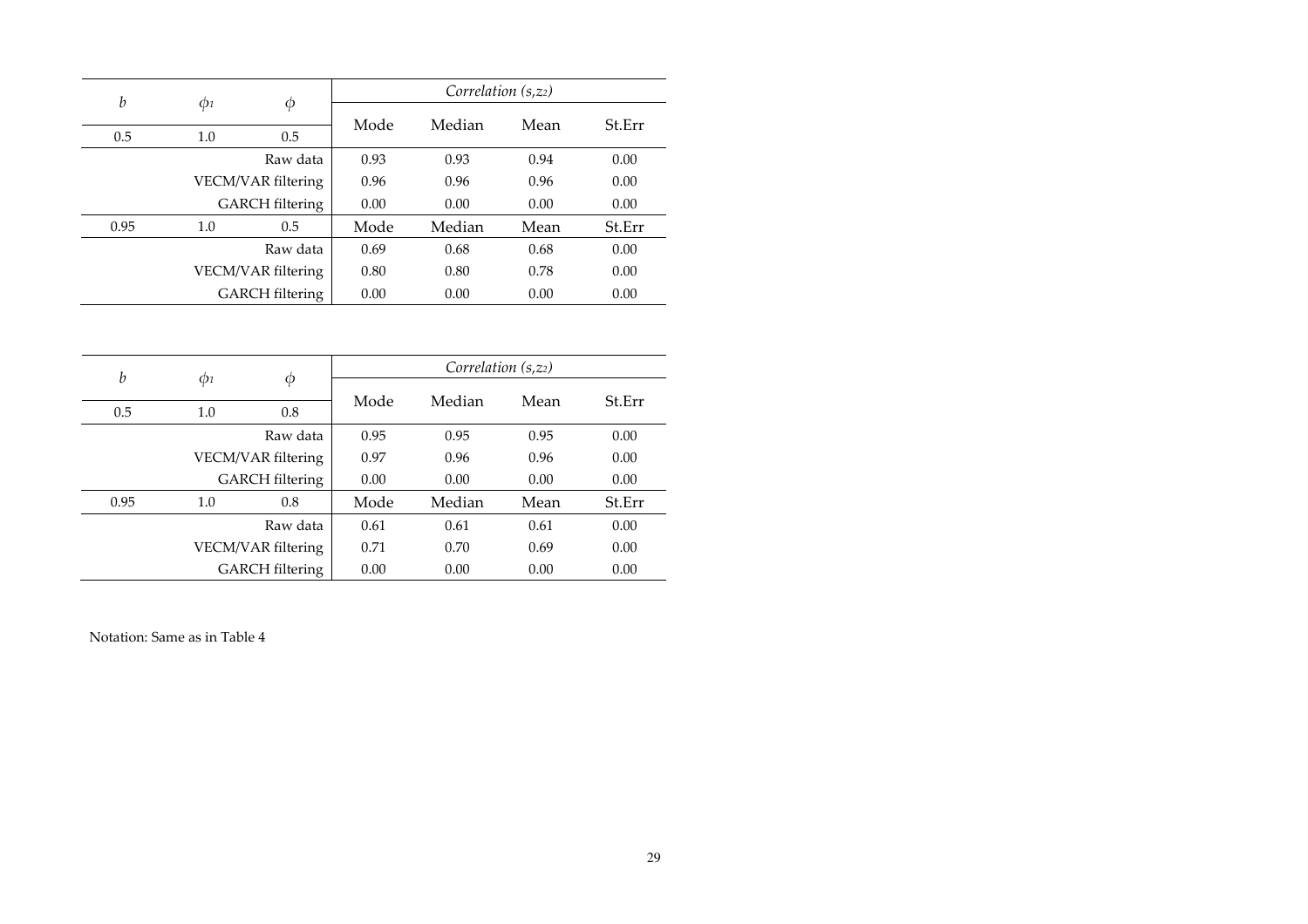**TABLE 7:** PREDICTABILITY OF DIFFERENT FX AND FUNDAMENTALS DATA GENERATING PROCESSES

|      | Ф1  |     | Mode | Median           | Mean | St.Err | Mode | Median                                                 | Mean | St.Err | Mode | Median           | Mean | St.Err |
|------|-----|-----|------|------------------|------|--------|------|--------------------------------------------------------|------|--------|------|------------------|------|--------|
|      |     |     |      | R1 (RMSE1/RMSE2) |      |        |      | R <sub>2</sub> (RMSE <sub>1</sub> /RMSE <sub>3</sub> ) |      |        |      | R3 (RMSE1/RMSE4) |      |        |
| 0.5  | 1.0 | 0.3 | 0.98 | 0.98             | 0.97 | 0.00   | 0.10 | 0.09                                                   | 0.14 | 0.00   | 0.99 | 0.99             | 1.00 | 0.00   |
|      |     | 0.5 | 0.98 | 0.97             | 0.96 | 0.00   | 0.11 | 0.09                                                   | 0.15 | 0.00   | 1.00 | 1.00             | 0.99 | 0.00   |
|      |     | 0.8 | 0.99 | 0.99             | 0.98 | 0.00   | 0.11 | 0.10                                                   | 0.16 | 0.00   | 1.00 | $1.00\,$         | 1.00 | 0.00   |
| 0.95 | 1.0 | 0.3 | 0.99 | 0.99             | 0.98 | 0.00   | 0.19 | 0.15                                                   | 0.15 | 0.00   | 0.99 | 0.99             | 1.00 | 0.00   |
|      |     | 0.5 | 0.99 | 0.99             | 0.98 | 0.00   | 0.21 | 0.15                                                   | 0.15 | 0.00   | 1.00 | 1.00             | 1.00 | 0.00   |
|      |     | 0.8 | 0.99 | 1.00             | 0.99 | 0.00   | 0.21 | 0.19                                                   | 0.16 | 0.00   | 1.00 | 00.1             | 1.01 | 0.00   |

| b    | $\mathcal{O}1$ | $\phi$ | Mode | Median           | Mean | St.Err | Mode | Median           | Mean | St.Err |
|------|----------------|--------|------|------------------|------|--------|------|------------------|------|--------|
|      |                |        |      | R4 (RMSE1/RMSE5) |      |        |      | R5 (RMSE1/RMSE6) |      |        |
| 0.5  | 1.0            | 0.3    | 0.96 | 0.97             | 0.97 | 0.00   | 0.99 | 1.00             | 1.00 | 0.00   |
|      |                | 0.5    | 0.97 | 0.97             | 0.97 | 0.00   | 1.00 | 1.00             | 1.00 | 0.00   |
|      |                | 0.8    | 0.98 | 0.97             | 0.97 | 0.00   | 1.06 | 1.06             | 1.07 | 0.00   |
| 0.95 | 1.0            | 0.3    | 0.98 | 0.99             | 1.00 | 0.00   | 1.01 | 1.01             | 1.01 | 0.00   |
|      |                | 0.5    | 0.98 | 0.98             | 1.00 | 0.00   | 1.02 | 1.02             | 1.02 | 0.00   |
|      |                | 0.8    | 0.98 | 0.98             | 0.99 | 0.00   | 1.02 | 1.02             | 1.03 | 0.00   |

Notation: Various data generating processes are produced by the simulations. Specifically, four  $AR(1)$  specifications are used with the lagged variable being the FX series, the fundamentals series, the FX series with the same and different fundamental driver, i.e., (1)  $s_{i} = \beta s_{i-1} + \varepsilon_{i}$ , (2)  $s_{i} = \gamma x_{i-1} + \varepsilon_{i}$ , (3)  $s_{i} = \delta z_{i-1} + \varepsilon_{i}$  (with different fundamentals driver), (4)  $s_{i} = \zeta z_{i-1} + \varepsilon_{i}$  (with same fundamentals driver). Also two AR(1) specifications are used employing both a lagged fundamental and an FX series with the same and different fundamental driver, i.e., (5)  $s_{_t} = \beta_1 x_{_{t-1}} + \beta_2 z_{_{t-1}} + \varepsilon_{_t}$  (with different fundamentals driver) and (6)  $s_{_t} = \gamma_1 x_{_{t-1}} + \gamma_2 z_{_{t-1}} + \varepsilon_{_t}$  (with same fundamentals driver). The out-of-sample measure is the RMSE and in particular the RMSE ratios are reported against the first  $AR(1)$  model which is used as a benchmark. The simulated series again correspond to rows 1-3 and 7-9 of Tables 1-3, that is with  $b = 0.5$  and  $b = 0.95$ . Also, the mode, mean and median is reported.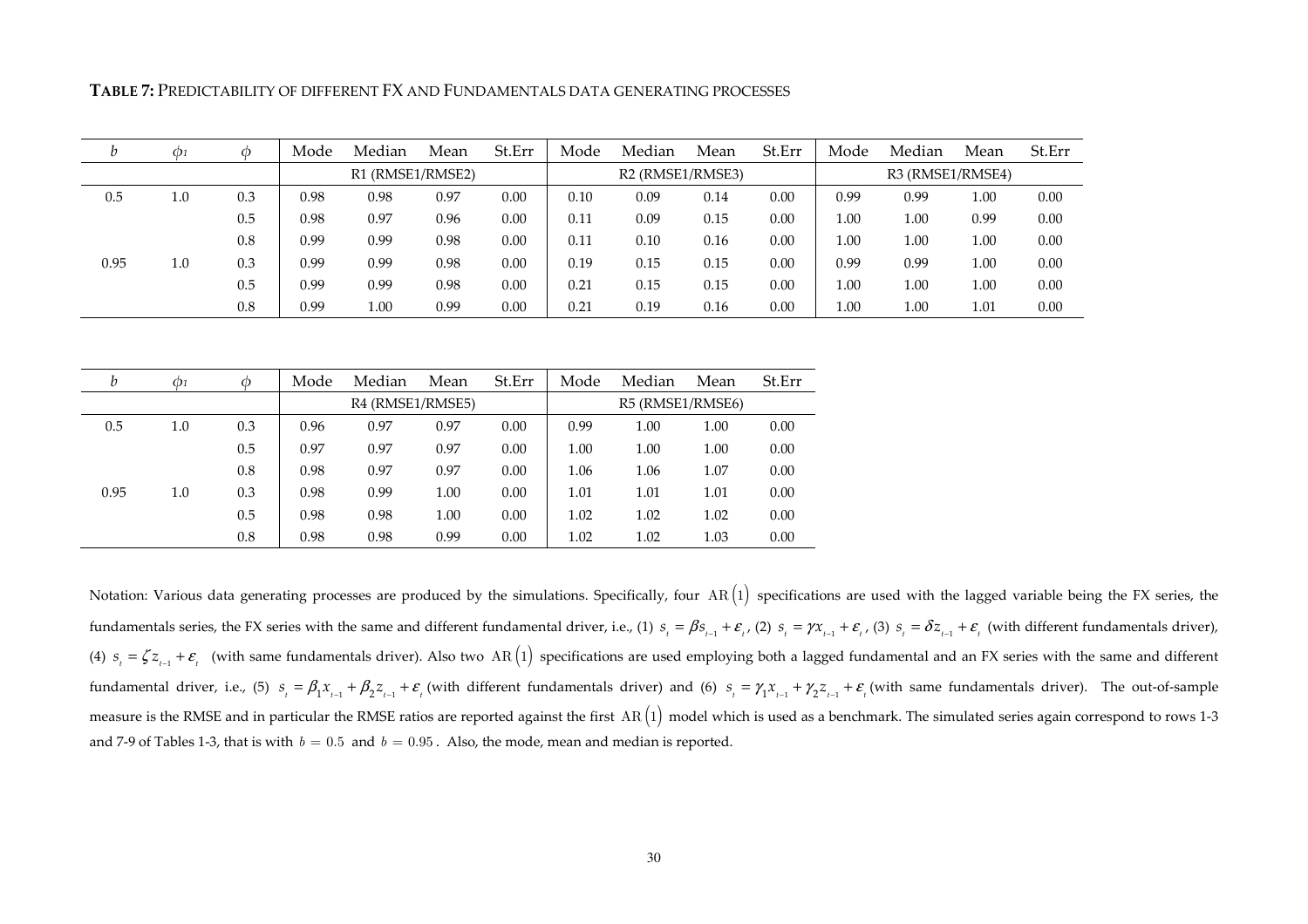## **TABLE 8:** LINEAR CAUSALITY (PAIRWISE)

|               | Variable                            |     |    |   |                   |    |    |          |     |   |   |                   |               |    |     |            |   |   | Panel A: Linear Granger Causality |     |             |                      |    |   |   |                   |     |                 |     |   |   |   |                   |                             |    |     |     |   |   |                   |   |    |
|---------------|-------------------------------------|-----|----|---|-------------------|----|----|----------|-----|---|---|-------------------|---------------|----|-----|------------|---|---|-----------------------------------|-----|-------------|----------------------|----|---|---|-------------------|-----|-----------------|-----|---|---|---|-------------------|-----------------------------|----|-----|-----|---|---|-------------------|---|----|
|               |                                     |     |    |   |                   |    |    | Raw data |     |   |   |                   |               |    |     |            |   |   |                                   |     |             | VAR / VECM residuals |    |   |   |                   |     |                 |     |   |   |   |                   | <b>GARCH-BEKK residuals</b> |    |     |     |   |   |                   |   |    |
| $\mathbf{X}$  | Y                                   |     |    |   | $X \rightarrow Y$ |    |    |          |     |   |   | $Y \rightarrow X$ |               |    |     |            |   |   | $X \rightarrow Y$                 |     |             |                      |    |   |   | $Y \rightarrow X$ |     |                 |     |   |   |   | $X \rightarrow Y$ |                             |    |     |     |   |   | $Y \rightarrow X$ |   |    |
|               |                                     | GBP | Ė, | Ë | Ê                 | £  | ÞМ | EUR      | GВP | Ř | Ë | Ê                 | <b>GAD</b>    | ÞМ | EUR | <b>GBP</b> | Ę | 臣 | Ê                                 | CAD | $\mathbb M$ | EUR                  | GB | Ę | Ë | Æ                 | GAD | $\mathbbmss{M}$ | EUR | 思 | Ę | 患 | Ê                 | GЯ                          | ÞМ | ЕUR | GBP | Ĕ | Ë | Ê                 | Ы | ËЦ |
| $\Delta s$    | $\Delta(m-m^*)$                     |     |    |   |                   |    |    |          |     |   |   |                   | ×.            |    |     |            |   |   |                                   |     |             |                      |    |   |   |                   |     |                 |     |   |   |   |                   |                             |    |     |     |   |   |                   |   |    |
| $\Delta s$    | $\Delta(p\cdot p^*)$                |     |    |   |                   |    |    |          |     |   |   |                   |               |    |     |            |   |   |                                   |     |             |                      |    |   |   |                   |     |                 |     |   |   |   |                   |                             |    |     |     |   |   |                   |   |    |
| $\varDelta s$ | $i-i^*$                             |     |    |   |                   |    |    |          |     |   |   |                   |               |    |     |            |   |   |                                   |     |             |                      |    |   |   |                   |     |                 |     |   |   |   |                   |                             |    |     |     |   |   |                   |   |    |
| $\varDelta s$ | $\Delta(i\cdot i^*)$                |     |    |   |                   |    |    |          |     |   |   |                   |               |    |     |            |   |   |                                   |     |             |                      |    |   |   |                   |     |                 |     |   |   |   |                   |                             |    |     |     |   |   |                   |   |    |
| $\varDelta s$ | $\Delta(y-y^*)$                     |     |    |   |                   | ** |    |          |     |   |   |                   | $\mathcal{R}$ |    |     |            |   |   |                                   |     |             |                      |    |   |   |                   |     |                 |     |   |   |   |                   |                             |    |     |     |   |   |                   |   |    |
| $\Delta s$    | $\Delta(m-m^*)$<br>$-\Delta(y-y^*)$ |     |    |   |                   | ** |    |          |     |   |   |                   | **            |    |     |            |   |   |                                   |     |             |                      |    |   |   |                   |     |                 |     |   |   |   |                   |                             |    |     |     |   |   |                   |   |    |

X→Y: rx does not Granger Cause r y. Statistical significance 5% (\*), 1% (\*\*).The foreign exchange rates are Euro (EUR), Great Britain Pound (GBP), Japanese Yen (JPY), Swiss Frank (CHF), Australian Dollar (AUD), Canadian Dollar (CAD) and German mark (DM) are denoted relative to United States dollar (USD). The exact ratios represent EUR/USD, GBP/USD, USD//CHF, AUD/USD, USD/CAD and DM/USD respectively. The FX rates are denoted as s and fundamentals as: m=Money, p=CPI, i=Interest rate, y=IP, m-y=Money- IP. In differentials (\*) denotes non-US value. Causalities are investigated on A(differentials). All data but interest rates are converted by taking logs and multiplying by 100. The Chow-Lin method was used to interpolate AUDCPI, AUDIP, CHFIP and backdate JPY<sup>i</sup>. Total period (levels): *4/1986 – 7/2008. EURO period (levels): 1/1999 – 7/2008.*

#### Panel A: Linear Granger Causality

 All data (levels) were investigated with a VECM specification and the null of no cointegration was not rejected for all except *DM: Δs-Δ(p-p\*), AUD: Δs-Δ(i-i\*), JPY: Δs-Δ(i-i\*), EUR: Δs-Δ(i-i\*)*. The lag lengths of VECM/VAR specification are investigated and set using the SIC and Wald exclusion criterion and the cointegrating vectors using the Johansen trace statistic. The number of lags identified and the cointegrating vectors are presented in parenthesis as *(lags, coint. vectors)*. VAR(1,0) is identified except VAR(2,0) in *GBP: Δs-Δ(m-m\*), GBP: Δs-Δ(m-m\*), DM: Δs-(i-i\*).* VECM (2,1) is identified in all cointegrated pairs except *AUD: Δs-Δ(i-i\*),* which is VECM(1,1)*.* For testing reasons Linear Granger causality was further investigated in the VAR/VECM or GARCH residuals, but not detected.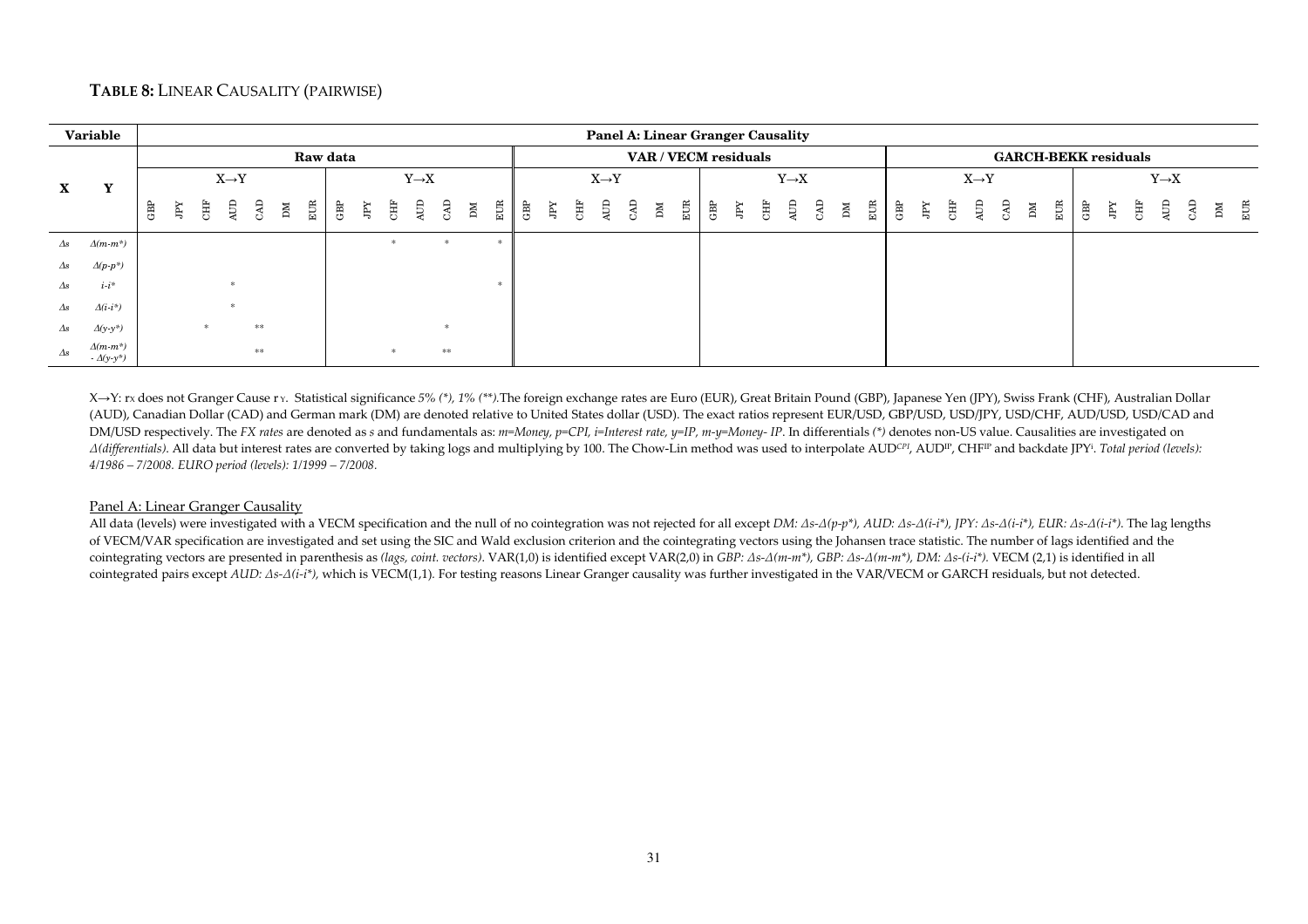## **TABLE 9:** NONLINEAR CAUSALITY (PAIRWISE)

|               | Variable                            |     |   |   |                   |     |             |     |          |    |                   |  |               |        |    |                   |            |             |             |   | <b>Panel B: NonLinear Causality</b> |   |                   |     |    |   |   |     |   |                   |    |             |     |     |                             |   |                   |    |     |
|---------------|-------------------------------------|-----|---|---|-------------------|-----|-------------|-----|----------|----|-------------------|--|---------------|--------|----|-------------------|------------|-------------|-------------|---|-------------------------------------|---|-------------------|-----|----|---|---|-----|---|-------------------|----|-------------|-----|-----|-----------------------------|---|-------------------|----|-----|
|               |                                     |     |   |   |                   |     |             |     | Raw data |    |                   |  |               |        |    |                   |            |             |             |   | VAR / VECM residuals                |   |                   |     |    |   |   |     |   |                   |    |             |     |     | <b>GARCH-BEKK residuals</b> |   |                   |    |     |
| $\mathbf{X}$  | Y                                   |     |   |   | $X \rightarrow Y$ |     |             |     |          |    | $Y \rightarrow X$ |  |               |        |    | $X \rightarrow Y$ |            |             |             |   |                                     |   | $Y \rightarrow X$ |     |    |   |   |     |   | $X \rightarrow Y$ |    |             |     |     |                             |   | $Y \rightarrow X$ |    |     |
|               |                                     | GBP | Ĕ | Ē | Ê                 | GКС | $\mathbb M$ | EUR | GBP      | Χď |                   |  | $E \parallel$ | GBP    | Ę  | <b>CHF</b><br>AUD | <b>LKC</b> | $\mathbb M$ | $rac{1}{E}$ | Ê | Ķď                                  | Ĕ | Æ                 | CAD | ÞМ | E | 贯 | kđr | Ë | 4UD               | ŒС | $\mathbb N$ | EUR | GBP | Ķ                           | 퇁 | £                 | ÞМ | EUR |
| $\varDelta s$ | $\Delta(m-m^*)$                     |     |   |   |                   |     |             |     |          |    |                   |  |               |        |    |                   |            |             |             |   |                                     |   |                   |     |    |   |   |     |   |                   |    |             |     |     |                             |   |                   |    |     |
| $\Delta s$    | $\Delta(p\text{-}p^*)$              |     |   |   |                   |     |             |     |          |    |                   |  |               |        |    |                   |            |             |             |   |                                     |   |                   |     |    |   |   |     |   |                   |    |             |     |     |                             |   |                   |    |     |
| $\varDelta s$ | $i-i^*$                             |     |   |   |                   |     |             |     | **       |    |                   |  |               | $\ast$ |    |                   |            |             |             |   |                                     |   |                   |     |    |   |   |     |   |                   |    |             |     |     |                             |   |                   |    |     |
| $\varDelta s$ | $\Delta(i\cdot i^*)$                |     |   |   |                   |     | ÷.          |     |          |    |                   |  |               | *      | 一宗 |                   |            |             |             |   |                                     |   |                   |     |    |   |   |     |   |                   |    |             |     |     |                             |   |                   |    |     |
| $\varDelta s$ | $\Delta(y-y^*)$                     |     |   |   |                   |     |             |     |          |    |                   |  |               |        |    |                   |            |             |             |   |                                     |   |                   |     |    |   |   |     |   |                   |    |             |     |     |                             |   |                   |    |     |
| $\Delta s$    | $\Delta(m-m^*)$<br>$-\Delta(y-y^*)$ |     |   |   |                   |     |             |     |          |    |                   |  |               |        |    |                   |            |             |             |   |                                     |   |                   |     |    |   |   |     |   |                   |    |             |     |     |                             |   |                   |    |     |

#### Panel B: Non-Linear Causality

The number of lags used for the nonlinear causality test are  $\ell_x = \ell_y = 1$  . The data used are log-returns. The nonlinear causality was investigated on the VAR/VECM residuals based on Panel A identification. The number of lags and cointegrating vectors are reported in Panel A. The second moment filtering was performed with a GARCH-BEKK (1,1) model. The Chow-Lin method was used to interpolate AUD*CPI*, AUDIP, CHFIP and backdate JPY<sup>i</sup>. *Total period (levels): 4/1986 – 7/2008. EURO period (levels): 1/1999 – 7/2008.*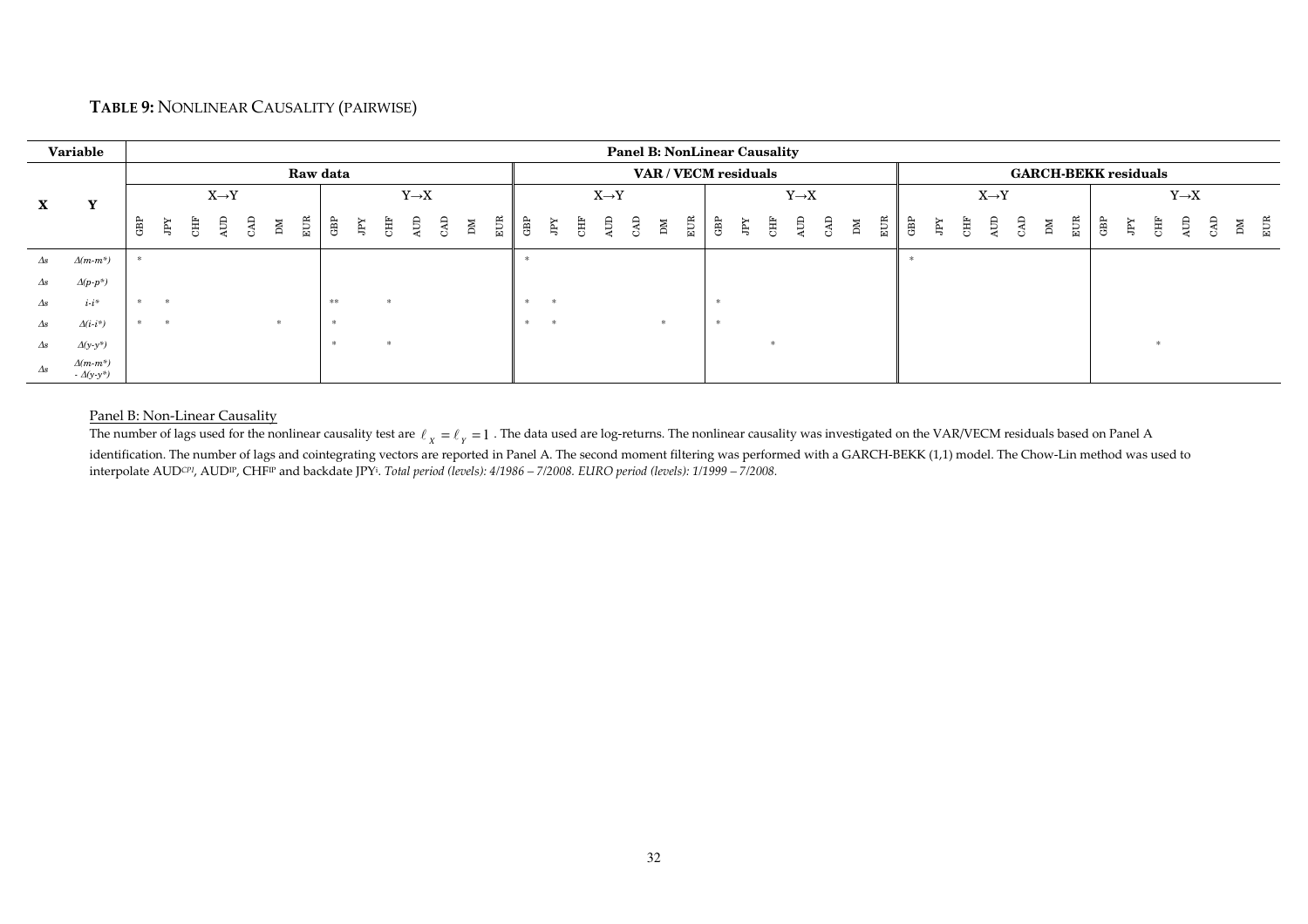## **TABLE 10:** LINEAR CAUSALITY (5X5)

|              | Variable        |   |   |   |                   |    |   |     |          |                    |   |                   |    |     |   |    |     | <b>Panel A: Linear Granger Causality</b> |    |     |      |                      |                   |             |               |                                                                                                                                                                                                                                                                                                                                                                                                                                |  |                   |  |     |                             |           |   |                   |           |  |
|--------------|-----------------|---|---|---|-------------------|----|---|-----|----------|--------------------|---|-------------------|----|-----|---|----|-----|------------------------------------------|----|-----|------|----------------------|-------------------|-------------|---------------|--------------------------------------------------------------------------------------------------------------------------------------------------------------------------------------------------------------------------------------------------------------------------------------------------------------------------------------------------------------------------------------------------------------------------------|--|-------------------|--|-----|-----------------------------|-----------|---|-------------------|-----------|--|
|              |                 |   |   |   |                   |    |   |     | Raw data |                    |   |                   |    |     |   |    |     |                                          |    |     |      | VAR / VECM residuals |                   |             |               |                                                                                                                                                                                                                                                                                                                                                                                                                                |  |                   |  |     | <b>GARCH-BEKK residuals</b> |           |   |                   |           |  |
| $\mathbf{X}$ | $\mathbf{v}$    |   |   |   | $X \rightarrow Y$ |    |   |     |          |                    |   | $Y \rightarrow X$ |    |     |   |    |     | $X \rightarrow Y$                        |    |     |      |                      | $Y \rightarrow X$ |             |               |                                                                                                                                                                                                                                                                                                                                                                                                                                |  | $X \rightarrow Y$ |  |     |                             |           |   | $Y \rightarrow X$ |           |  |
|              |                 | Ê | Ĕ | 臣 | Ê                 | Ê  | M | EUR | 흖        | È                  | Ë | Æ                 | MЦ | EUR | Ê | È. | CHF | AUD                                      | ÞМ | EUR | l ਛੂ | Ę                    |                   | $\mathbb N$ | $\frac{1}{2}$ | $\begin{array}{ccccccccccccc}\n\text{H} & \text{H} & \text{H} & \text{H} & \text{H} & \text{H} & \text{H} & \text{H} & \text{H} & \text{H} & \text{H} & \text{H} & \text{H} & \text{H} & \text{H} & \text{H} & \text{H} & \text{H} & \text{H} & \text{H} & \text{H} & \text{H} & \text{H} & \text{H} & \text{H} & \text{H} & \text{H} & \text{H} & \text{H} & \text{H} & \text{H} & \text{H} & \text{H} & \text{H} & \text{H}$ |  |                   |  | EUR | 「贾                          | <b>FY</b> | Ê | ₿                 | EUR<br>ÌМ |  |
| $\Delta s$   | $\Delta(m-m^*)$ |   |   |   |                   |    |   |     |          |                    |   |                   |    |     |   |    |     |                                          |    |     |      |                      |                   |             |               |                                                                                                                                                                                                                                                                                                                                                                                                                                |  |                   |  |     |                             |           |   |                   |           |  |
| $\Delta s$   | $\Delta(p-p^*)$ |   |   |   |                   |    |   |     |          | $\approx$ $\times$ |   |                   |    |     |   |    |     |                                          |    |     |      |                      |                   |             |               |                                                                                                                                                                                                                                                                                                                                                                                                                                |  |                   |  |     |                             |           |   |                   |           |  |
| $\Delta s$   | $\Delta(i-i^*)$ |   |   |   |                   |    |   |     |          |                    |   |                   |    |     |   |    |     |                                          |    |     |      |                      |                   |             |               |                                                                                                                                                                                                                                                                                                                                                                                                                                |  |                   |  |     |                             |           |   |                   |           |  |
| $\Delta s$   | $\Delta(y-y^*)$ |   |   |   |                   | ** |   |     |          |                    |   |                   |    |     |   |    |     |                                          |    |     |      |                      |                   |             |               |                                                                                                                                                                                                                                                                                                                                                                                                                                |  |                   |  |     |                             |           |   |                   |           |  |

X→Y: rx does not Granger Cause r y. Statistical significance 5% (\*), 1% (\*\*). The foreign exchange rates are Euro (EUR), Great Britain Pound (GBP), Japanese Yen (JPY), Swiss Frank (CHF), Australian Dollar (AUD), Canadian Dollar (CAD) and German mark (DM) are denoted relative to United States dollar (USD). The exact ratios represent EUR/USD, GBP/USD, USD/JPY, USD/CHF, AUD/USD, USD/CAD and DM/USD respectively. The FX rates are denoted as s and fundamentals as: m=Money, p=CPI, i=Interest rate, y=IP, m-y=Money- IP. In differentials (\*) denotes non-US value. Causalities are investigated on A(differentials). All data but interest rates are converted by taking logs and multiplying by 100. The Chow-Lin method was used to interpolate AUDCPI, AUDIP, CHFIP and backdate JPYi. Total period (levels): *4/1986 – 7/2008. EURO period (levels): 1/1999 – 7/2008.*

#### Panel A: Linear Granger Causality

 The 5x5 system of the data (levels) for each FX was investigated with a VECM specification and the null of no cointegration was rejected for all except *EUR.* The lag lengths of VECM/VAR specification are investigated and set using the SIC and Wald exclusion criterion and the cointegrating vectors using the Johansen trace statistic. The number of lags identified and the cointegrating vectors are presented in parenthesis as *(lags, coint. vectors): GBP(5,1), JPY(4,1), CHF(8,1), AUD(3,1), CAD(4,1), DM(2,2), EUR(1,0).* For testing reasons Linear Granger causality was further investigated in the VAR/VECM or GARCH residuals, but not detected.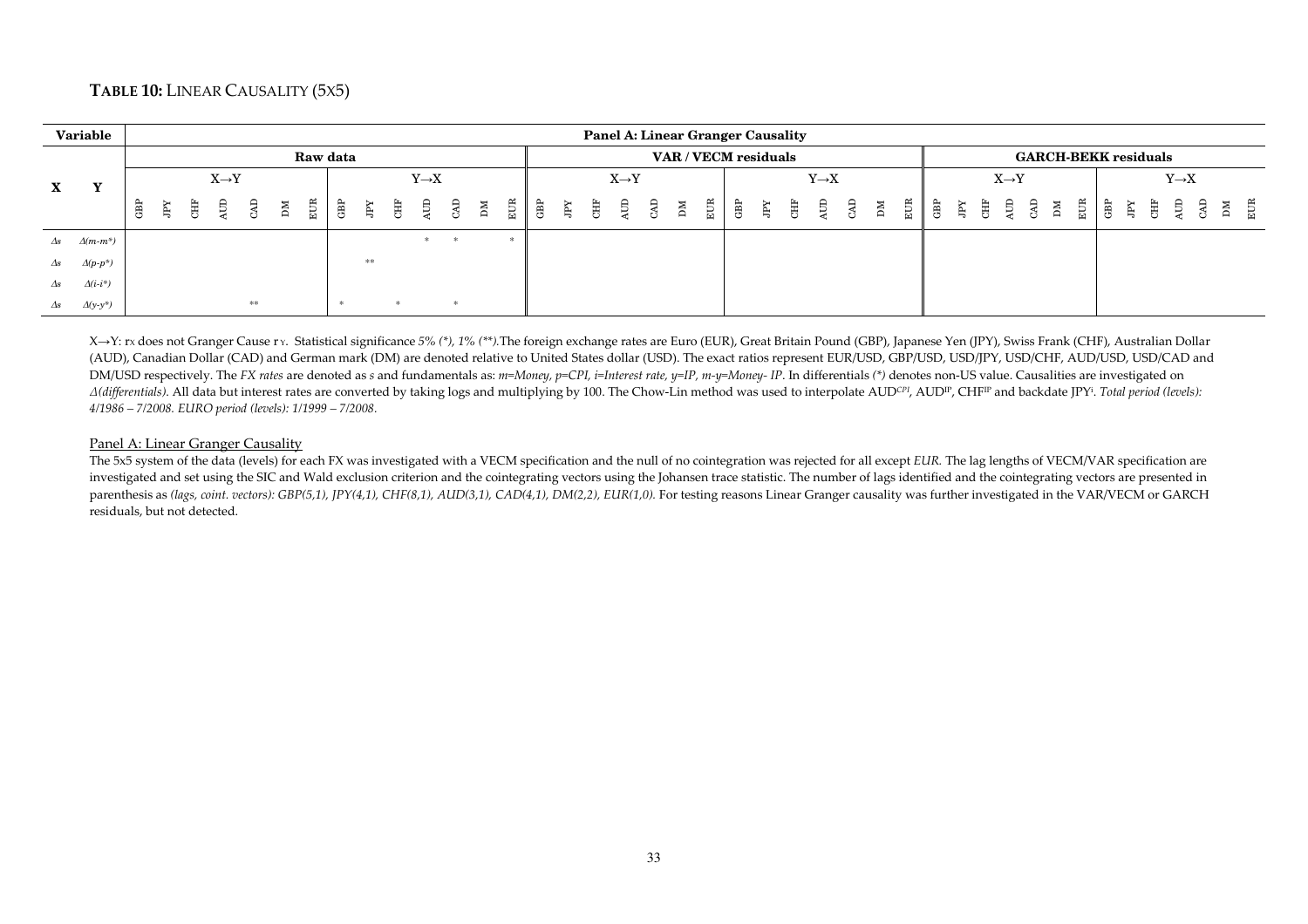## **TABLE 11:** NONLINEAR CAUSALITY (5X5)

|               | Variable               |                   |   |   |   |   |    |     |          |   |   |                   |     |   |     |                 |   |   | <b>Panel B: NonLinear Causality</b> |    |                      |               |    |  |                       |    |                             |     |                   |                             |              |   |     |             |   |                   |          |
|---------------|------------------------|-------------------|---|---|---|---|----|-----|----------|---|---|-------------------|-----|---|-----|-----------------|---|---|-------------------------------------|----|----------------------|---------------|----|--|-----------------------|----|-----------------------------|-----|-------------------|-----------------------------|--------------|---|-----|-------------|---|-------------------|----------|
|               |                        |                   |   |   |   |   |    |     | Raw data |   |   |                   |     |   |     |                 |   |   |                                     |    | VAR / VECM residuals |               |    |  |                       |    |                             |     |                   | <b>GARCH-BEKK residuals</b> |              |   |     |             |   |                   |          |
| $\mathbf{X}$  | Y                      | $X \rightarrow Y$ |   |   |   |   |    |     |          |   |   | $Y \rightarrow X$ |     |   |     |                 |   |   | $X \rightarrow Y$                   |    |                      |               |    |  | $Y \rightarrow X$     |    |                             |     | $X \rightarrow Y$ |                             |              |   |     |             |   | $Y \rightarrow X$ |          |
|               |                        | GВP               | Ĕ | 貫 | Ê | Œ | ÞМ | EUR | GBP      | Ę | 闺 | Ê                 | СAD | M | EUR | GB <sub>I</sub> | Ę | 闺 | ₿.                                  | ŒС | M                    | $\frac{1}{2}$ | ළි |  | B<br>西<br>巴<br>巴<br>B | ÞМ | $\frac{1}{2}$ $\frac{1}{2}$ | 高、唐 | ੜ੍ਹਿ ਲ            |                             | $\mathbb{M}$ | E | GBP | $\tilde{E}$ | 島 | Ê                 | EUR<br>М |
| $\Delta s$    | $\Delta(m-m^*)$        |                   |   |   |   |   |    |     |          |   |   |                   |     |   |     |                 |   |   |                                     |    |                      |               |    |  |                       |    |                             |     |                   |                             |              |   |     |             |   |                   |          |
| $\Delta s$    | $\Delta(p\text{-}p^*)$ |                   |   |   |   |   |    |     |          |   |   |                   |     |   |     |                 |   |   |                                     |    |                      |               |    |  |                       |    |                             |     |                   |                             |              |   |     |             |   |                   |          |
| $\varDelta s$ | $\Delta(i\cdot i^*)$   |                   |   |   |   |   |    |     |          |   |   |                   |     |   |     |                 |   |   |                                     |    |                      |               |    |  |                       |    |                             |     |                   |                             |              |   |     |             |   |                   |          |
| Δs            | $\Delta(y-y^*)$        |                   |   |   |   |   |    |     |          |   |   |                   |     |   |     |                 |   |   |                                     |    |                      |               |    |  |                       |    |                             |     |                   |                             |              |   |     |             |   |                   |          |

#### Panel B: Non-Linear Causality

The number of lags used for the nonlinear causality test are  $\ell_{\chi}=\ell_{\gamma}=1$  . The data used are log-returns. The nonlinear causality was investigated on the VAR/VECM residuals based on Panel A System identification. The number of lags and cointegrating vectors are reported in Panel A. The second moment filtering was performed with a GARCH-BEKK (1,1) model. The Chow-Lin method was used to interpolate AUD*CPI*, AUDIP, CHFIP and backdate JPY<sup>i</sup>. *Total period (levels): 4/1986 – 7/2008. EURO period (levels): 1/1999 – 7/2008.*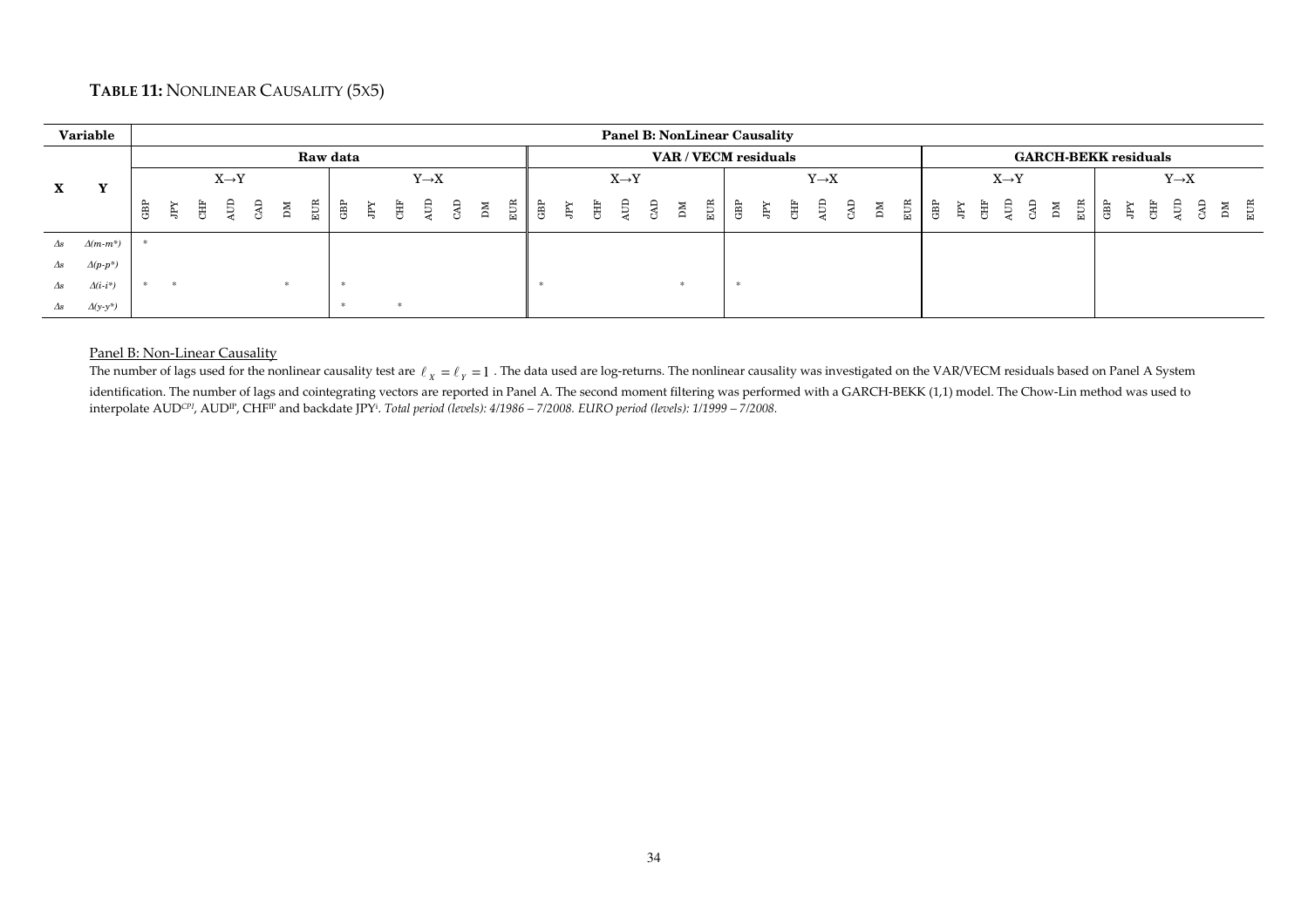## **TABLE 12:** LINEAR CAUSALITY (4X4)

|               | <b>Variable</b>      |   |   |   |                   |    |    |          |  |                   |  |  |  |                   |  |  | Panel A: Linear Granger Causality |                   |  |  |  |                   |  |  |                             |                   |           |
|---------------|----------------------|---|---|---|-------------------|----|----|----------|--|-------------------|--|--|--|-------------------|--|--|-----------------------------------|-------------------|--|--|--|-------------------|--|--|-----------------------------|-------------------|-----------|
|               |                      |   |   |   |                   |    |    | Raw data |  |                   |  |  |  |                   |  |  | VAR / VECM residuals              |                   |  |  |  |                   |  |  | <b>GARCH-BEKK residuals</b> |                   |           |
| X             |                      |   |   |   | $X \rightarrow Y$ |    |    |          |  | $Y \rightarrow X$ |  |  |  | $X \rightarrow Y$ |  |  |                                   | $Y \rightarrow X$ |  |  |  | $X \rightarrow Y$ |  |  |                             | $Y \rightarrow X$ |           |
|               |                      | Ê | Ě | 負 | Ê                 | Œ  | ÞМ |          |  |                   |  |  |  |                   |  |  |                                   |                   |  |  |  |                   |  |  |                             |                   | DM<br>EUR |
| $\varDelta s$ | $\Delta(p-p^*)$      |   |   |   |                   |    |    |          |  |                   |  |  |  |                   |  |  |                                   |                   |  |  |  |                   |  |  |                             |                   |           |
| $\Delta s$    | $\Delta(i\cdot i^*)$ |   |   |   |                   |    |    |          |  |                   |  |  |  |                   |  |  |                                   |                   |  |  |  |                   |  |  |                             |                   |           |
| $\Delta s$    | $\Delta(y-y^*)$      |   |   |   |                   | ** |    |          |  |                   |  |  |  |                   |  |  |                                   |                   |  |  |  |                   |  |  |                             |                   |           |

X→Y: rx does not Granger Cause r y. Statistical significance 5% (\*), 1% (\*\*).The foreign exchange rates are Euro (EUR), Great Britain Pound (GBP), Japanese Yen (JPY), Swiss Frank (CHF), Australian Dollar (AUD), Canadian Dollar (CAD) and German mark (DM) are denoted relative to United States dollar (USD). The exact ratios represent EUR/USD, GBP/USD, USD/JPY, USD/CHF, AUD/USD, USD/CAD and DM/USD respectively. The FX rates are denoted as s and fundamentals as: m=Money, p=CPI, i=Interest rate, y=IP, m-y=Money- IP. In differentials (\*) denotes non-US value. Causalities are investigated on A(differentials). All data but interest rates are converted by taking logs and multiplying by 100. The Chow-Lin method was used to interpolate AUDCPI, AUDIP, CHFIP and backdate [PY<sup>i</sup>. Total period (levels): *4/1986 – 7/2008. EURO period (levels): 1/1999 – 7/2008.*

#### Panel A: Linear Granger Causality

 The 4x4 system of the data (levels) for each FX was investigated with a VECM specification and the null of no cointegration was rejected for all except *GBP, JPY, AUD and CAD.* The lag lengths of VECM/VAR specification are investigated and set using the SIC and Wald exclusion criterion and the cointegrating vectors using the Johansen trace statistic. The number of lags identified and the cointegrating vectors are presented in parenthesis as *(lags, coint. vectors): GBP(1,0), JPY(1,0), CHF(5,1), AUD(1,0), CAD(1,0), DM(2,2), EUR(2,1).* For testing reasons Linear Granger causality was further investigated in the VAR/VECM or GARCH residuals, but not detected.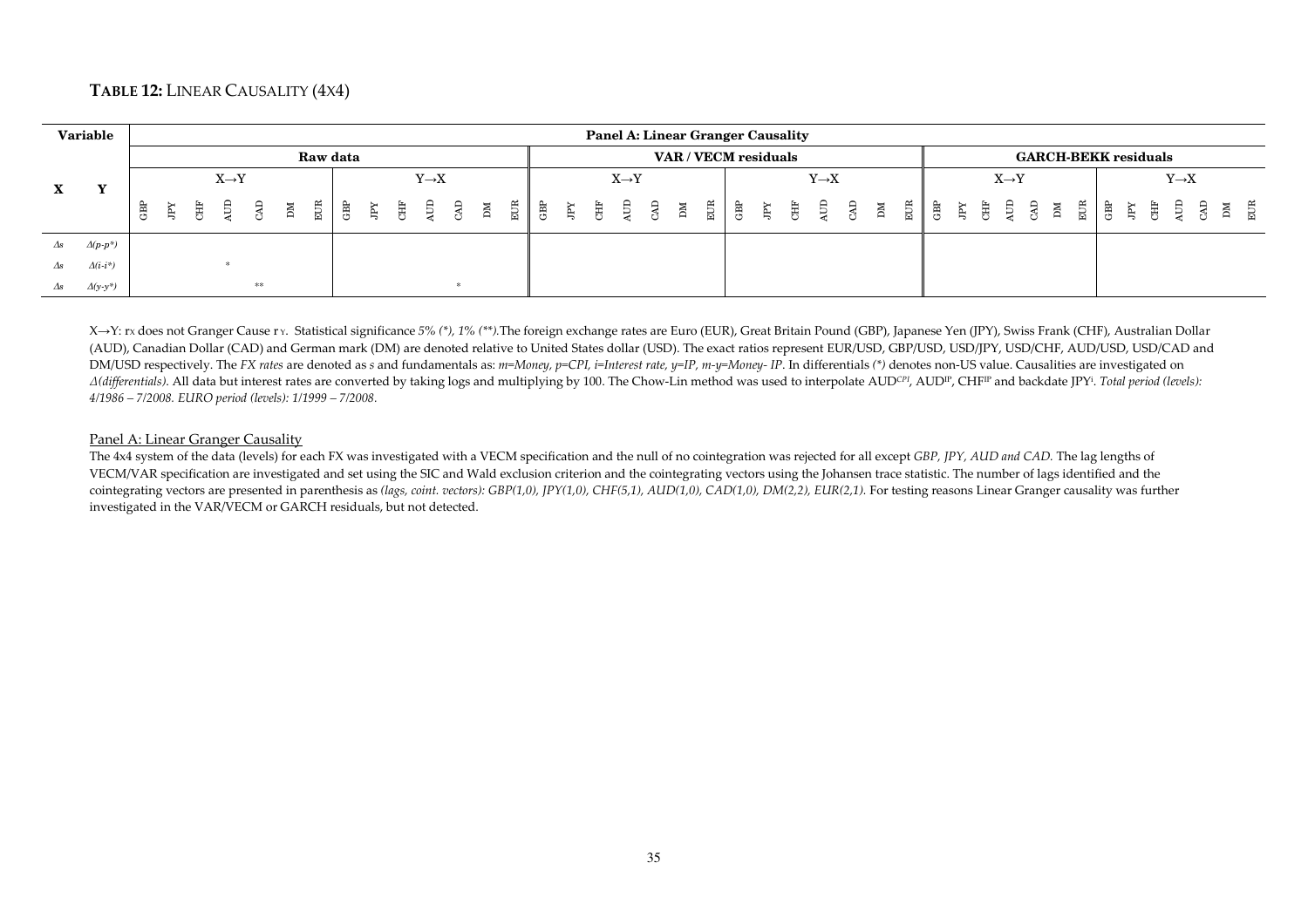## **TABLE 13:** NONLINEAR CAUSALITY (4X4)

|            | <b>Variable</b>             |   |   |                                                                                                                 |    |   |          |  |                   |  |  |  |                   |  |  | <b>Panel B: NonLinear Causality</b> |                   |  |                                 |  |        |                   |             |    |   |     |                             |   |                   |  |  |
|------------|-----------------------------|---|---|-----------------------------------------------------------------------------------------------------------------|----|---|----------|--|-------------------|--|--|--|-------------------|--|--|-------------------------------------|-------------------|--|---------------------------------|--|--------|-------------------|-------------|----|---|-----|-----------------------------|---|-------------------|--|--|
|            |                             |   |   |                                                                                                                 |    |   | Raw data |  |                   |  |  |  |                   |  |  | VAR / VECM residuals                |                   |  |                                 |  |        |                   |             |    |   |     | <b>GARCH-BEKK residuals</b> |   |                   |  |  |
|            |                             |   |   | $X \rightarrow Y$                                                                                               |    |   |          |  | $Y \rightarrow X$ |  |  |  | $X \rightarrow Y$ |  |  |                                     | $Y \rightarrow X$ |  |                                 |  |        | $X \rightarrow Y$ |             |    |   |     |                             |   | $Y \rightarrow X$ |  |  |
| X.         |                             | 哥 | Ĕ | $\begin{array}{ccc}\n\mathbb{H} & \mathbb{B} & \mathbb{B} \\ \mathbb{H} & \mathbb{B} & \mathbb{B}\n\end{array}$ | МC | E |          |  |                   |  |  |  |                   |  |  |                                     |                   |  | $\frac{M}{E}$ and $\frac{M}{E}$ |  | ੇ ਸ਼ਿੰ |                   | E<br>E<br>E | ÞМ | E | GBP | Ę                           | 臣 |                   |  |  |
| $\Delta s$ | $\varDelta(p\!\cdot\! p^*)$ |   |   |                                                                                                                 |    |   |          |  |                   |  |  |  |                   |  |  |                                     |                   |  |                                 |  |        |                   |             |    |   |     |                             |   |                   |  |  |
| $\Delta s$ | $\Delta(i-i^*)$             |   |   |                                                                                                                 |    |   |          |  |                   |  |  |  |                   |  |  |                                     |                   |  |                                 |  |        |                   |             |    |   |     |                             |   |                   |  |  |
| $\Delta s$ | $\Delta(y-y^*)$             |   |   |                                                                                                                 |    |   |          |  |                   |  |  |  |                   |  |  |                                     |                   |  |                                 |  |        |                   |             |    |   |     |                             |   |                   |  |  |

## Panel B: Non-Linear Causality

The number of lags used for the nonlinear causality test are  $\ell_{\chi}=\ell_{\gamma}=1$  . The data used are log-returns. The nonlinear causality was investigated on the VAR/VECM residuals based on Panel A System identification. The number of lags and cointegrating vectors are reported in Panel A. The second moment filtering was performed with a GARCH-BEKK (1,1) model. The Chow-Lin method was used to interpolate AUD*CPI*, AUDIP, CHFIP and backdate JPY<sup>i</sup>. *Total period (levels): 4/1986 – 7/2008. EURO period (levels): 1/1999 – 7/2008.*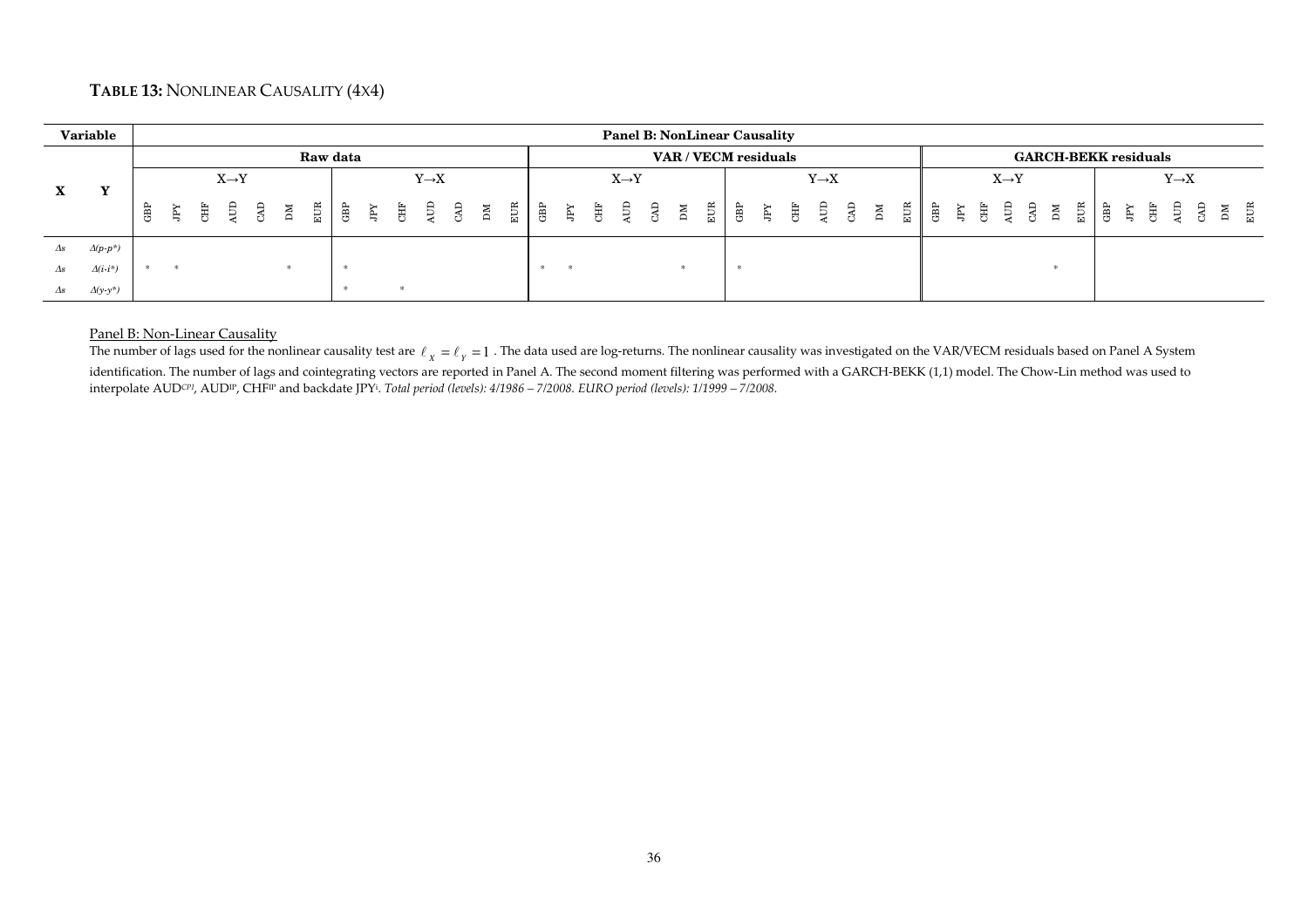## **TABLE 14:** LINEAR CAUSALITY (4X4)

|               | Variable                |   |  |                   |    |             |          |  |                   |  |  | <b>Panel A: Linear Granger Causality</b> |                   |  |                      |  |                   |  |  |  |                   |  |  |                             |                   |  |
|---------------|-------------------------|---|--|-------------------|----|-------------|----------|--|-------------------|--|--|------------------------------------------|-------------------|--|----------------------|--|-------------------|--|--|--|-------------------|--|--|-----------------------------|-------------------|--|
|               |                         |   |  |                   |    |             | Raw data |  |                   |  |  |                                          |                   |  | VAR / VECM residuals |  |                   |  |  |  |                   |  |  | <b>GARCH-BEKK residuals</b> |                   |  |
|               | $\overline{\mathbf{x}}$ |   |  | $X \rightarrow Y$ |    |             |          |  | $Y \rightarrow X$ |  |  |                                          | $X \rightarrow Y$ |  |                      |  | $Y \rightarrow X$ |  |  |  | $X \rightarrow Y$ |  |  |                             | $Y \rightarrow X$ |  |
| $\mathbf{X}$  |                         | Ê |  |                   |    | $\mathbb N$ |          |  |                   |  |  |                                          |                   |  |                      |  |                   |  |  |  |                   |  |  |                             |                   |  |
| $\Delta s$    | $\Delta(m-m^*)$         |   |  |                   |    |             |          |  |                   |  |  |                                          |                   |  |                      |  |                   |  |  |  |                   |  |  |                             |                   |  |
| $\varDelta s$ | $\Delta(p-p^*)$         |   |  |                   |    |             |          |  |                   |  |  |                                          |                   |  |                      |  |                   |  |  |  |                   |  |  |                             |                   |  |
| $\Delta s$    | $\Delta(y-y^*)$         |   |  |                   | ** |             |          |  |                   |  |  |                                          |                   |  |                      |  |                   |  |  |  |                   |  |  |                             |                   |  |

X→Y: rx does not Granger Cause r y. Statistical significance 5% (\*), 1% (\*\*).The foreign exchange rates are Euro (EUR), Great Britain Pound (GBP), Japanese Yen (JPY), Swiss Frank (CHF), Australian Dollar (AUD), Canadian Dollar (CAD) and German mark (DM) are denoted relative to United States dollar (USD). The exact ratios represent EUR/USD, GBP/USD, USD/JPY, USD/CHF, AUD/USD, USD/CAD and DM/USD respectively. The FX rates are denoted as s and fundamentals as: m=Money, p=CPI, i=Interest rate, y=IP, m-y=Money- IP. In differentials (\*) denotes non-US value. Causalities are investigated on A(differentials). All data but interest rates are converted by taking logs and multiplying by 100. The Chow-Lin method was used to interpolate AUDCPI, AUDIP, CHFIP and backdate JPY<sup>i</sup>. Total period (levels): *4/1986 – 7/2008. EURO period (levels): 1/1999 – 7/2008.*

#### Panel A: Linear Granger Causality

 The 4x4 system of the data (levels) for each FX was investigated with a VECM specification and the null of no cointegration was rejected for all except *AUD and EUR.* The lag lengths of VECM/VAR specification are investigated and set using the SIC and Wald exclusion criterion and the cointegrating vectors using the Johansen trace statistic. The number of lags identified and the cointegrating vectors are presented in parenthesis as *(lags, coint. vectors): GBP(5,2), JPY(4,1), CHF(2,1), AUD(2,0), CAD(4,1), DM(2,1), EUR(1,0)*. For testing reasons Linear Granger causality was further investigated in the VAR/VECM or GARCH residuals, but not detected.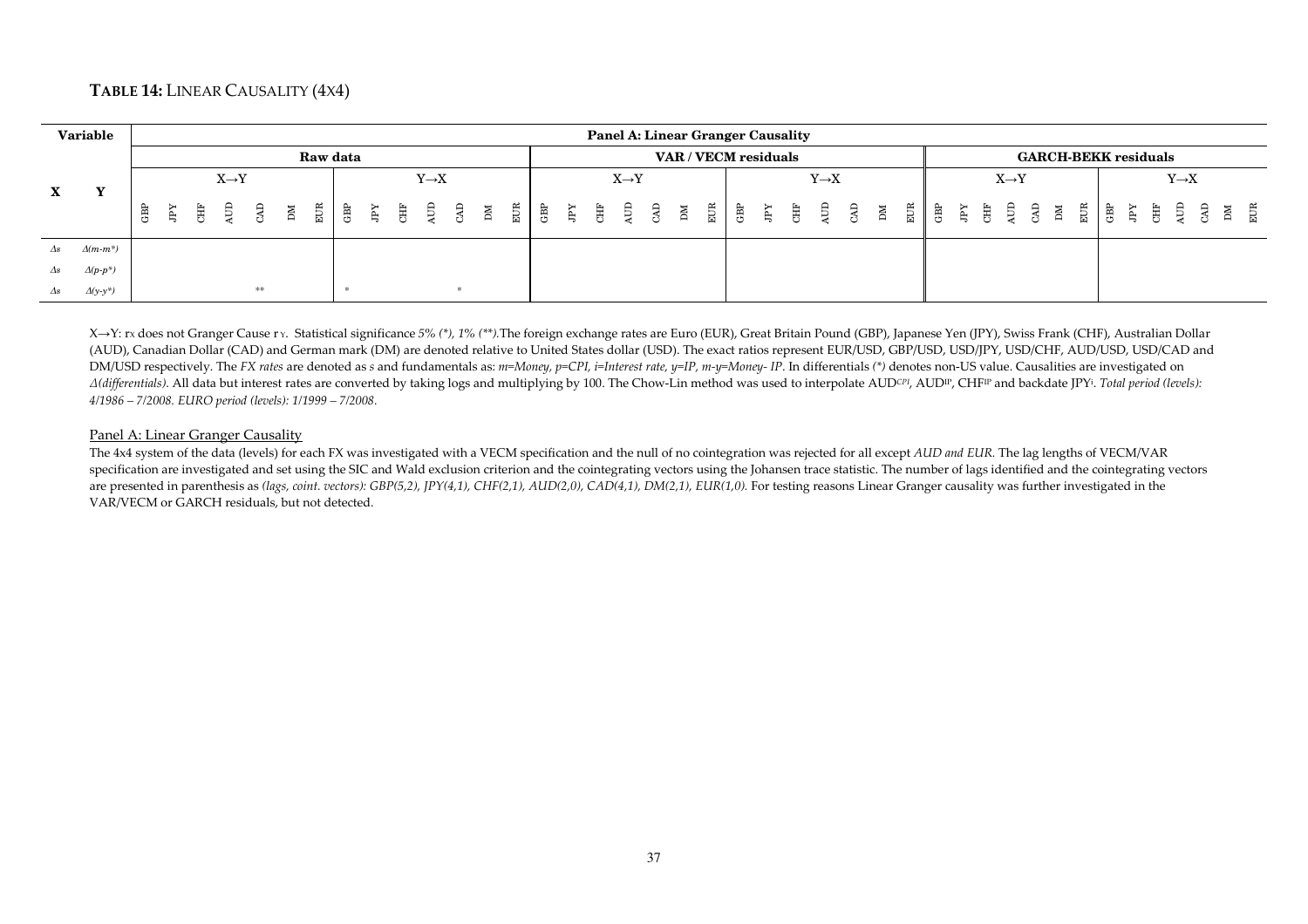## **TABLE 15:** NONLINEAR CAUSALITY (4X4)

|             | Variable                |   |   |   |                   |    |                |     |    |   |                   |    |    |     |   |   |   |                   |    |    | <b>Panel B: NonLinear Causality</b> |     |   |   |                   |            |   |     |     |   |   |                   |          |                             |     |   |   |   |                   |              |
|-------------|-------------------------|---|---|---|-------------------|----|----------------|-----|----|---|-------------------|----|----|-----|---|---|---|-------------------|----|----|-------------------------------------|-----|---|---|-------------------|------------|---|-----|-----|---|---|-------------------|----------|-----------------------------|-----|---|---|---|-------------------|--------------|
|             |                         |   |   |   |                   |    | Raw data       |     |    |   |                   |    |    |     |   |   |   |                   |    |    | VAR / VECM residuals                |     |   |   |                   |            |   |     |     |   |   |                   |          | <b>GARCH-BEKK residuals</b> |     |   |   |   |                   |              |
| $\mathbf X$ | $\overline{\mathbf{x}}$ |   |   |   | $X \rightarrow Y$ |    |                |     |    |   | $Y \rightarrow X$ |    |    |     |   |   |   | $X \rightarrow Y$ |    |    |                                     |     |   |   | $Y \rightarrow X$ |            |   |     |     |   |   | $X \rightarrow Y$ |          |                             |     |   |   |   | $Y \rightarrow X$ |              |
|             |                         | Ë | Ř | 負 | A                 | ÞМ | $\approx$<br>묘 | GBP | È. | 則 | Ê                 | Œ. | NЦ | EUR | Ē | 鳥 | 闺 | Ê                 | GЯ | NЦ | EUR                                 | GBP | 島 | 闺 | Ê                 | <b>GAD</b> | M | EUR | GBP | Ę | 电 | L,                | Э<br>r S | $\geq$                      | EUR | Ê | Ę | 舅 |                   | $E$ UR<br>ЫM |
| Δs          | $\Delta(m-m^*)$         |   |   |   |                   |    |                |     |    |   |                   |    |    |     |   |   |   |                   |    |    |                                     |     |   |   |                   |            |   |     |     |   |   |                   |          |                             |     |   |   |   |                   |              |
| $\Delta s$  | $\Delta(p-p^*)$         |   |   |   |                   |    |                |     |    |   |                   |    |    |     |   |   |   |                   |    |    |                                     |     |   |   |                   |            |   |     |     |   |   |                   |          |                             |     |   |   |   |                   |              |
| Δs          | $\Delta(y-y^*)$         |   |   |   |                   |    |                |     |    |   |                   |    |    |     |   |   |   |                   |    |    |                                     |     |   |   |                   |            |   |     |     |   |   |                   |          |                             |     |   |   |   |                   |              |

#### Panel B: Non-Linear Causality

The number of lags used for the nonlinear causality test are  $\ell_{\chi}=\ell_{\gamma}=1$  . The data used are log-returns. The nonlinear causality was investigated on the VAR/VECM residuals based on Panel A System identification. The number of lags and cointegrating vectors are reported in Panel A. The second moment filtering was performed with a GARCH-BEKK (1,1) model. The Chow-Lin method was used to interpolate AUD*CPI*, AUDIP, CHFIP and backdate JPY<sup>i</sup>. *Total period (levels): 4/1986 – 7/2008. EURO period (levels): 1/1999 – 7/2008.*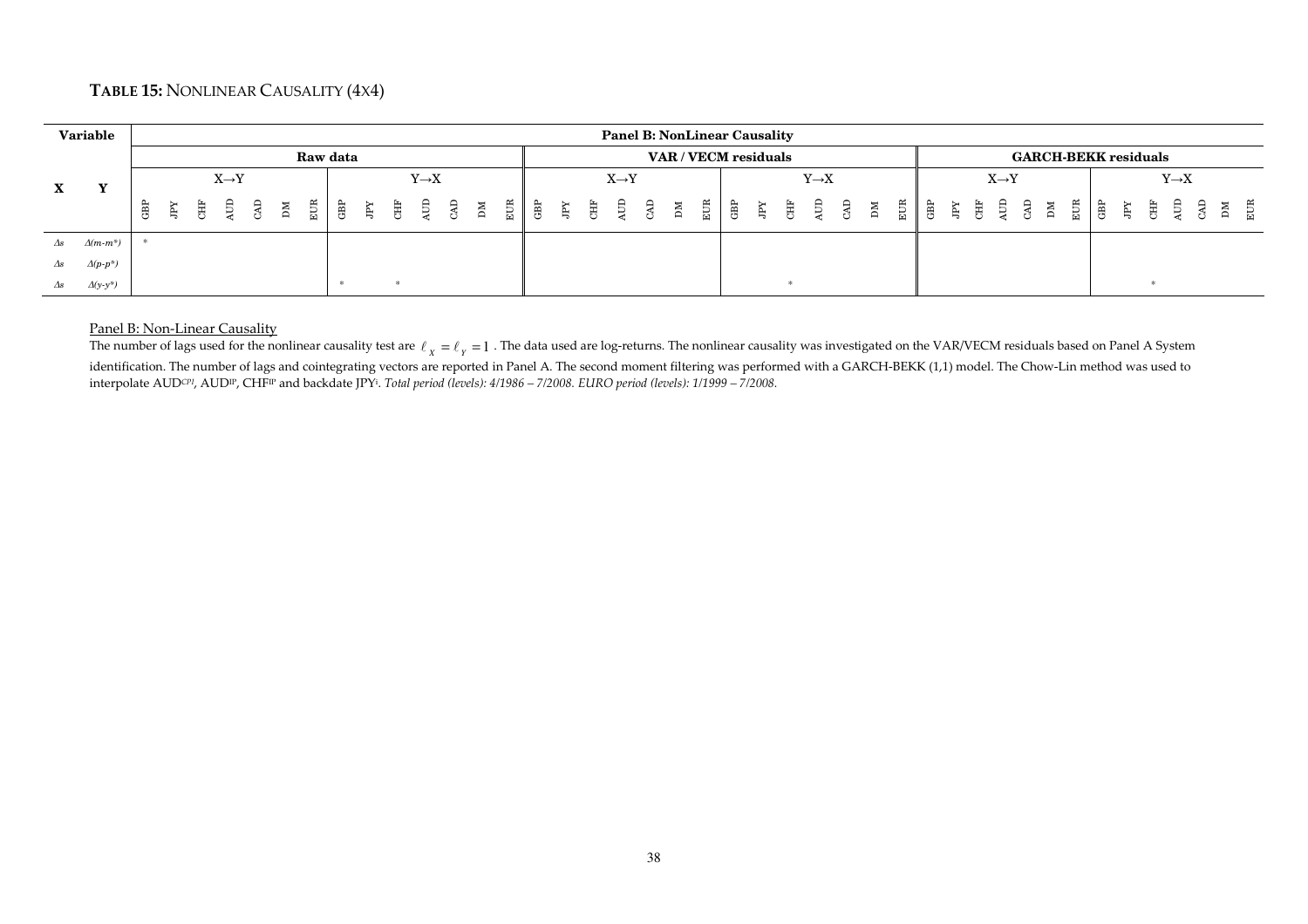## **TABLE 16:** LINEAR CAUSALITY (4X4)

|            | Variable                        |     |   |   |                   |    |    |          |  |                   |  |  |  |                   | Panel A: Linear Granger Causality |                      |  |                   |  |                                                                                                                          |  |                   |  |                             |     |   |            |                   |           |
|------------|---------------------------------|-----|---|---|-------------------|----|----|----------|--|-------------------|--|--|--|-------------------|-----------------------------------|----------------------|--|-------------------|--|--------------------------------------------------------------------------------------------------------------------------|--|-------------------|--|-----------------------------|-----|---|------------|-------------------|-----------|
|            |                                 |     |   |   |                   |    |    | Raw data |  |                   |  |  |  |                   |                                   | <b>VAR</b> residuals |  |                   |  |                                                                                                                          |  |                   |  | <b>GARCH-BEKK residuals</b> |     |   |            |                   |           |
| X          |                                 |     |   |   | $X \rightarrow Y$ |    |    |          |  | $Y \rightarrow X$ |  |  |  | $X \rightarrow Y$ |                                   |                      |  | $Y \rightarrow X$ |  |                                                                                                                          |  | $X \rightarrow Y$ |  |                             |     |   |            | $Y \rightarrow X$ |           |
|            |                                 | GBP | 鳥 | 舅 |                   |    | ÞМ |          |  |                   |  |  |  |                   |                                   |                      |  |                   |  | $\begin{array}{c cccc}\n\hline\n\text{E} & \text{B} & \text{E} & \text{E} & \text{E} & \text{E} & \text{E}\n\end{array}$ |  |                   |  | $\mathbb{E}$ .              | GBP | Ę | きっこう けいしょう |                   | DM<br>EUR |
| $\Delta s$ | $\varDelta(p\text{-}p\text{*})$ |     |   |   |                   |    |    |          |  |                   |  |  |  |                   |                                   |                      |  |                   |  |                                                                                                                          |  |                   |  |                             |     |   |            |                   |           |
| $\Delta s$ | $i-i^*$                         |     |   |   |                   |    |    |          |  |                   |  |  |  |                   |                                   |                      |  |                   |  |                                                                                                                          |  |                   |  |                             |     |   |            |                   |           |
| $\Delta s$ | $\Delta(y-y^*)$                 |     |   |   |                   | ** |    |          |  |                   |  |  |  |                   |                                   |                      |  |                   |  |                                                                                                                          |  |                   |  |                             |     |   |            |                   |           |

X→Y: rx does not Granger Cause r y. Statistical significance 5% (\*), 1% (\*\*).The foreign exchange rates are Euro (EUR), Great Britain Pound (GBP), Japanese Yen (JPY), Swiss Frank (CHF), Australian Dollar (AUD), Canadian Dollar (CAD) and German mark (DM) are denoted relative to United States dollar (USD). The exact ratios represent EUR/USD, GBP/USD, USD/JPY, USD/CHF, AUD/USD, USD/CAD and DM/USD respectively. The FX rates are denoted as s and fundamentals as: m=Money, p=CPI, i=Interest rate, y=IP, m-y=Money- IP. In differentials (\*) denotes non-US value. Causalities are investigated on A(differentials). All data but interest rates are converted by taking logs and multiplying by 100. The Chow-Lin method was used to interpolate AUDCPI, AUDIP, CHFIP and backdate JPY<sup>i</sup>. Total period (levels): *4/1986 – 7/2008. EURO period (levels): 1/1999 – 7/2008.*

#### Panel A: Linear Granger Causality

 The 4x4 system of the data (levels) for each FX was investigated with a VECM specification and the null of no cointegration was rejected for all*.* The lag lengths of VAR specification are investigated and set using the SIC and Wald exclusion criterion. The number of lags identified and the cointegrating vectors are presented in parenthesis as *(lags, coint. vectors): GBP(1,0), JPY(1,0), CHF(1,0), AUD(1,0), CAD(1,0), DM(1,0), EUR(2,0).* For testing reasons Linear Granger causality was further investigated in the VAR or GARCH residuals, but not detected.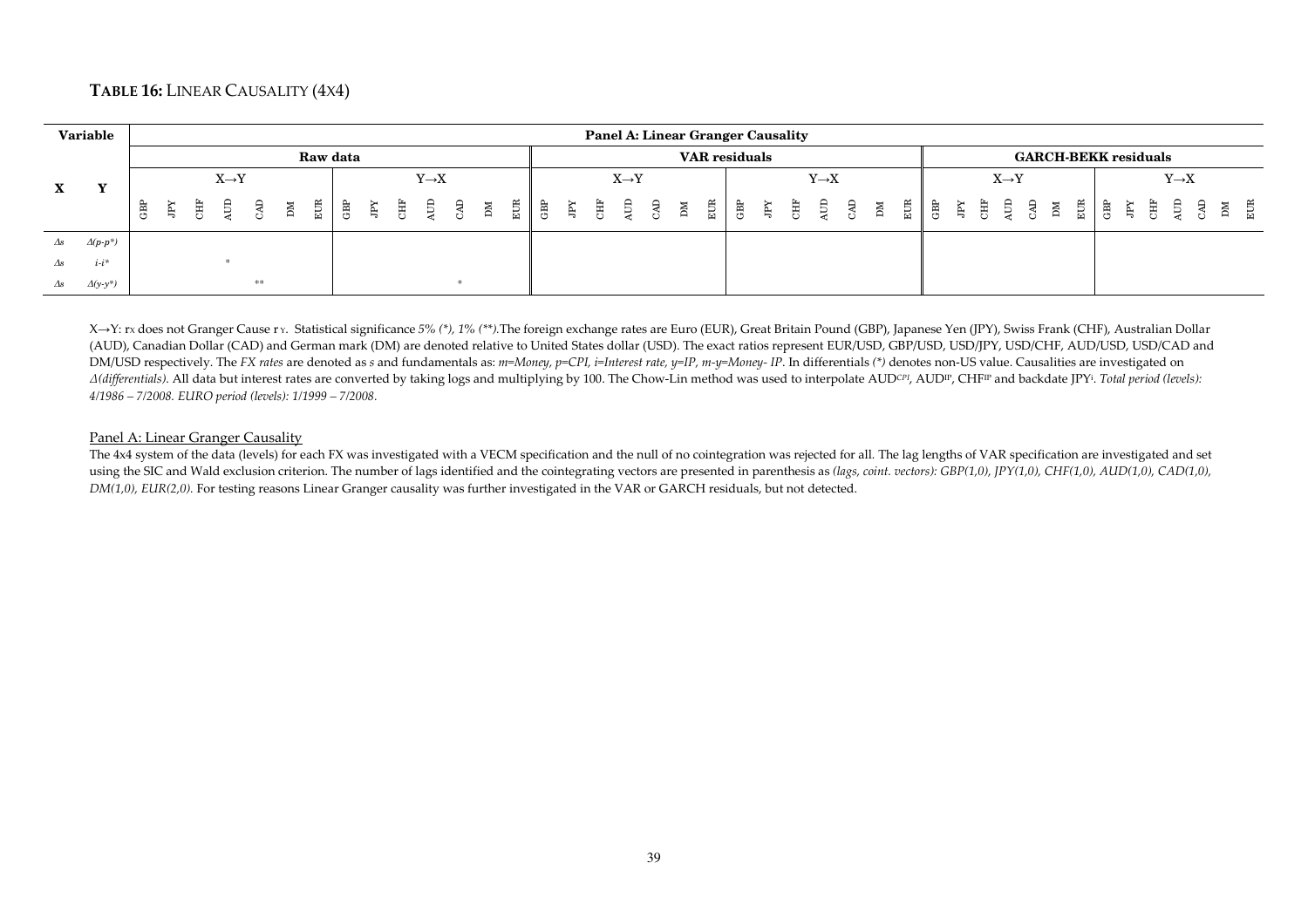## **TABLE 17:** NONLINEAR CAUSALITY (4X4)

|            | Variable               |    |   |   |                   |        |                |             |      |  |                   |             |   |      |  |                                                                                                                                                                                                                                                                                                                                              |             | <b>Panel B: NonLinear Causality</b> |     |                          |                   |  |               |      |  |                   |                             |               |            |                                                                                              |                   |         |
|------------|------------------------|----|---|---|-------------------|--------|----------------|-------------|------|--|-------------------|-------------|---|------|--|----------------------------------------------------------------------------------------------------------------------------------------------------------------------------------------------------------------------------------------------------------------------------------------------------------------------------------------------|-------------|-------------------------------------|-----|--------------------------|-------------------|--|---------------|------|--|-------------------|-----------------------------|---------------|------------|----------------------------------------------------------------------------------------------|-------------------|---------|
|            |                        |    |   |   |                   |        |                | Raw data    |      |  |                   |             |   |      |  |                                                                                                                                                                                                                                                                                                                                              |             | VAR / VECM residuals                |     |                          |                   |  |               |      |  |                   | <b>GARCH-BEKK residuals</b> |               |            |                                                                                              |                   |         |
|            | $\mathbf{v}$           |    |   |   | $X \rightarrow Y$ |        |                |             |      |  | $Y \rightarrow X$ |             |   |      |  | $X \rightarrow Y$                                                                                                                                                                                                                                                                                                                            |             |                                     |     |                          | $Y \rightarrow X$ |  |               |      |  | $X \rightarrow Y$ |                             |               |            |                                                                                              | $Y \rightarrow X$ |         |
| X          |                        | සි | Ã | 員 | È.                | ्<br>स | $\mathbb{R}^n$ | $rac{1}{2}$ | ! ag |  |                   | $\mathbb N$ | 臣 | ∣ ਛੇ |  | de<br>Series<br>Series<br>Series<br>Series<br>Series<br>Series<br>Series<br>Series<br>Series<br>Series<br>Series<br>Series<br>Series<br>Series<br>Series<br>Series<br>Series<br>Series<br>Series<br>Series<br>Series<br>Series<br>Series<br>Series<br>Series<br>Series<br>Inte<br>Series<br>Inte<br><br>Inte<br><br>Inte<br><br><br><br><br> | $\mathbb N$ | $E$ CR                              | cBP | CHE<br>CHE<br>CHE<br>CAD |                   |  | $\frac{M}{E}$ | । ਛੁ |  |                   |                             | $\frac{1}{2}$ | មិ ដុំ<br> | de estados<br>En Estados de Salvaria do Salvaria en 1980.<br>En Estados de Salvaria en 1980. |                   | 区<br>日本 |
| $\Delta s$ | $\Delta(p\text{-}p^*)$ |    |   |   |                   |        |                |             |      |  |                   |             |   |      |  |                                                                                                                                                                                                                                                                                                                                              |             |                                     |     |                          |                   |  |               |      |  |                   |                             |               |            |                                                                                              |                   |         |
| $\Delta s$ | $i-i^*$                |    |   |   |                   |        |                |             |      |  |                   |             |   |      |  |                                                                                                                                                                                                                                                                                                                                              |             |                                     |     |                          |                   |  |               |      |  |                   |                             |               |            |                                                                                              |                   |         |
| $\Delta s$ | $\Delta(y-y^*)$        |    |   |   |                   |        |                |             |      |  |                   |             |   |      |  |                                                                                                                                                                                                                                                                                                                                              |             |                                     |     |                          |                   |  |               |      |  |                   |                             |               |            |                                                                                              |                   |         |

## Panel B: Non-Linear Causality

The number of lags used for the nonlinear causality test are  $\ell_{\chi} = \ell_{\gamma} = 1$  . The data used are log-returns. The nonlinear causality was investigated on the VAR residuals based on Panel A System

identification. The number of lags and cointegrating vectors are reported in Panel A. The second moment filtering was performed with a GARCH-BEKK (1,1) model. The Chow-Lin method was used to interpolate AUD*CPI*, AUDIP, CHFIP and backdate JPY<sup>i</sup>. *Total period (levels): 4/1986 – 7/2008. EURO period (levels): 1/1999 – 7/2008.*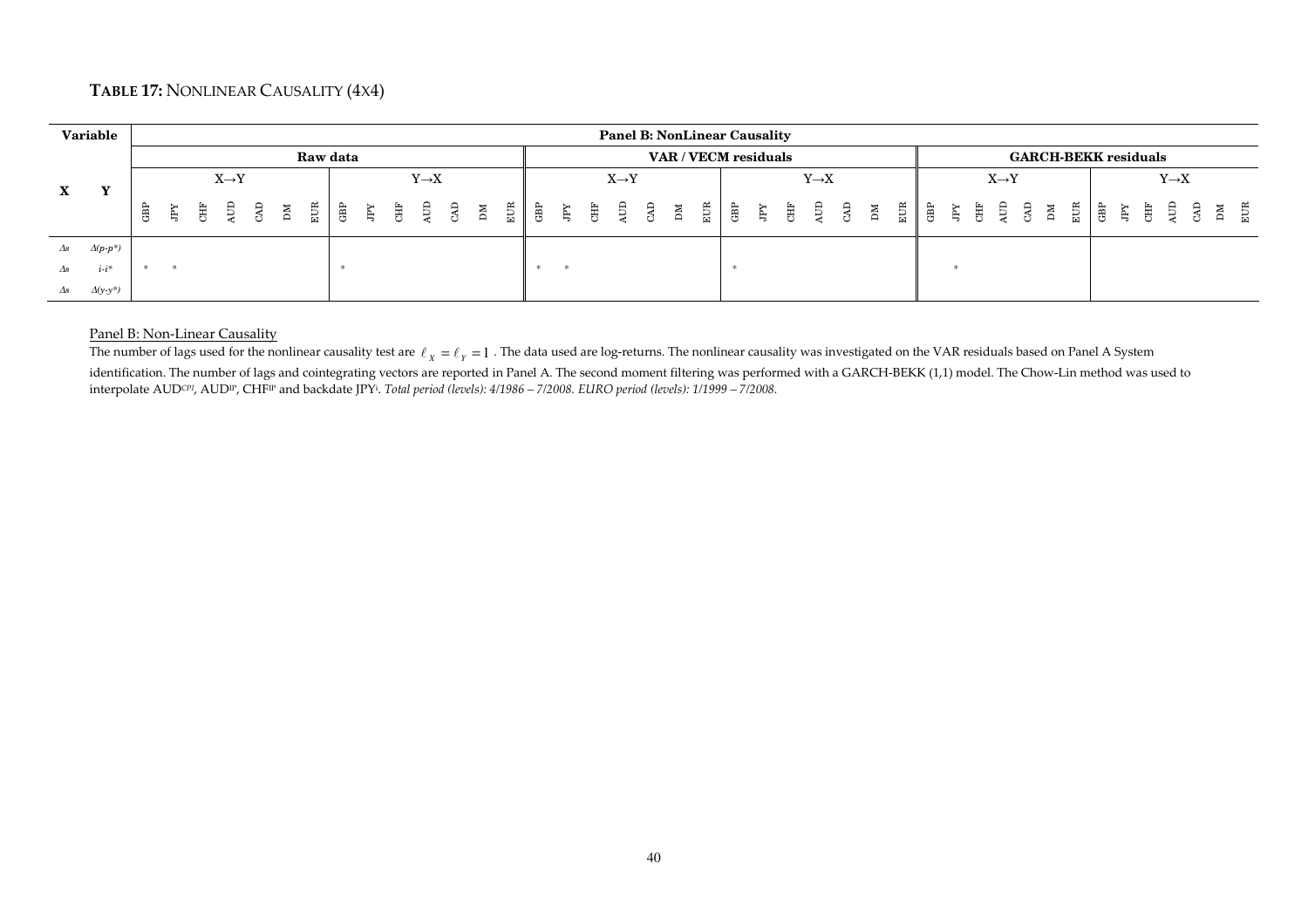## **TABLE 18:** LINEAR CAUSALITY (3X3)

|              | Variable        |                 |   |                   |    |    |     |          |  |                   |  |  |  | Panel A: Linear Granger Causality |  |  |                      |                   |    |     |   |    |   |                   |             |     |        |                             |   |                   |  |
|--------------|-----------------|-----------------|---|-------------------|----|----|-----|----------|--|-------------------|--|--|--|-----------------------------------|--|--|----------------------|-------------------|----|-----|---|----|---|-------------------|-------------|-----|--------|-----------------------------|---|-------------------|--|
|              |                 |                 |   |                   |    |    |     | Raw data |  |                   |  |  |  |                                   |  |  | VAR / VECM residuals |                   |    |     |   |    |   |                   |             |     |        | <b>GARCH-BEKK residuals</b> |   |                   |  |
|              | $\mathbf{v}$    |                 |   | $X \rightarrow Y$ |    |    |     |          |  | $Y \rightarrow X$ |  |  |  | $X \rightarrow Y$                 |  |  |                      | $Y \rightarrow X$ |    |     |   |    |   | $X \rightarrow Y$ |             |     |        |                             |   | $Y \rightarrow X$ |  |
| $\mathbf{A}$ |                 | GB <sub>L</sub> | 負 |                   | Œ. | ÞМ | EUR | 留        |  |                   |  |  |  |                                   |  |  |                      |                   | ЫM | EUR | 島 | È, | 唐 | ੜ੍ਹੇ ਬ            | $_{\rm NL}$ | EUR | 。<br>巴 | $\mathbb{E}$                | 舅 |                   |  |
|              | $\Delta(p-p^*)$ |                 |   |                   |    |    |     |          |  |                   |  |  |  |                                   |  |  |                      |                   |    |     |   |    |   |                   |             |     |        |                             |   |                   |  |
|              | $\Delta(y-y^*)$ |                 |   |                   | ** |    |     | **       |  |                   |  |  |  |                                   |  |  |                      |                   |    |     |   |    |   |                   |             |     |        |                             |   |                   |  |

X→Y: rx does not Granger Cause r y. Statistical significance 5% (\*), 1% (\*\*).The foreign exchange rates are Euro (EUR), Great Britain Pound (GBP), Japanese Yen (JPY), Swiss Frank (CHF), Australian Dollar (AUD), Canadian Dollar (CAD) and German mark (DM) are denoted relative to United States dollar (USD). The exact ratios represent EUR/USD, GBP/USD, USD/JPY, USD/CHF, AUD/USD, USD/CAD and DM/USD respectively. The FX rates are denoted as s and fundamentals as: m=Money, p=CPI, i=Interest rate, y=IP, m-y=Money- IP. In differentials (\*) denotes non-US value. Causalities are investigated on A(differentials). All data but interest rates are converted by taking logs and multiplying by 100. The Chow-Lin method was used to interpolate AUDCPI, AUDIP, CHFIP and backdate JPY<sup>i</sup>. Total period (levels): *4/1986 – 7/2008. EURO period (levels): 1/1999 – 7/2008.*

#### Panel A: Linear Granger Causality

 The 3x3 system of the data (levels) for each FX was investigated with a VECM specification and the null of no cointegration was rejected for all except *JPY, CHF, AUD, CAD, EUR.* The lag lengths of VECM/VAR specification are investigated and set using the SIC and Wald exclusion criterion and the cointegrating vectors using the Johansen trace statistic. The number of lags identified and the cointegrating vectors are presented in parenthesis as *(lags, coint. vectors): GBP(2,1), JPY(1,0), CHF(1,0), AUD(1,0), CAD(1,0), DM(2,1), EUR(1,0).* For testing reasons Linear Granger causality was further investigated in the VAR/VECM or GARCH residuals, but not detected.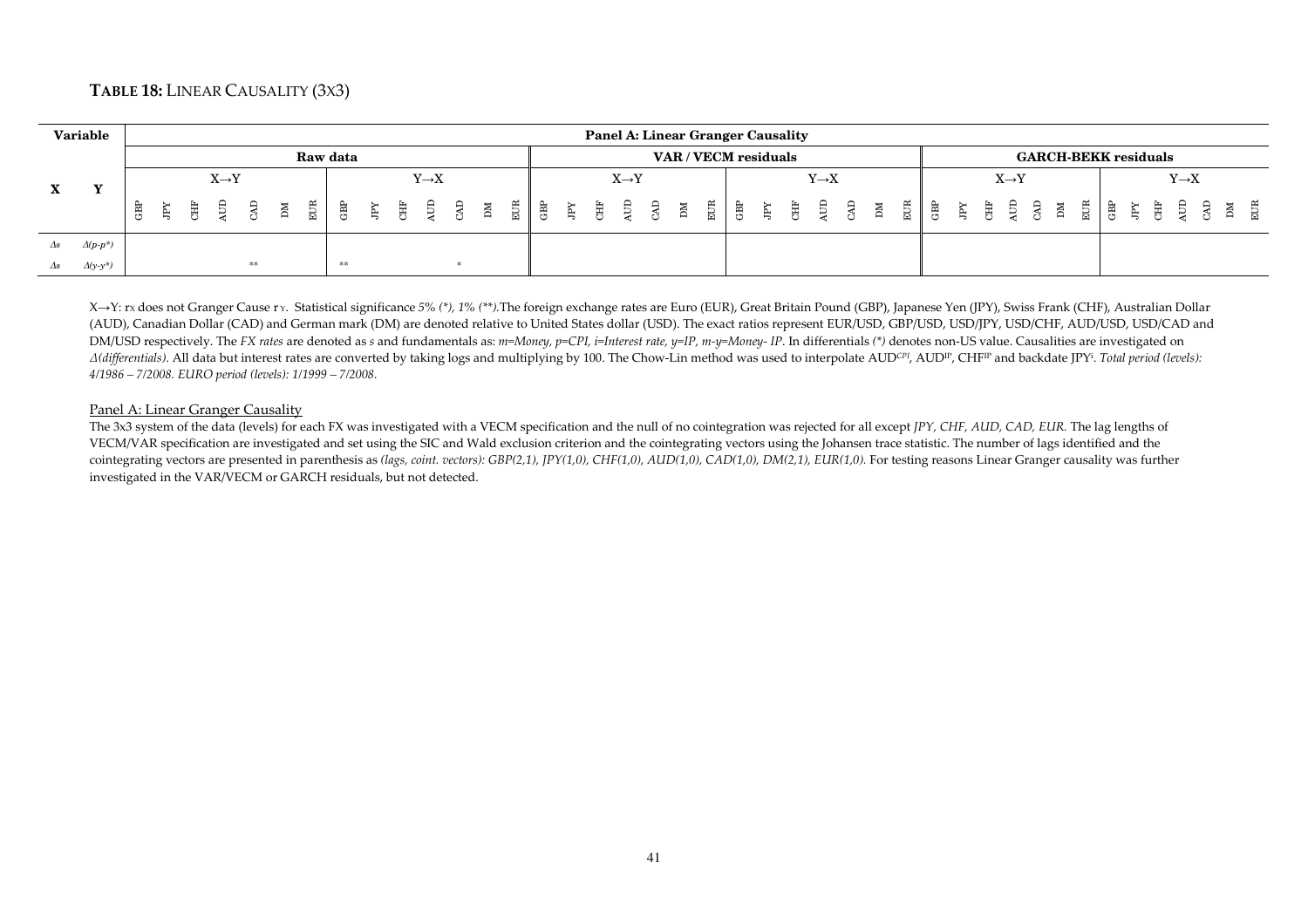## **TABLE 19:** NONLINEAR CAUSALITY (3X3)

|              | <b>Variable</b> |   |                |                   |  |                |  |                   |  |  |  |                   |  | <b>Panel B: NonLinear Causality</b> |  |                   |  |  |  |                   |                             |  |                   |  |  |
|--------------|-----------------|---|----------------|-------------------|--|----------------|--|-------------------|--|--|--|-------------------|--|-------------------------------------|--|-------------------|--|--|--|-------------------|-----------------------------|--|-------------------|--|--|
|              |                 |   |                |                   |  | Raw data       |  |                   |  |  |  |                   |  | VAR / VECM residuals                |  |                   |  |  |  |                   | <b>GARCH-BEKK residuals</b> |  |                   |  |  |
|              |                 |   |                | $X \rightarrow Y$ |  |                |  | $Y \rightarrow X$ |  |  |  | $X \rightarrow Y$ |  |                                     |  | $Y \rightarrow X$ |  |  |  | $X \rightarrow Y$ |                             |  | $Y \rightarrow X$ |  |  |
| $\mathbf{X}$ |                 | Ē | $\mathbb{F}^N$ |                   |  | $\mathbb{E}$ . |  |                   |  |  |  |                   |  |                                     |  |                   |  |  |  |                   |                             |  |                   |  |  |
| $\Delta s$   | $\Delta(p-p^*)$ |   |                |                   |  |                |  |                   |  |  |  |                   |  |                                     |  |                   |  |  |  |                   |                             |  |                   |  |  |
| $\Delta s$   | $\Delta(y-y^*)$ |   |                |                   |  |                |  |                   |  |  |  |                   |  |                                     |  |                   |  |  |  |                   |                             |  |                   |  |  |

## Panel B: Non-Linear Causality

The number of lags used for the nonlinear causality test are  $\ell_{\chi}=\ell_{\gamma}=1$  . The data used are log-returns. The nonlinear causality was investigated on the VAR/VECM residuals based on Panel A System identification. The number of lags and cointegrating vectors are reported in Panel A. The second moment filtering was performed with a GARCH-BEKK (1,1) model. The Chow-Lin method was used to interpolate AUD*CPI*, AUDIP, CHFIP and backdate JPY<sup>i</sup>. *Total period (levels): 4/1986 – 7/2008. EURO period (levels): 1/1999 – 7/2008.*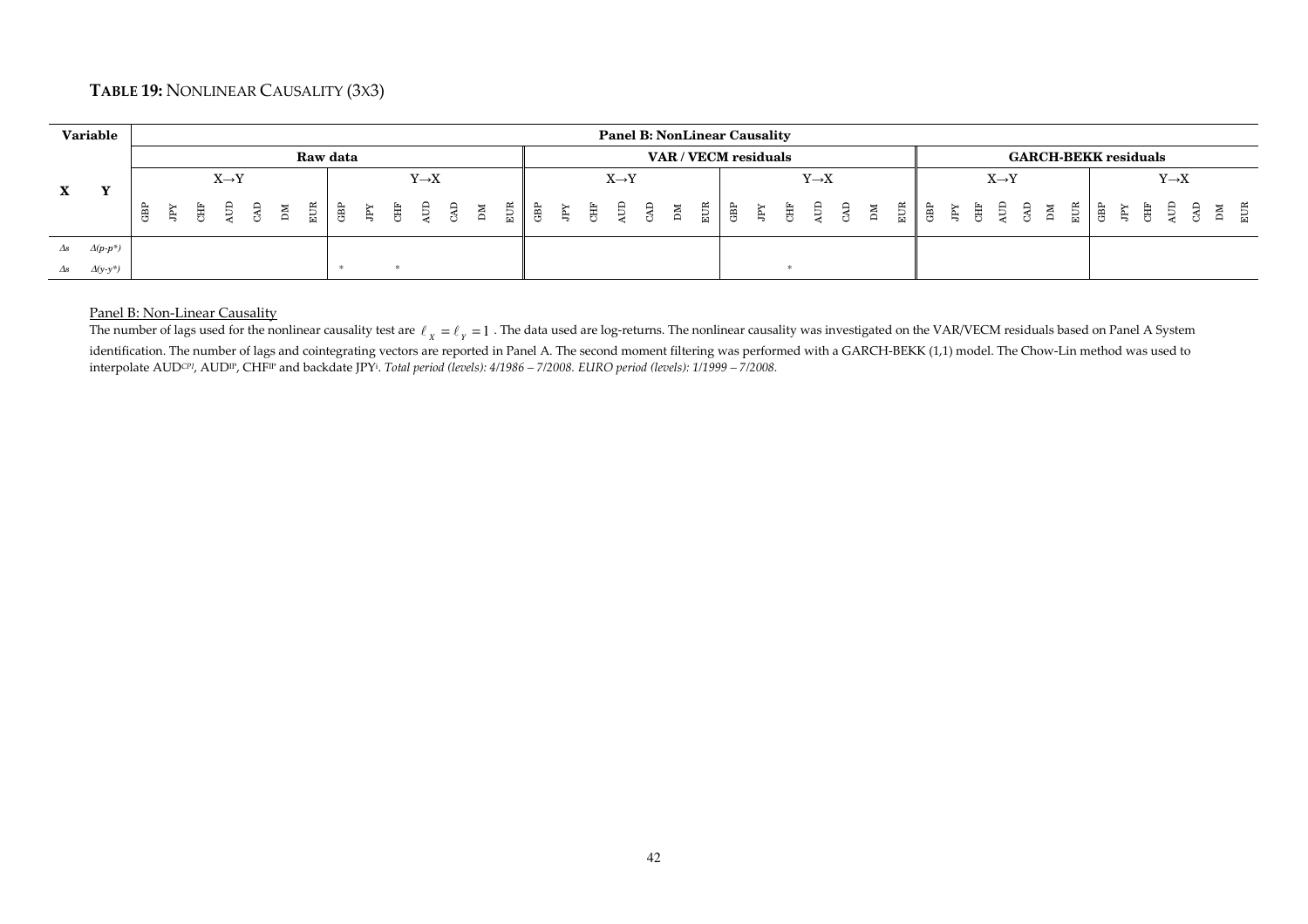## **TABLE 20:** LINEAR CAUSALITY (3X3)

|            | Variable        |     |              |                   |    |    |               |          |  |                   |  |  |  | <b>Panel A: Linear Granger Causality</b>                                                                                                                                                         |            |                      |       |                                                                                                                                                                                                                                                                                                                                                                                                         |                   |  |  |  |                   |  |   |          |                             |                   |                  |
|------------|-----------------|-----|--------------|-------------------|----|----|---------------|----------|--|-------------------|--|--|--|--------------------------------------------------------------------------------------------------------------------------------------------------------------------------------------------------|------------|----------------------|-------|---------------------------------------------------------------------------------------------------------------------------------------------------------------------------------------------------------------------------------------------------------------------------------------------------------------------------------------------------------------------------------------------------------|-------------------|--|--|--|-------------------|--|---|----------|-----------------------------|-------------------|------------------|
|            |                 |     |              |                   |    |    |               | Raw data |  |                   |  |  |  |                                                                                                                                                                                                  |            | VAR / VECM residuals |       |                                                                                                                                                                                                                                                                                                                                                                                                         |                   |  |  |  |                   |  |   |          | <b>GARCH-BEKK residuals</b> |                   |                  |
|            |                 |     |              | $X \rightarrow Y$ |    |    |               |          |  | $Y \rightarrow X$ |  |  |  | $X \rightarrow Y$                                                                                                                                                                                |            |                      |       |                                                                                                                                                                                                                                                                                                                                                                                                         | $Y \rightarrow X$ |  |  |  | $X \rightarrow Y$ |  |   |          |                             | $Y \rightarrow X$ |                  |
|            |                 | GBP | $\mathbb{R}$ | 唐 皇 良             |    | ÞМ | $\frac{1}{2}$ |          |  |                   |  |  |  | $\begin{array}{c cccc}\n\mathbb{E} & \mathbb{B} & \mathbb{B} & \mathbb{B} & \mathbb{B} & \mathbb{B} \\ \mathbb{E} & \mathbb{B} & \mathbb{E} & \mathbb{B} & \mathbb{B} & \mathbb{B}\n\end{array}$ | <b>NIC</b> | $E \parallel$        | 「---- | $\begin{array}{cccccccccccccc} &\mathbb{R} &\mathbb{B} &\mathbb{B} &\mathbb{B} &\mathbb{B} &\mathbb{B} &\mathbb{B} &\mathbb{B} &\mathbb{B} &\mathbb{B} &\mathbb{B} &\mathbb{B} &\mathbb{B} &\mathbb{B} &\mathbb{B} &\mathbb{B} &\mathbb{B} &\mathbb{B} &\mathbb{B} &\mathbb{B} &\mathbb{B} &\mathbb{B} &\mathbb{B} &\mathbb{B} &\mathbb{B} &\mathbb{B} &\mathbb{B} &\mathbb{B} &\mathbb{B} &\mathbb{B}$ |                   |  |  |  |                   |  | 豊 | <b>高</b> | 用 員                         |                   | E<br>E<br>E<br>E |
| $\Delta s$ | $\Delta(m-m^*)$ |     |              |                   |    |    |               |          |  |                   |  |  |  |                                                                                                                                                                                                  |            |                      |       |                                                                                                                                                                                                                                                                                                                                                                                                         |                   |  |  |  |                   |  |   |          |                             |                   |                  |
| Δs         | $\Delta(y-y^*)$ |     |              |                   | ** |    |               |          |  |                   |  |  |  |                                                                                                                                                                                                  |            |                      |       |                                                                                                                                                                                                                                                                                                                                                                                                         |                   |  |  |  |                   |  |   |          |                             |                   |                  |

X→Y: rx does not Granger Cause r y. Statistical significance 5% (\*), 1% (\*\*).The foreign exchange rates are Euro (EUR), Great Britain Pound (GBP), Japanese Yen (JPY), Swiss Frank (CHF), Australian Dollar (AUD), Canadian Dollar (CAD) and German mark (DM) are denoted relative to United States dollar (USD). The exact ratios represent EUR/USD, GBP/USD, USD/JPY, USD/CHF, AUD/USD, USD/CAD and DM/USD respectively. The FX rates are denoted as s and fundamentals as: m=Money, p=CPI, i=Interest rate, y=IP, m-y=Money- IP. In differentials (\*) denotes non-US value. Causalities are investigated on A(differentials). All data but interest rates are converted by taking logs and multiplying by 100. The Chow-Lin method was used to interpolate AUDCPI, AUDIP, CHFIP and backdate JPY<sup>i</sup>. Total period (levels): *4/1986 – 7/2008. EURO period (levels): 1/1999 – 7/2008.*

#### Panel A: Linear Granger Causality

 The 3x3 system of the data (levels) for each FX was investigated with a VECM specification and the null of no cointegration was rejected for all except *GBP, AUD, CAD, DM.* The lag lengths of VECM/VAR specification are investigated and set using the SIC and Wald exclusion criterion and the cointegrating vectors using the Johansen trace statistic. The number of lags identified and the cointegrating vectors are presented in parenthesis as *(lags, coint. vectors): GBP(1,0), JPY(2,1), CHF(2,1), AUD(1,0), CAD(1,0), DM(1,0), EUR(2,1).* For testing reasons Linear Granger causality was further investigated in the VAR/VECM or GARCH residuals, but not detected.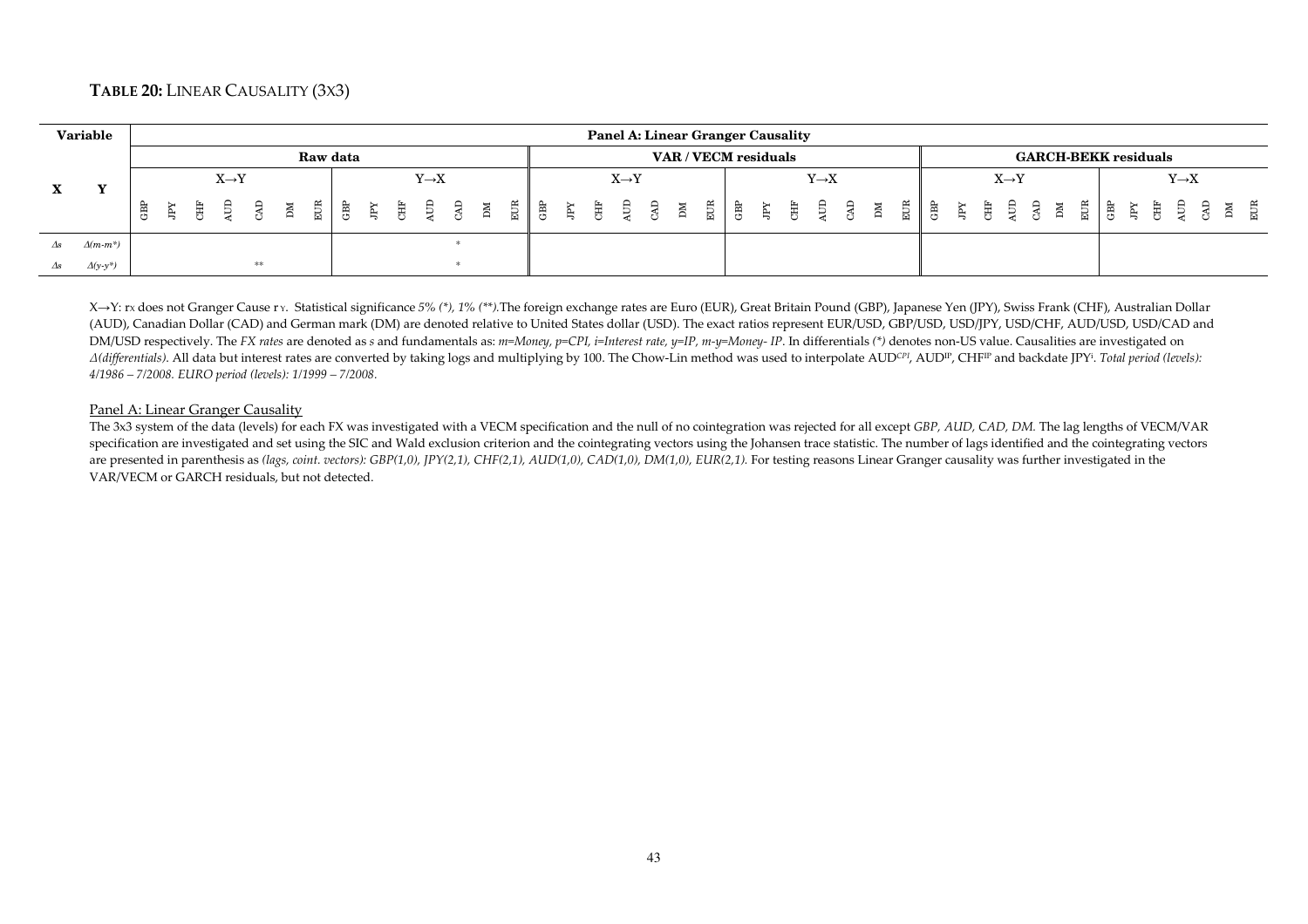## **TABLE 21:** NONLINEAR CAUSALITY (3X3)

|            | <b>Variable</b> |     |   |                   |     |    |          |     |   |                   |  |               |     |              |                   |  |  | <b>Panel B: NonLinear Causality</b> |                   |  |  |  |                   |  |                             |                   |  |  |
|------------|-----------------|-----|---|-------------------|-----|----|----------|-----|---|-------------------|--|---------------|-----|--------------|-------------------|--|--|-------------------------------------|-------------------|--|--|--|-------------------|--|-----------------------------|-------------------|--|--|
|            |                 |     |   |                   |     |    | Raw data |     |   |                   |  |               |     |              |                   |  |  | VAR / VECM residuals                |                   |  |  |  |                   |  | <b>GARCH-BEKK residuals</b> |                   |  |  |
| X          |                 |     |   | $X \rightarrow Y$ |     |    |          |     |   | $Y \rightarrow X$ |  |               |     |              | $X \rightarrow Y$ |  |  |                                     | $Y \rightarrow X$ |  |  |  | $X \rightarrow Y$ |  |                             | $Y \rightarrow X$ |  |  |
|            |                 | GBP | 負 | È.                | ्रि | ЫM | EUR      | GBP | Ę |                   |  | $\frac{1}{2}$ | GBP | $\mathbb{E}$ |                   |  |  |                                     |                   |  |  |  |                   |  | EUR<br>GBP<br>JFY           | 唐 皇               |  |  |
| $\Delta s$ | $\Delta(m-m^*)$ |     |   |                   |     |    |          |     |   |                   |  |               |     |              |                   |  |  |                                     |                   |  |  |  |                   |  |                             |                   |  |  |
| $\Delta s$ | $\Delta(y-y^*)$ |     |   |                   |     |    |          |     |   |                   |  |               |     |              |                   |  |  |                                     |                   |  |  |  |                   |  |                             |                   |  |  |

## Panel B: Non-Linear Causality

The number of lags used for the nonlinear causality test are  $\ell_{\chi}=\ell_{\gamma}=1$  . The data used are log-returns. The nonlinear causality was investigated on the VAR/VECM residuals based on Panel A System identification. The number of lags and cointegrating vectors are reported in Panel A. The second moment filtering was performed with a GARCH-BEKK (1,1) model. The Chow-Lin method was used to interpolate AUD*CPI*, AUDIP, CHFIP and backdate JPY<sup>i</sup>. *Total period (levels): 4/1986 – 7/2008. EURO period (levels): 1/1999 – 7/2008.*